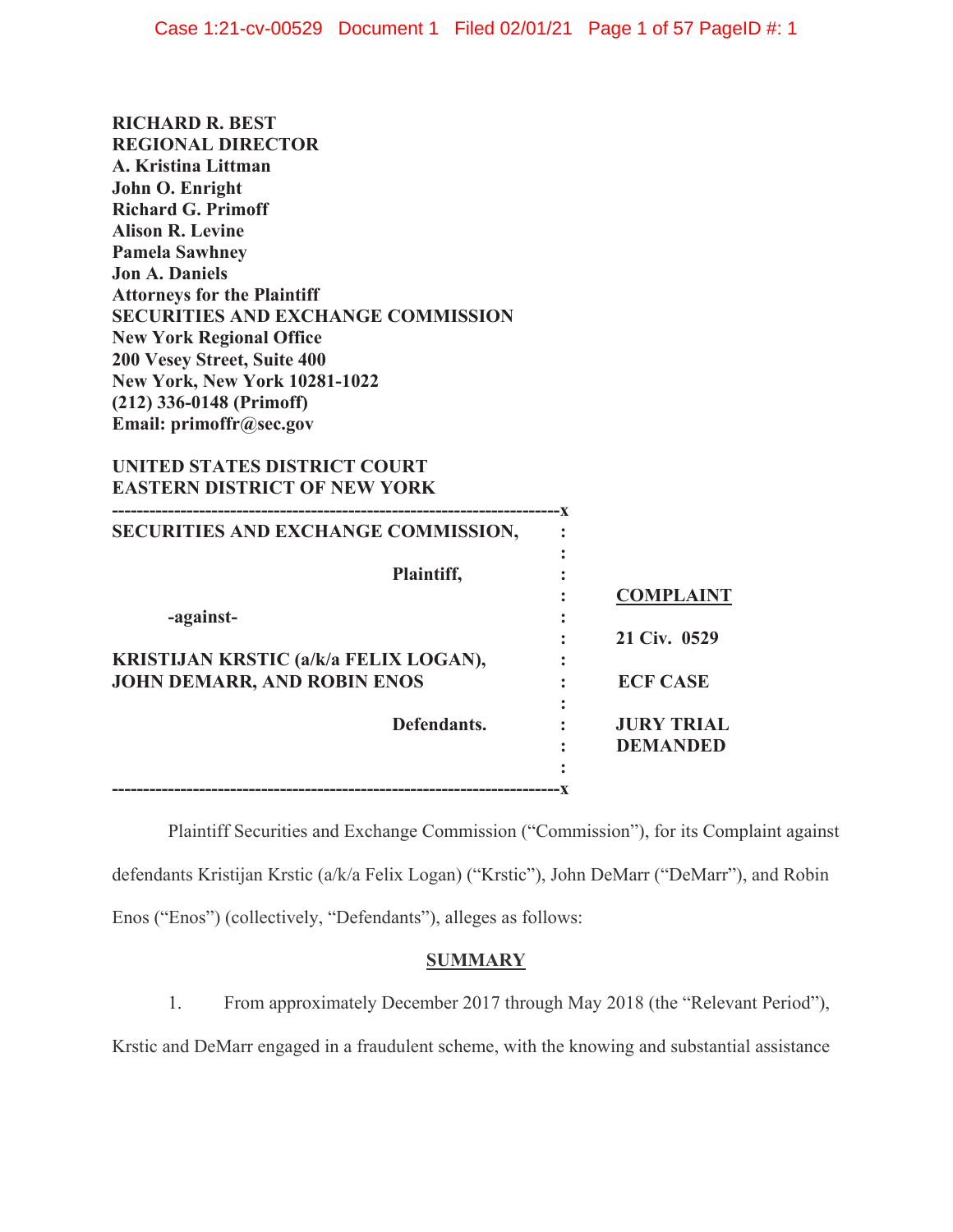### Case 1:21-cv-00529 Document 1 Filed 02/01/21 Page 2 of 57 PageID #: 2

of Enos, to induce the investing public to buy securities in two online companies, "Start Options" and "Bitcoiin2Gen," in illegal unregistered securities offerings.

2. Start Options and Bitcoiin2Gen in fact served principally as vehicles for Defendants DeMarr and Krstic to misappropriate investor funds. By the time their schemes collapsed, they had fraudulently raised, directly or through affiliates and promoters, at least \$11.4 million from more than 460 investors in Start Options and Bitcoiin2Gen, none of which has been returned to investors.

3. Krstic and DeMarr sought to capitalize on the investing public's interest in digital assets. From approximately December 2017 through late January 2018, Krstic (using a fake name) and DeMarr touted Start Options' purported digital asset mining and trading platform, which they falsely claimed was "the largest Bitcoin exchange in euro volume and liquidity" and "consistently rated the best and most secure Bitcoin exchange by independent news media."

4. Then, from late January 2018 through May 2018, Krstic and DeMarr began promoting Bitcoiin2Gen and the sale of its so-called B2G tokens, as part of an illegal unregistered and purported initial coin offering ("ICO"). During this period, they ignored Start Options investors' requests for redemption and required them to roll their investments into B2G tokens. Enos drafted the fraudulent promotional materials he knew DeMarr and Krstic were disseminating to the investing public in connection with these offerings.

5. Defendants fraudulently claimed, among other things, that the B2G tokens they were selling were distributed to investors on the Ethereum blockchain, that investors' funds were being used to develop a coin that was "mineable," and that the B2G tokens were trading on a proprietary digital asset trading platform at their "launch" in early April 2018.

6. In reality, Bitcoiin2Gen was a sham. Enos knowingly or recklessly drafted, and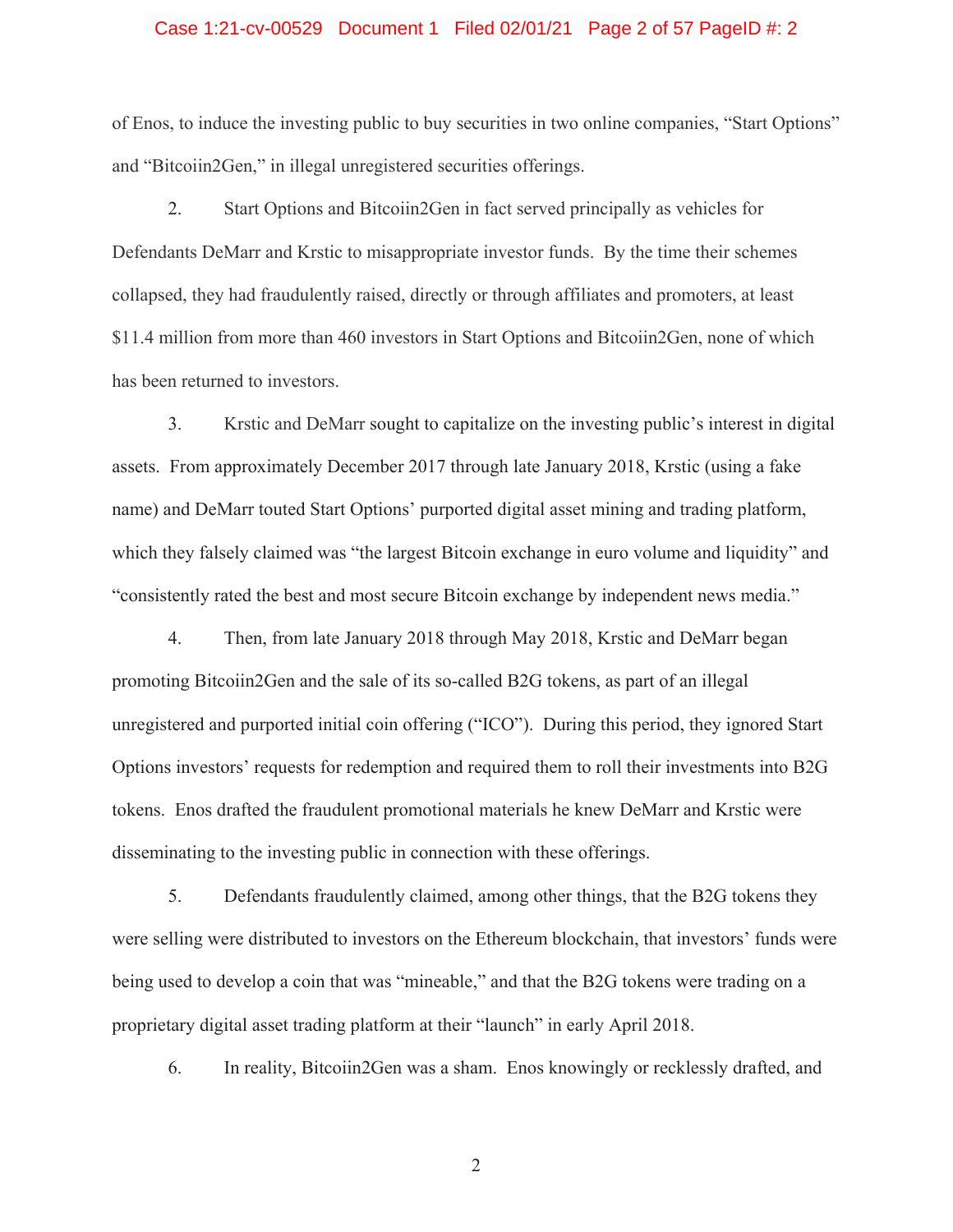### Case 1:21-cv-00529 Document 1 Filed 02/01/21 Page 3 of 57 PageID #: 3

DeMarr and Krstic knowingly disseminated, fictitious technical white papers and fake websites to create the misleading appearance that the B2G tokens were genuine digital assets that were trading on the Ethereum blockchain, when they knew or recklessly disregarded that they were not. They also disseminated false and misleading misrepresentations, and omitted material facts regarding, among other things, the use of investor funds and the background and qualifications of the Bitcoiin2Gen project's principals.

7. DeMarr fraudulently misappropriated at least \$1.8 million—nearly half of the fiat currency he raised from investors—for his own personal benefit, including car payments and personal credit card debts. Krstic, meanwhile, received more than \$9 million of investor funds in fiat currency and digital assets. He abruptly announced his exit from the Start Options scheme without explanation on April 27, 2018, and has not returned any of these funds to investors. Enos, who was largely dependent on DeMarr as a source of income during the Relevant Period, received approximately \$12,000 for his assistance to their fraudulent scheme.

### **VIOLATIONS**

8. By virtue of the foregoing conduct and as alleged further herein, Defendants Krstic and DeMarr have violated Sections 5(a), 5(c), and 17(a) of the Securities Act of 1933 ("Securities Act") [15 U.S.C. §§ 77e(a), 77e(c), and 77 $q(a)$ ]; Section 10(b) of the Securities Exchange Act of 1934 ("Exchange Act") [15 U.S.C. § 78j(b)] and Rule 10b-5 thereunder [17 C.F.R. § 240.10b-5]; have aided and abetted Start Options' and Bitcoiin2Gen's violations of Section 17(a) of the Securities Act, and Section 10(b) of the Exchange Act and Rule 10b-5 thereunder; and DeMarr violated Section 15(a) of the Exchange Act [15 U.S.C. § 78o(a)]. Defendant Enos aided and abetted the foregoing violations by Krstic, Demarr and Bitcoiin2Gen of Section 17(a) of the Securities Act and Section 10(b) of the Exchange Act and Rule 10b-5 thereunder.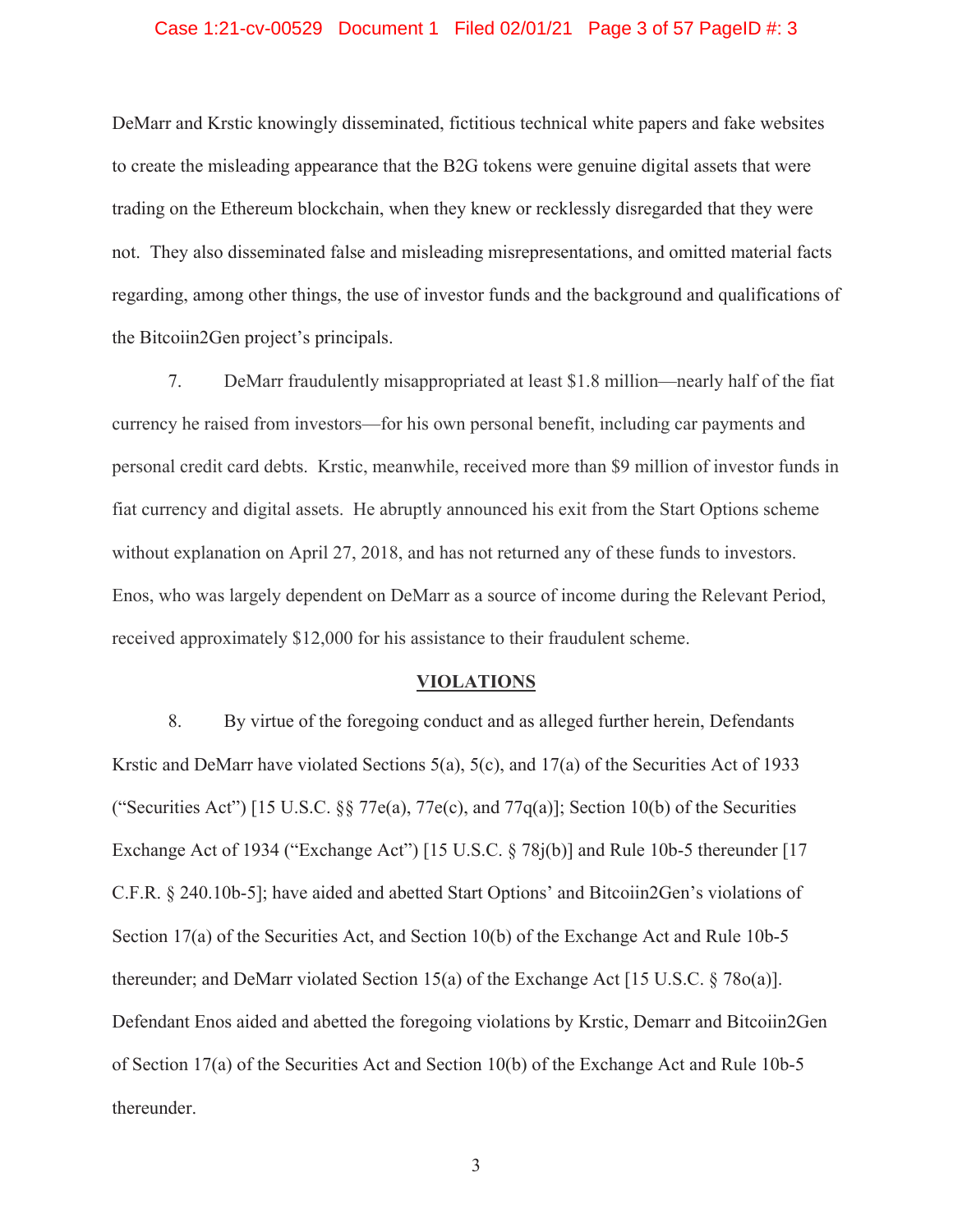### Case 1:21-cv-00529 Document 1 Filed 02/01/21 Page 4 of 57 PageID #: 4

9. Unless Defendants are permanently restrained and enjoined, they will again engage in the acts, practices, and courses of business set forth in this Complaint and in acts, practices, and courses of business of similar type and object.

### **NATURE OF THE PROCEEDINGS AND RELIEF SOUGHT**

10. The Commission brings this action pursuant to the authority conferred upon it by Sections 20(b) and 20(d) of the Securities Act [15 U.S.C.  $\S 77t(b)$  and  $77t(d)$ ] and Section 21(d) of the Exchange Act [15 U.S.C. § 78u(d)].

11. The Commission seeks a final judgment: (a) permanently enjoining Defendants from violating the federal securities laws and rules this Complaint alleges they have violated; (b) ordering Defendants to disgorge all ill-gotten gains they received as a result of the violations alleged here and to pay prejudgment interest thereon pursuant to 15 U.S.C.  $\S 78u(d)(5)$  and Sections 6501(a)(1) and (a)(3) of the National Defense Authorization Act for Fiscal Year 2021, Pub. L. No. 116-283, to be codified at 15 U.S.C. §§ 78u(d)(3) and 78u(d)(7); (c) ordering Defendants to pay civil money penalties pursuant to Section 20(d) of the Securities Act [15 U.S.C.  $\S 77t(d)$ ] and Section 21(d)(3) of the Exchange Act [15 U.S.C.  $\S 78u(d)(3)$ ]; (d) permanently prohibiting Defendants from participating, directly or indirectly, in the issuance, purchase, offer, or sale of any digital asset security; (e) permanently barring Krstic and DeMarr from acting as an officer or director of a public company pursuant to Section 20(e) of the Securities Act [15 U.S.C. § 77t(e)] and Section 21(d)(2) of the Exchange Act [15 U.S.C. § 78u(d)(2)]; and (f) ordering any other and further relief the Court may deem appropriate or necessary for the benefit of investors.

### **JURISDICTION AND VENUE**

12. The Commission has jurisdiction over this action pursuant to Section 22(a) of the Securities Act [15 U.S.C. § 77v(a)] and Section 27 of the Exchange Act [15 U.S.C. § 78aa].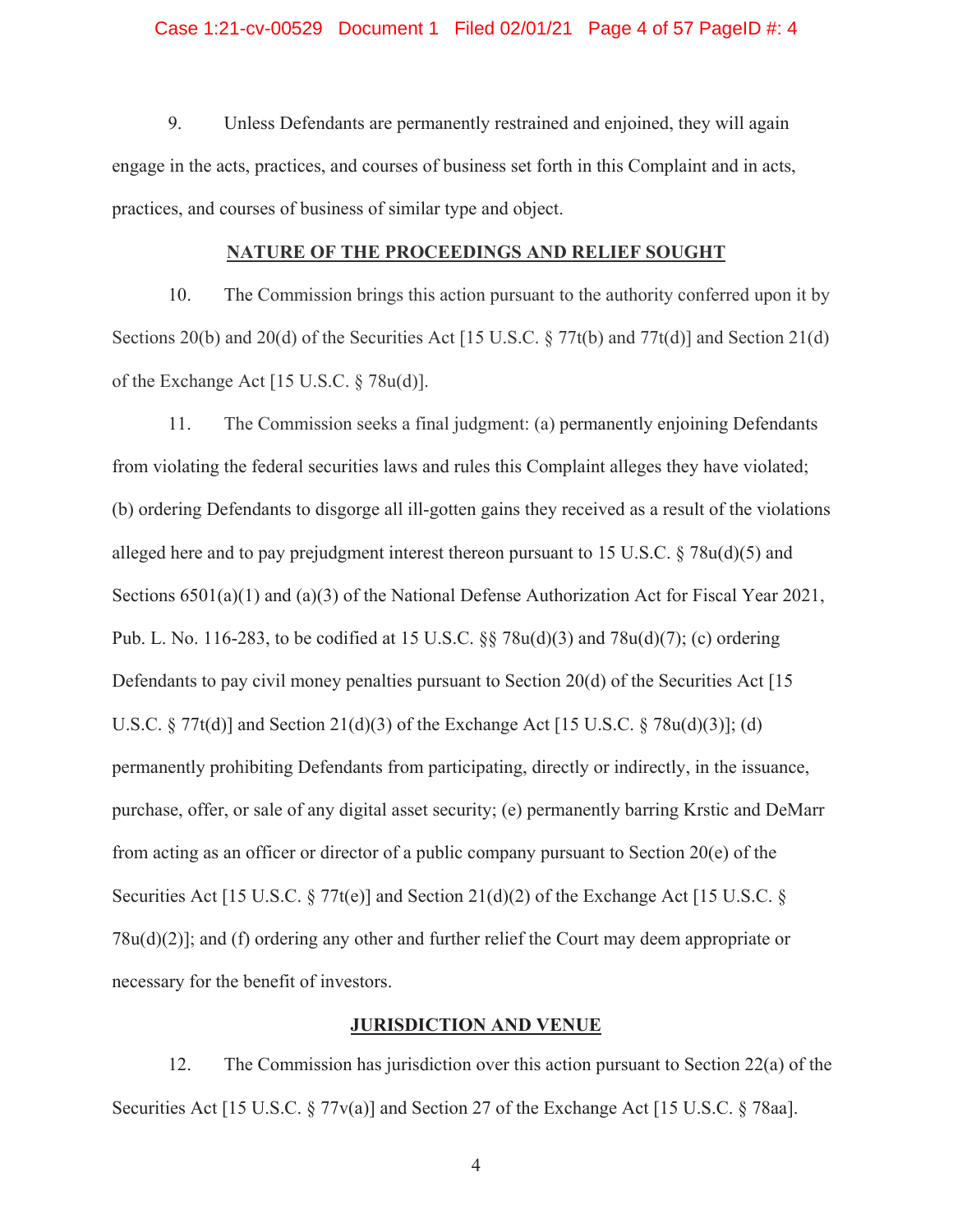### Case 1:21-cv-00529 Document 1 Filed 02/01/21 Page 5 of 57 PageID #: 5

13. Defendants, directly and indirectly, have made use of the means or instrumentalities of interstate commerce or of the mails in connection with the transactions, acts, practices, and courses of business alleged herein.

14. Venue lies in this district under Section 22(a) of the Securities Act [15 U.S.C. § 77v(a)] and Section 27 of the Exchange Act [15 U.S.C. § 78aa]. Certain of the transactions, acts, practices, and courses of business constituting the violations alleged herein occurred within the Eastern District of New York. Among other things, Defendants' false and misleading statements were made to the public at large in this District and several victims of Defendants' fraudulent conduct reside in, and invested in Bitcoiin2Gen and Start Options from within, this District.

### **DEFENDANTS**

15. **Kristijan Krstic (a/k/a/ Felix Logan)**, is a Serbian-Australian national who was domiciled in the Philippines during the Relevant Period. Upon information and belief, he is currently in custody in Serbia. From November 2017 through May 2018, Krstic founded, controlled and served as the "CFO" of Start Options under the pseudonym "Felix Logan," and founded and controlled Bitcoiin2Gen, also under the same pseudonym.

16. **John DeMarr**, age 56, currently resides in Seal Beach, California. DeMarr has been a private detective since 1988 and runs his own private investigations firm in California called John A. DeMarr PI – Investigation Services. During the Relevant Period, DeMarr served as the primary promoter in the U.S. for Start Options and Bitcoiin2Gen.

17. **Robin Enos,** age 68, currently resides in San Pablo, California. Enos was a lawyer in California but resigned his license to practice while facing disciplinary charges in 2011. Enos subsequently purported to offer legal services in Nevada—despite not being licensed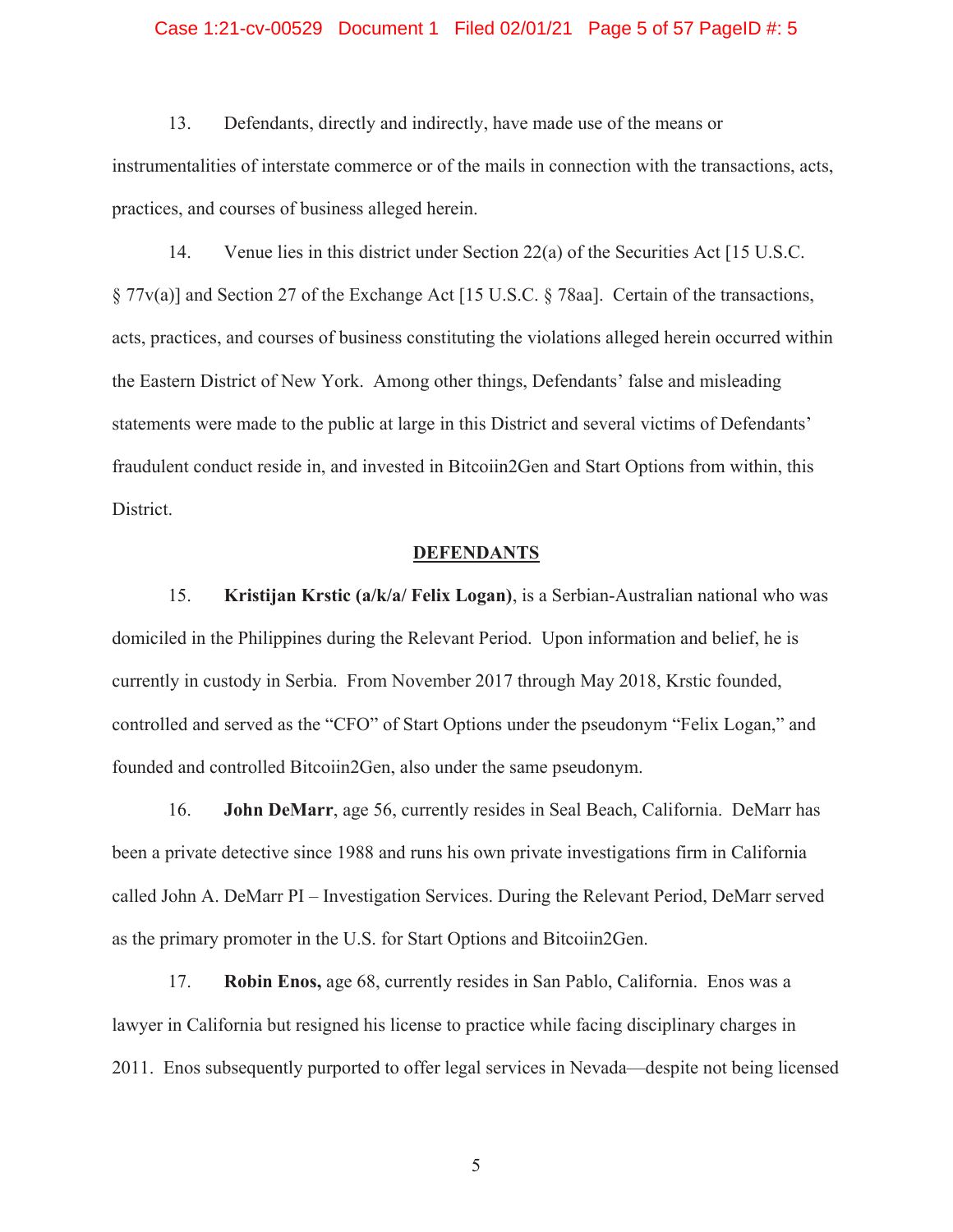### Case 1:21-cv-00529 Document 1 Filed 02/01/21 Page 6 of 57 PageID #: 6

to practice law in the state—and was ultimately sanctioned and fined for his activities after a client had funds stolen by a company for which Enos claimed to serve as general counsel. Since at least 2017, DeMarr has been Enos' primary source of income.

### **OTHER RELEVANT ENTITIES**

18. **Start Options** was an online company, with a publicly-accessible website that was located at www.startoptions.com (the "Start Options Website"). Start Options was never registered with the Commission in any capacity.

19. **Bitcoiin2Gen** was an online company, with a publicly-accessible website that was located at www.bitcoiin.com (the "Bitcoiin2Gen Website"). Bitcoiin2Gen also maintained a social media presence on Facebook, Twitter, and various blogs, and issued dozens of press releases on the internet accessible to the general public. Bitcoiin2Gen was never registered with the Commission in any capacity.

20. **Dragon Mining Tech** was an online entity created by Krstic and his affiliates that claimed to create hardware that could be used to "mine" B2G tokens.

21. **Thorex** was a digital asset platform purportedly created by Krstic and his affiliates that Defendants claimed allowed for the trading of B2G tokens in exchange for other digital assets or fiat currencies.

### **I. BACKGROUND**

### **A. Digital Assets and ICOs**

22. The term "digital asset" generally refers to an asset that is issued and transferred using distributed ledger or blockchain technology, including so-called "cryptocurrencies," "coins," and "tokens." Entities have offered and sold digital assets in fundraising events, called "initial coin offerings" or "ICOs," in exchange for consideration, often other digital assets.

23. A blockchain or distributed ledger is a peer-to-peer database spread across a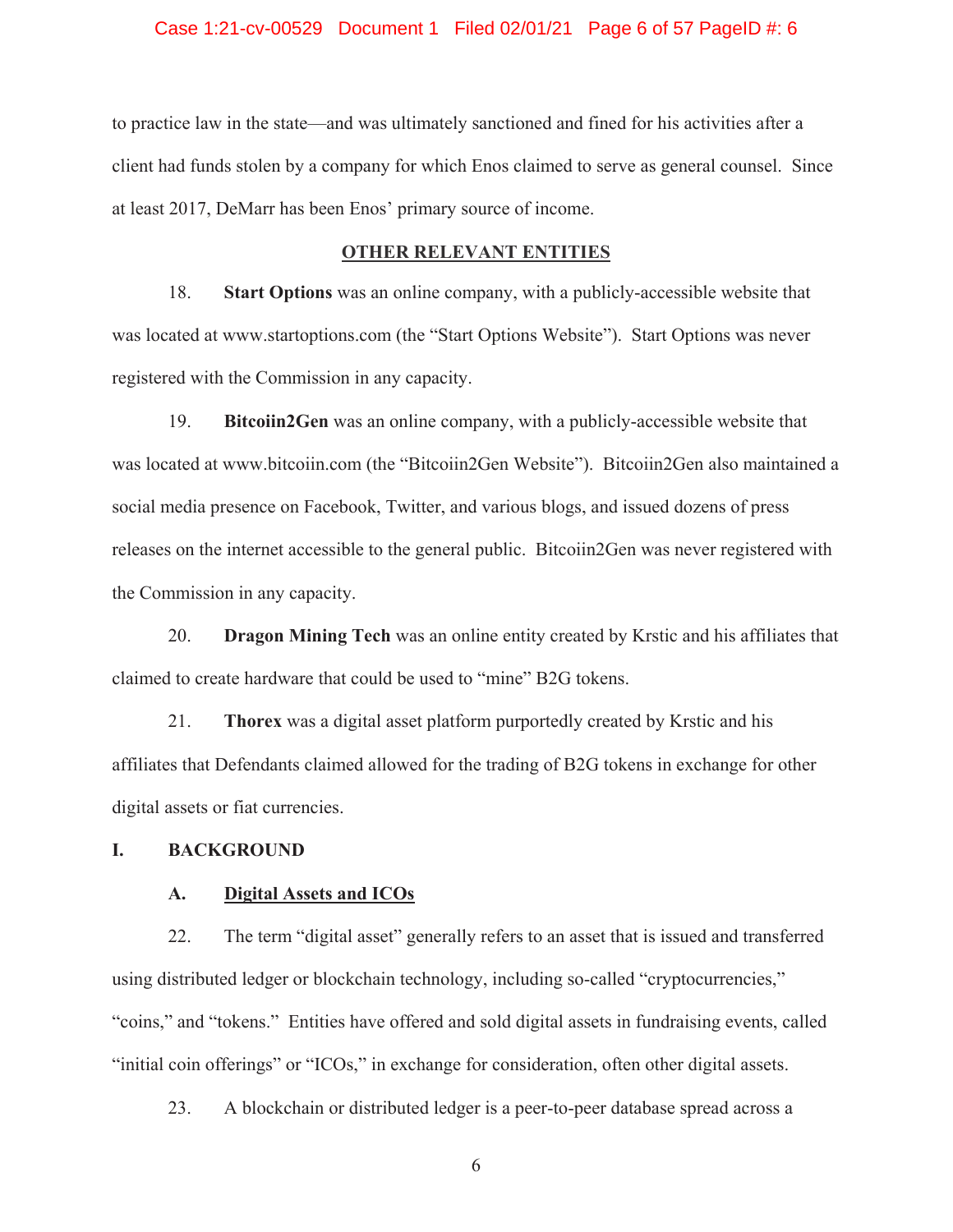### Case 1:21-cv-00529 Document 1 Filed 02/01/21 Page 7 of 57 PageID #: 7

network that records all transactions in theoretically unchangeable, digitally recorded data packages. The system relies on cryptographic techniques for secure recording of transactions. Blockchains or distributed ledgers can also record "smart contracts," essentially computer programs designed to execute the terms of a contract when certain triggering conditions are met.

24. Digital tokens may also be traded on digital-asset trading platforms where they are tradeable for other digital assets or fiat currency. The tokens are often tradeable upon delivery to investors.

25. ICOs are typically announced and promoted through public online channels. The documents soliciting the public to acquire digital assets in a particular offering are usually in the form of a "white paper," *i.e*., marketing materials describing the project and the terms of the ICO. To participate, investors may transfer funds to a unique digital address set up by the issuer, and the issuer may deliver digital assets to an ICO participant's unique digital address on a distributed ledger or blockchain.

26. Issuers may launch digital assets in ICOs that appreciate in value in the hands of investors. Issuers have also raised millions of dollars in fraudulent ICOs. On July 25, 2017, the SEC issued the "DAO Report of Investigation," where it noted that digital assets sold in ICOs may be securities subject to the federal securities laws.<sup>1</sup>

27. On November 1, 2017, the Commission's Division of Enforcement and Office of Compliance Inspections and Examinations issued the "SEC Statement Urging Caution Around Celebrity Backed ICOs" ("Celebrity ICO Statement"), which noted that, in accordance with the anti-touting provisions of the federal securities laws, "[a]ny celebrity or other individual who

<sup>&</sup>lt;sup>1</sup> Report of Investigation Pursuant to Section 21(a) of the Securities Exchange Act of 1934: The DAO, Exchange Act Rel. No. 81207 (July 25, 2017).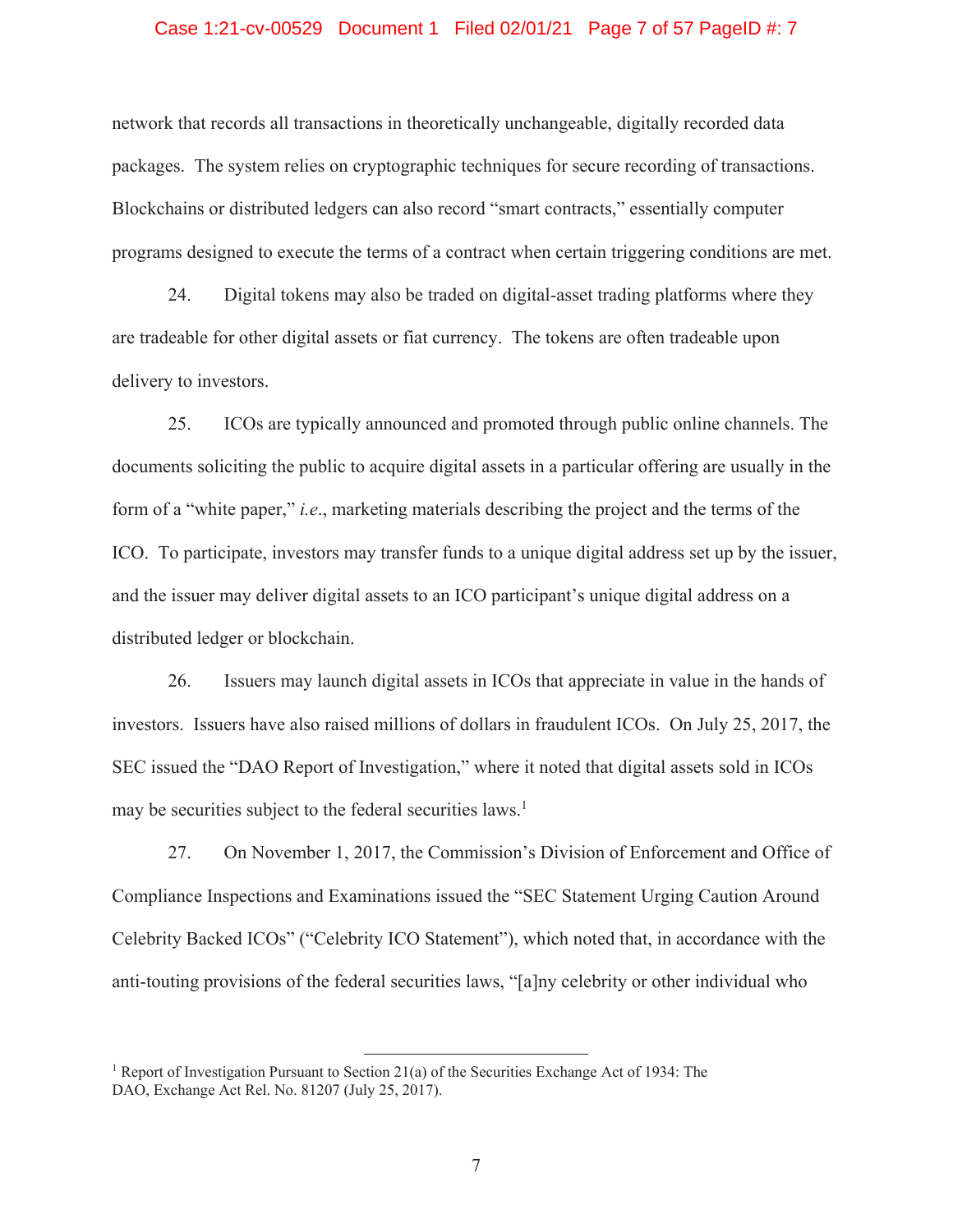### Case 1:21-cv-00529 Document 1 Filed 02/01/21 Page 8 of 57 PageID #: 8

promotes a virtual token or coin that is a security must disclose the nature, scope, and amount of compensation received in exchange for the promotion."2

# **B. Krstic's Alleged Involvement in Previous Fraudulent Online Investment Schemes**

28. Since at least 2012, Krstic and his prior online investment schemes have been the subject of public allegations of fraud in the U.S. and abroad.

29. In December 2012, for example, Krstic was identified on one internet forum as being linked to the fraudulent online investment schemes "binaryoptionsexposed.com," and online broker "bankoptions.com."

30. In 2013, the Ontario Securities Commission placed Krstic's company, Krisworld Development Limited, "doing business as binary optionsexposed.com, option-world.com, bankoptions.com, and signaliforex.com" on its regulatory warning list.

31. In April 2015, the online publication "Behind MLM," published the first of several articles suggesting that the website "Options Rider" was likely a fraudulent Ponzi scheme, and that the domain, and the domain name of the affiliated website bancdeoptions.com, were linked to Krstic and/or his company, Krisworld, with a purported address in Hong Kong.

32. Similarly, in August 2016, a liquidator in Australia publicly released a detailed report alleging that Krstic was a shadow director of a company that operated a \$4.5 million unlicensed pyramid scheme.

# **II. KRSTIC AND DEMARR OFFER AND SELL START OPTIONS SECURITIES IN UNLAWFUL UNREGISTERED TRANSACTIONS**

### **A. Krstic Initiates the Start Options Scheme Under a False Identity**

33. In the fall of 2017, Krstic and his overseas affiliates began marketing a new

<sup>&</sup>lt;sup>2</sup> The Celebrity ICO Statement is available at: https://www.sec.gov/news/public-statementstatement-potentiallyunlawful-promotion-icos.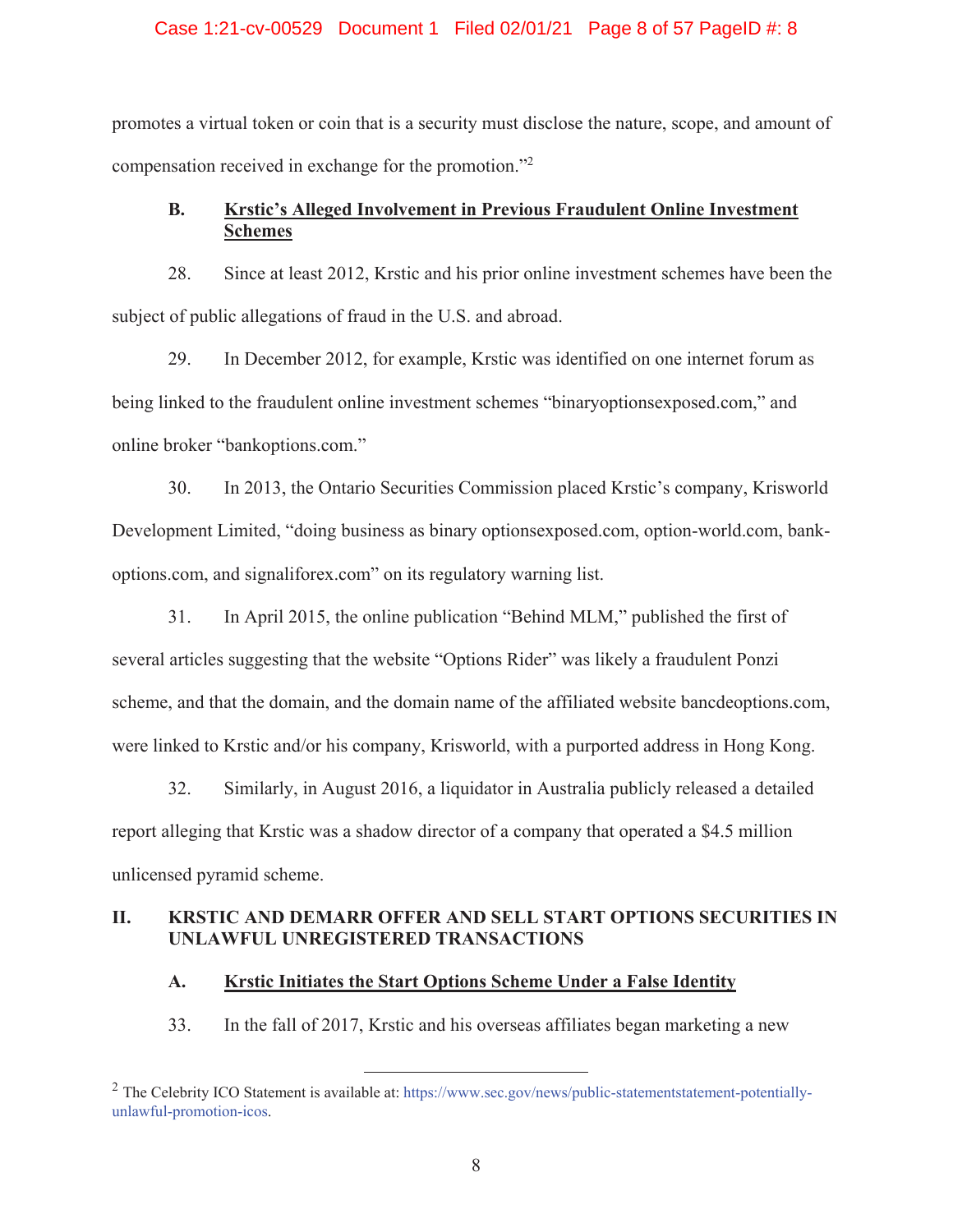### Case 1:21-cv-00529 Document 1 Filed 02/01/21 Page 9 of 57 PageID #: 9

investment scheme called "Start Options," through the publicly-accessible Start Options Website, whose domain name was registered by Krstic's family members.

34. To avoid the possibility that prospective investors would connect Start Options to Krstic and discover his prior involvement with allegedly fraudulent activity, Krstic created and hid behind the false identity "Felix Logan." Krstic created an email account in that name, and used that fake identity for all purposes in connection with Start Options (and, as discussed below, later with Bitcoiin2Gen), including all communications with the public and prospective investors.

35. Krstic controlled all aspects of Start Options, including, among other things, by: (1) developing its website; (2) creating its marketing materials; (3) hiring the company's promoters; and (4) deciding how investor funds were spent. According to several press releases that the company issued in February 2018, Krstic was identified (via his "Felix Logan" pseudonym) as the company's Chief Financial Officer.

36. In marketing materials and on the Start Options Website, Krstic claimed that Start Options was an online investment platform that provided "cryptocurrency" mining, trading, and digital asset trading services.

### **B. DeMarr Joins Krstic in the Start Options Scheme**

37. In the fall of 2017, DeMarr and a business associate ("Affiliate 1") became interested in trading in and profiting from selling digital assets, such as Bitcoin ("BTC").

38. In or about November 2017, Krstic, who was looking for U.S.-based promoters to generate investor interest in Start Options, was introduced to DeMarr through a prospective investor who had worked with DeMarr in other multi-level marketing schemes. Krstic communicated with DeMarr by telephone and email using his fake "Felix Logan" identity.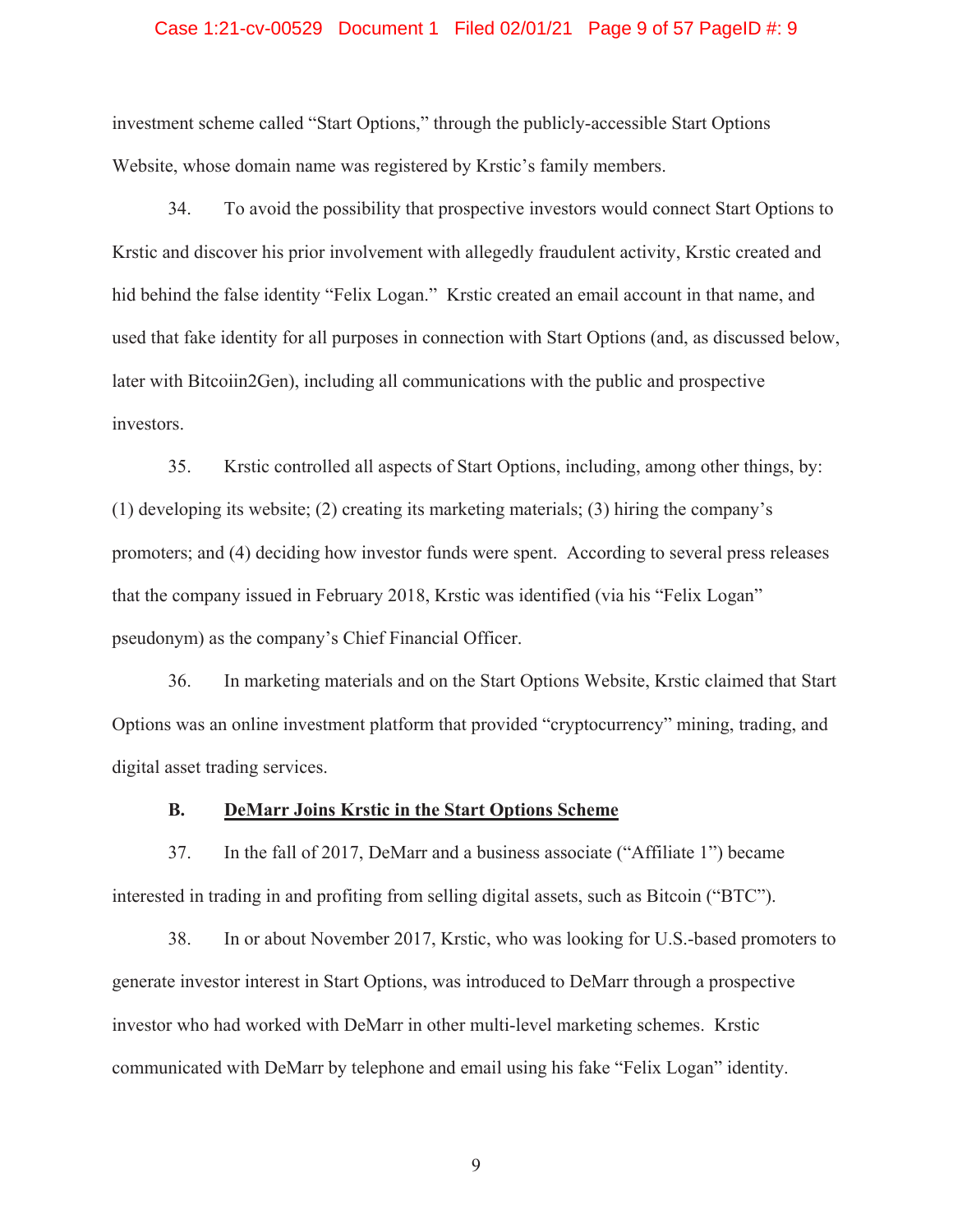#### Case 1:21-cv-00529 Document 1 Filed 02/01/21 Page 10 of 57 PageID #: 10

39. In these communications, DeMarr and Krstic discussed the Start Options platform and its purported "Crypto Currency Mining and Trading program." They also discussed how they would register the Start Options Website and how DeMarr would be paid to promote Start Options in the U.S.

40. On or about November 17, 2017, DeMarr and Start Options entered into an agreement entitled "Start Options Master Affiliate Agreement for North America 2017" (the "Master Agreement") pursuant to which DeMarr would help to "promote and market the Start Options Platform" in the U.S. in exchange for a "revenue share" based on a pyramidal commission structure for each investment made by clients solicited by DeMarr. Under the terms of the agreement, Krstic agreed that DeMarr was to receive a 30% commission on investor funds he brought in directly, with lower commission percentages (ranging from 5% to 20%) for investor funds brought in, for example, by his investors (or "clients"), or his investors' investors.

41. In emails dated on or about November 22, 2017 to November 30, 2017, Krstic emailed DeMarr with details on how investments received by DeMarr from investors were to be sent to Krstic. Specifically, Krstic provided deposit details to a bank account located in Manila, Philippines, for investments made in U.S. dollars, as well as a digital wallet address for investments made in digital assets. Krstic also conveyed to DeMarr the two email addresses he used, and assisted him in obtaining access to the Start Options Website.

42. Starting in December 2017, DeMarr worked with Krstic to redesign the Start Options Website to help attract investors. DeMarr also recruited Enos, whom he knew to be a disbarred attorney, to help him ghost-write Start Options promotional materials, including press releases and edits to the Start Options Website.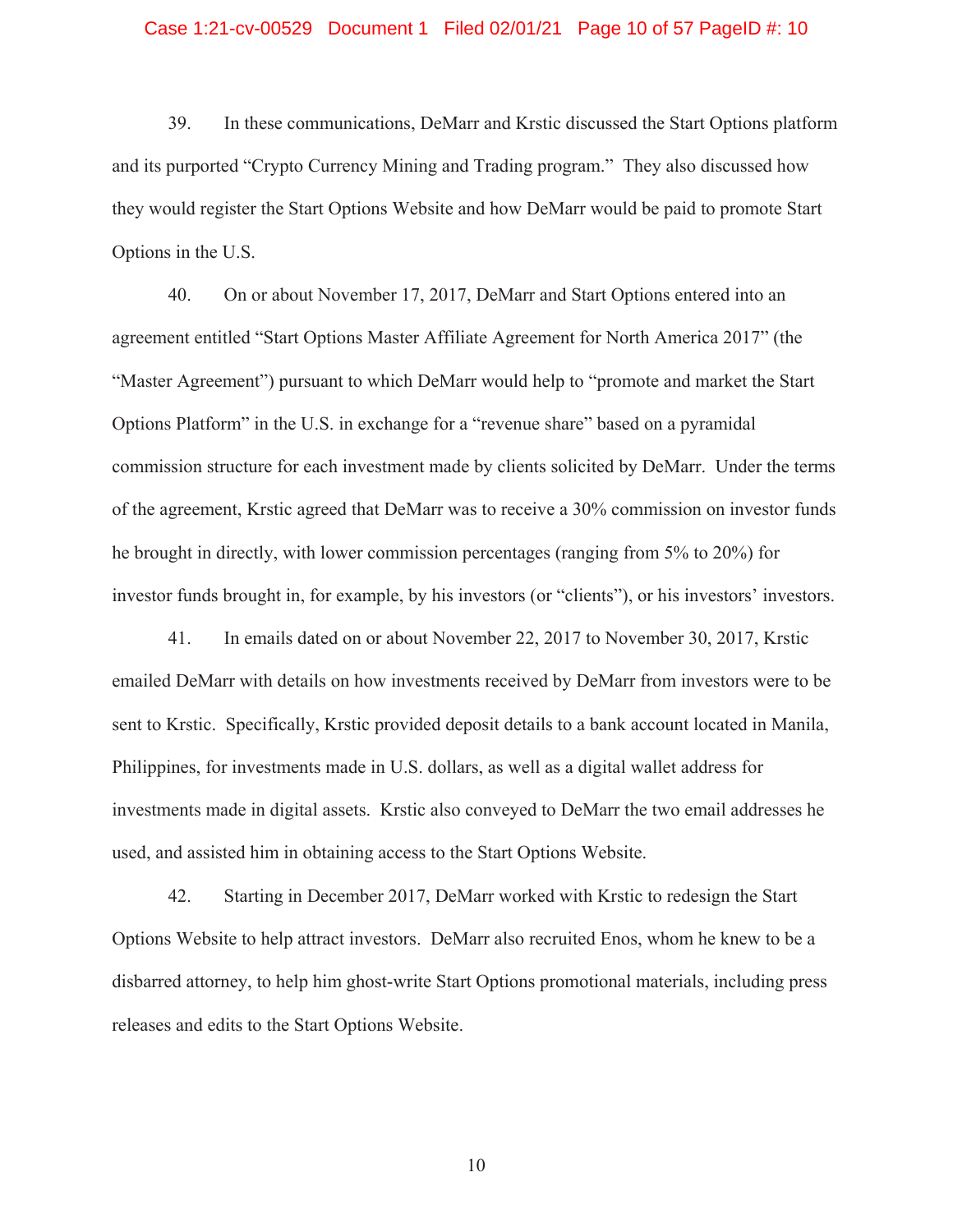# **C. Krstic and DeMarr Begin Offering and Selling Investment Contracts in December 2017**

43. In approximately December 2017, Start Options, Krstic, and DeMarr began offering and selling investment contracts that they and their affiliates promoted through the Start Options Website, social media, and press releases (together, the "SO Marketing Materials").

44. Krstic and DeMarr made the Start Options investment contracts available for purchase by individuals located in the U.S. and worldwide through the Start Options Website, and accepted investments in BTC, Ether ("ETH") or fiat currency, payable through credit card, bank wires or checks.

45. According to the SO Marketing Materials, investors were required to deposit their funds for a specified contract period—60 or 90 days—after which investors could purportedly withdraw their money at a significant profit.

46. According to the SO Marketing Materials, investors in Start Options had the option of investing in portfolios consisting of "digital asset mining" based on "mining hashrates, digital asset trading, or a tailored mix of both."

### **D. The Start Options Investment Contracts Were Securities**

47. The SO Marketing Materials claimed that investors' money would be pooled together and used to fund Start Options' mining and trading efforts to be undertaken by Start Options.

48. For example, Start Options claimed in one presentation emailed to investors and promoters in approximately December 2017, that it was "[o]ne of the pioneers in Bitcoin mining" and had "invested heavily in Mining rigs," allowing the company to "mine and trade Crypto Currencies" such as Bitcoin "at half its current market price" by "pooling funds in a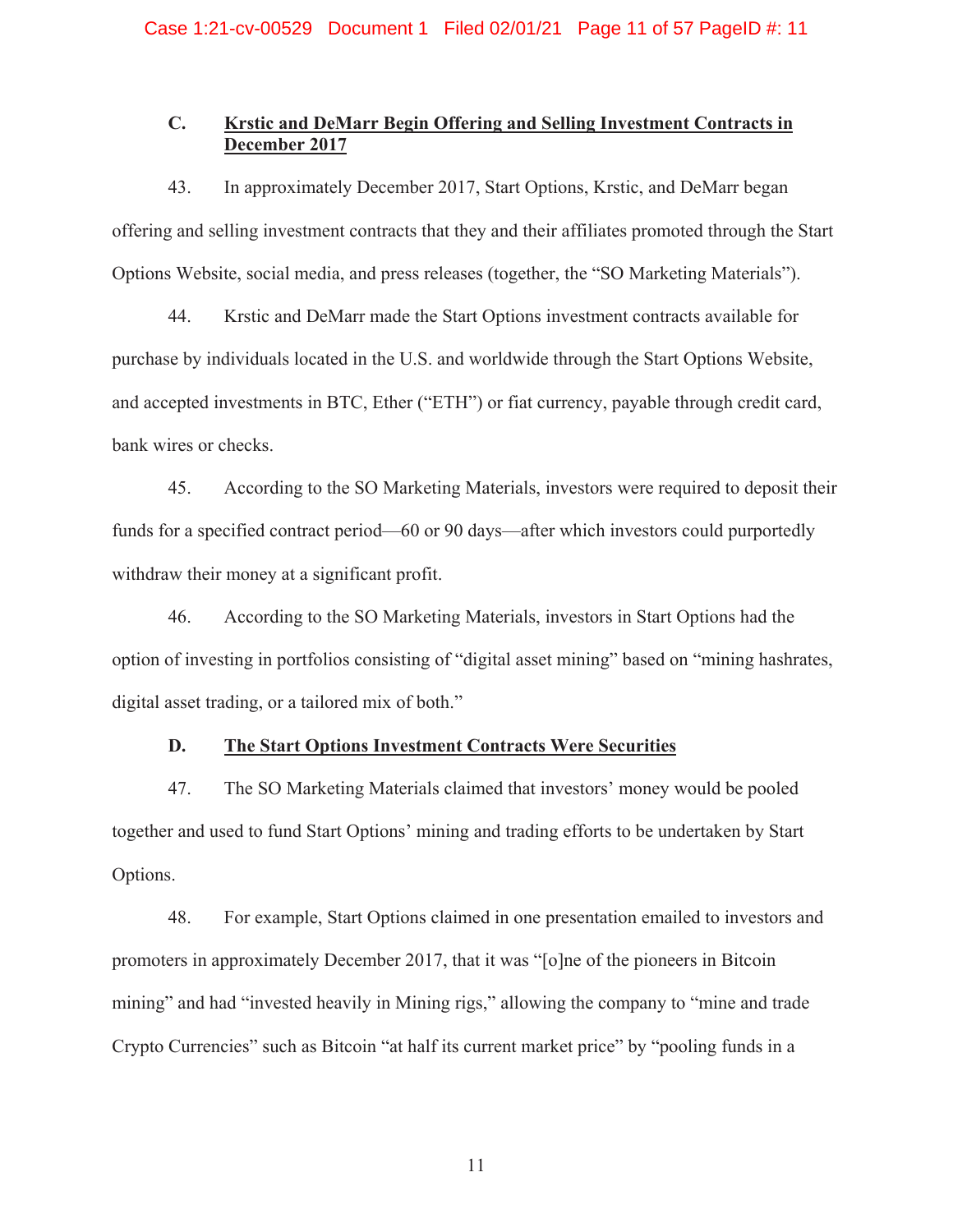### Case 1:21-cv-00529 Document 1 Filed 02/01/21 Page 12 of 57 PageID #: 12

mining pool with a short term, 60 day trading period," which was "ample time for Start Options to realize mining and trading profits" at "low risk."

49. The SO Marketing Materials guaranteed profits, stating that investors would realize profits between 25 and 60 percent for trading investors, 120 percent for mining investors, and as much as 200 percent for those opting for the most aggressive portfolio of investments, based on the company's purported sophisticated digital asset mining capabilities.

50. During the Relevant Period, DeMarr worked at Krstic's direction as the "master representative for North America" to solicit U.S.-based investors to Start Options.

51. DeMarr recruited a team of U.S.-based affiliates and promoters to help him tout Start Options, and, as discussed below, Bitcoiin2Gen.

52. DeMarr tasked Affiliate 1 with incorporating and registering newly-formed entities and helping him to open bank accounts in the names of several companies DeMarr controlled to receive investor funds for Start Options (and as discussed below, Bitcoiin2Gen investments) via wire, credit card, or check.

53. DeMarr also paid Affiliate 2, a website developer and designer, to format and publish on EINPresswire—an online newswire and news distribution service—all of the press releases DeMarr and Affiliate 1 drafted for Start Options, and as described below, Bitcoiin2Gen.<sup>3</sup>

54. DeMarr led webinars with prospective investors, participated in investor calls, drafted and published press releases about Start Options, received money from U.S.-based investors, sent a portion of investor funds he received to the bank account that Krstic designated in the Philippines, and generally served as an intermediary between U.S.-based investors and Start Options.

 <sup>3</sup> *See* https://www.einpresswire.com/sources/u347502.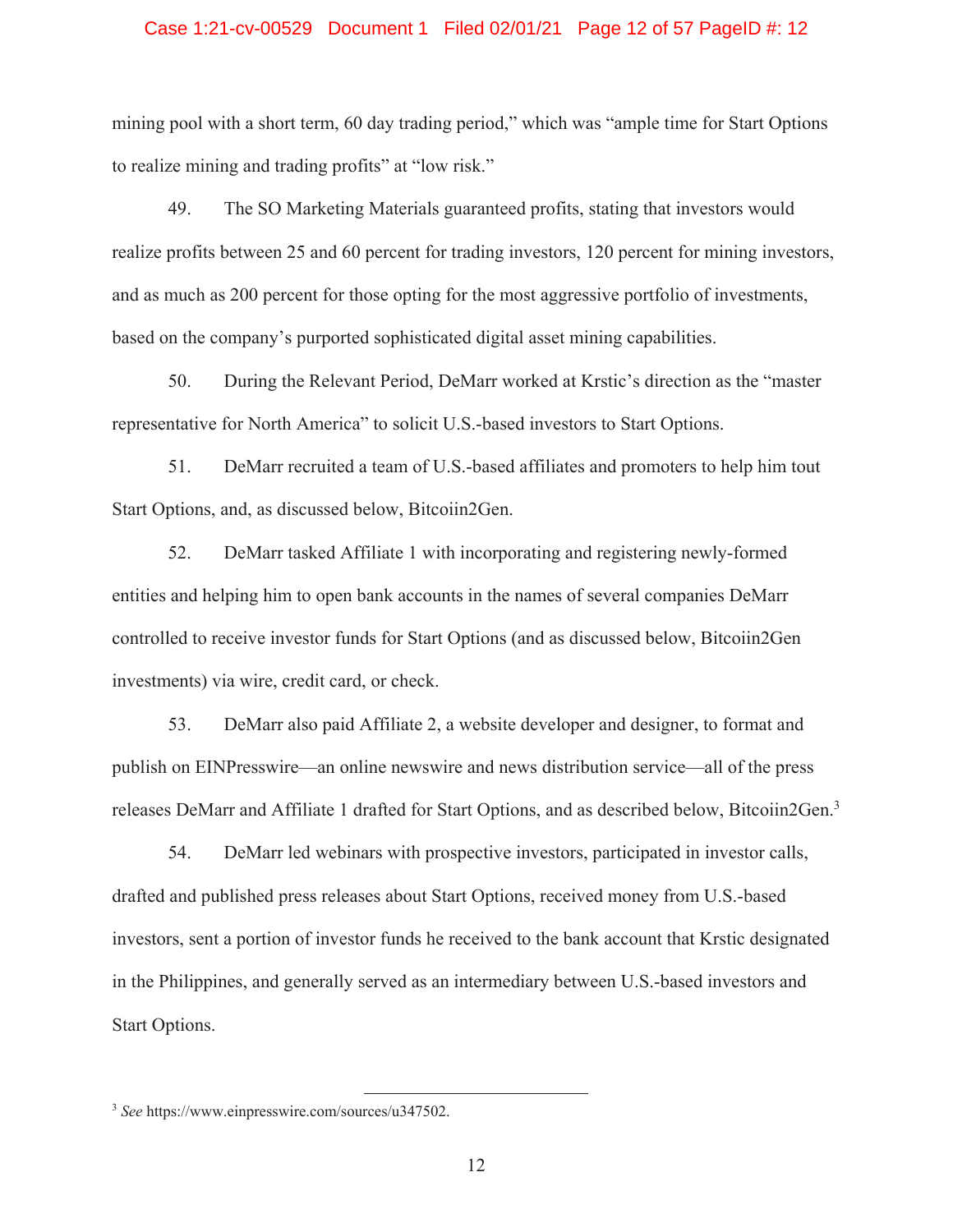### Case 1:21-cv-00529 Document 1 Filed 02/01/21 Page 13 of 57 PageID #: 13

55. For example, on January 7, 2018, DeMarr and another U.S.-based promoter held a 25-minute call for prospective investors in Start Options (the "January 7, 2018 Investor Call"). DeMarr and the promoter highlighted the Start Options platform's purported ability to generate profits for investors. The promoter, for example, said he invested \$1,000 into Start Options and that his account was worth over \$50,000 a month later.

56. DeMarr and Krstic communicated regularly on the phone, via email, and by messenger services about Start Options, and DeMarr understood that Krstic was the business's final decision-maker, including with respect to the commission structure used to pay promoters, the approval of marketing materials, the handling of any issues raised by investors, and the Start Options Website.

57. For example, on December 12, 2017, DeMarr emailed Krstic regarding topics "To discuss in Madrid" and listed: "1) New site; 2) MLM software; 3) account min. to deposit and to start earning commissions. 4) commission structure from the past and going forward. 5) investment plans. 6) commission on commission. 7) commission on reinvestment after 90 days, or term. 8) company emails to be set up."

58. Start Options, through the efforts of Krstic, DeMarr, and other promoters, in the SO Marketing Materials and in communications with prospective investors, touted the capabilities of its team and highlighted the company's ability to generate returns on investment by using its purported mining machines.

59. For example, a presentation that one of Krstic's affiliates sent to prospective investors in approximately December 2017 stated that the Start Options team "specializ[es] in buying and selling crypto" and touted the company's use of high quality analytics for making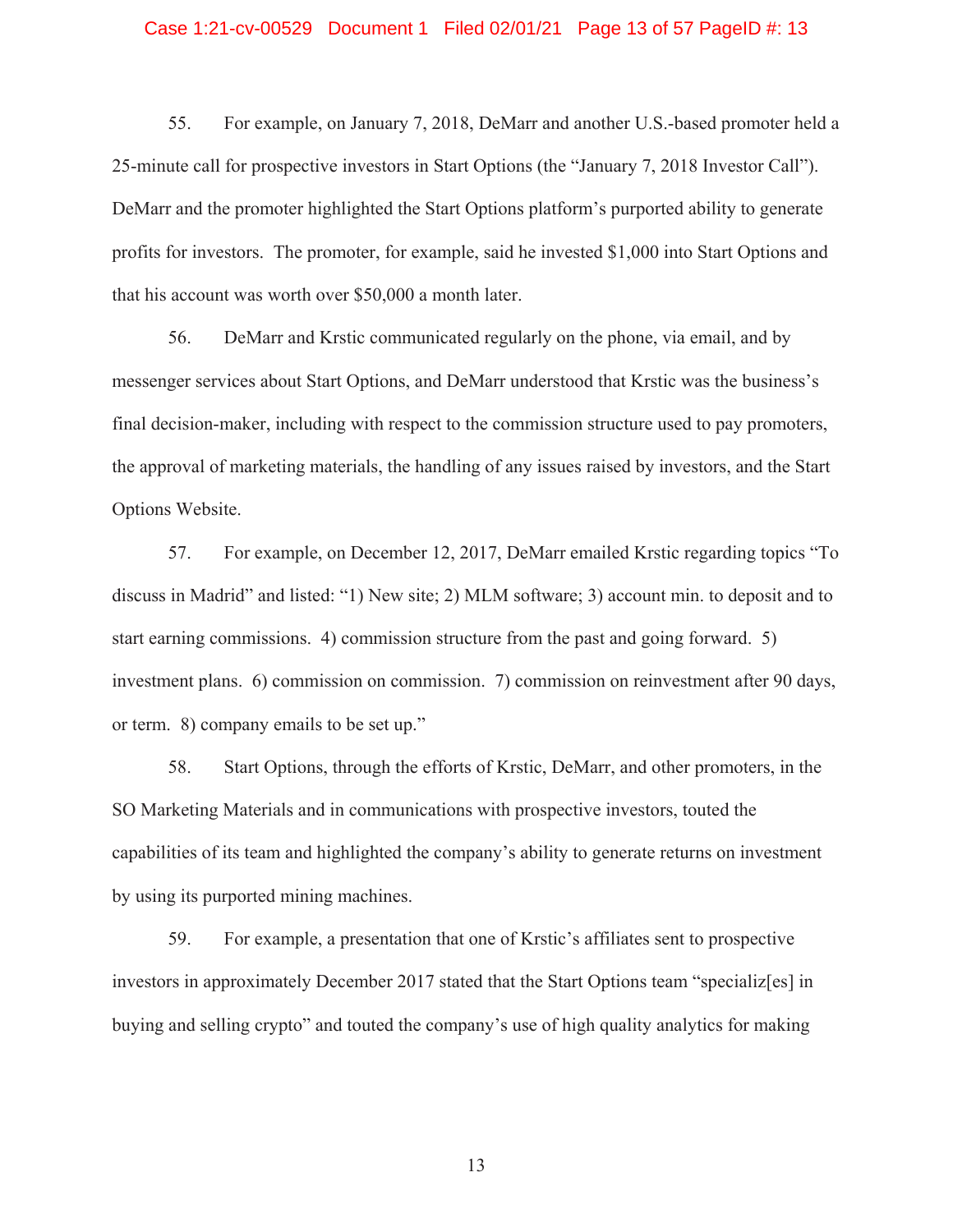### Case 1:21-cv-00529 Document 1 Filed 02/01/21 Page 14 of 57 PageID #: 14

trading decisions, including "the competency of our bots and or [sic] traders." The presentation encouraged investors to let Start Options "do all the work for you, and you get paid!"

60. On the January 7, 2018 Investor Call, DeMarr explained that the "family of the guys that own this company are very wealthy people . . . they've made a lot of money in cryptocurrency, . . . the owners of this company are in cryptocurrency because they love it and enjoy it, not because they need to. . . And so the company's backing is very strong." DeMarr also falsely stated:

[h]undred percent, the mining is real. I've been to their one smaller facility that has 8000 machines in it. I walked through it myself, and they're adding another, I think, 3000 or 4000 while I was there. They have the programmers there doing their thing, so it's a real program.

61. Start Options, through DeMarr and other promoters, also repeatedly touted Start Options' ability to generate returns for investors, based on the company's purported proprietary mining and trading activities. For example, on the January 7, 2018 Investor Call, DeMarr stated that "Start Options does progressive mining . . . Therefore, they can afford to pay a lot more money back to investors" than traditional cloud mining.

62. In another example, a Start Options promotional offer DeMarr helped to draft and publish stated that if investors moved "one-third (33.3%) of the value of your current unpaid account, in [sic] StartOptions.com's new bitcoiin (B2G) fund . . . . This deposit will earn profits, and can be withdrawn 90 days after deposit."

63. Similarly, on or about January 17, 2018, Start Options sent an email blast to prospective investors stating, among other things: "This is straight bitcoin mining, and pays 1% daily / 30% monthly."

64. Another letter Start Options sent to prospective investors compared potential earnings in a bank savings account to a deposit in Start Options, contrasting the 1% that would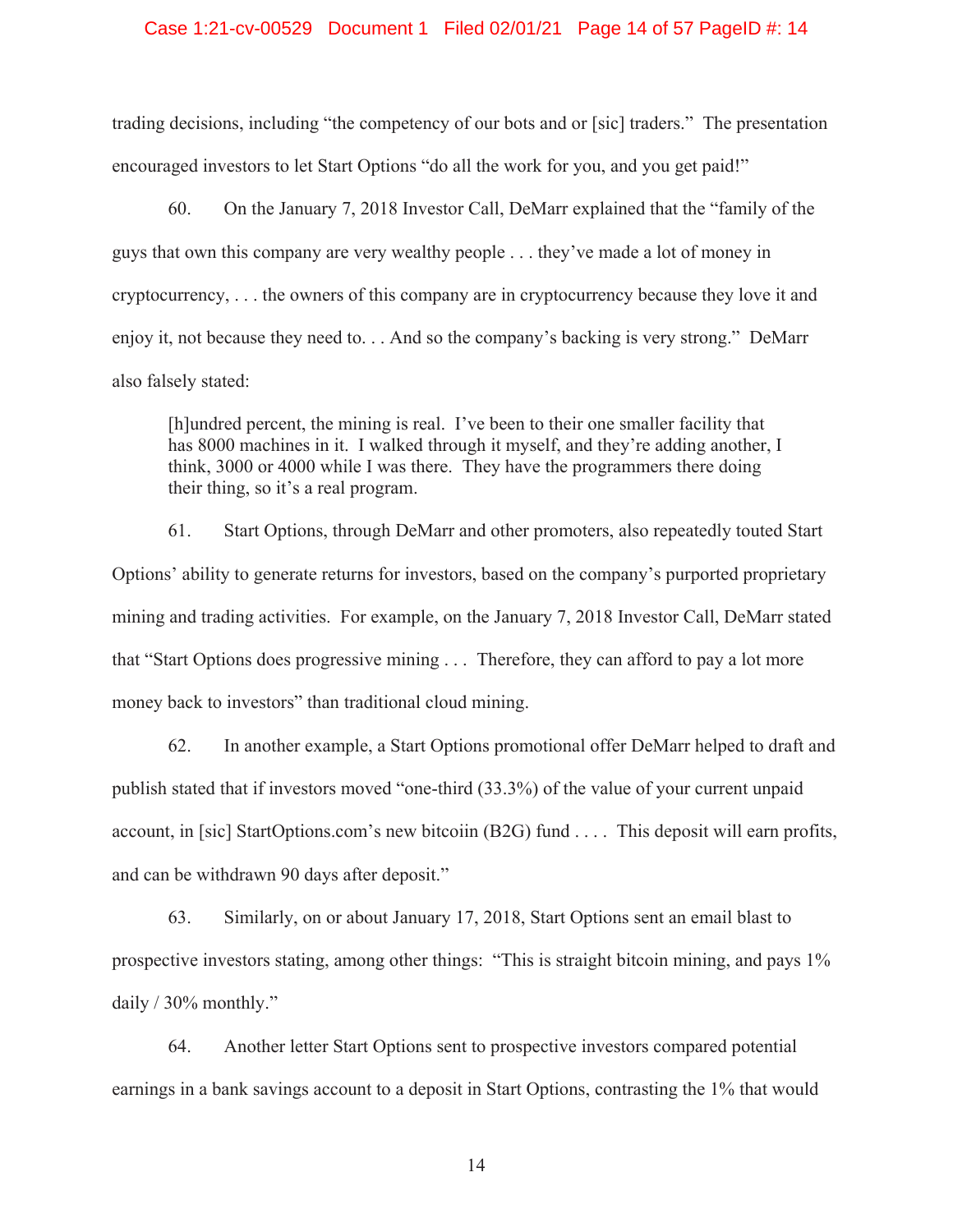### Case 1:21-cv-00529 Document 1 Filed 02/01/21 Page 15 of 57 PageID #: 15

be earned on the bank deposit with "a conservative 30% avg return" on the Start Options investment. The company explained that the "faster we mine and the more funds that are pooled, the greater the potential profit range  $-30\%$  - 60% per month." The Start Options presentation also claimed that Start Options' exceptional mining capabilities guaranteed returns of 25-60% per month "based on our mining hashrates."

65. A February 9, 2018 Start Options press release announced a "new program with the latest cryptocurrency Bitcoiin2Gen (B2G)" and stated: "Start Options CFO Mr. Felix Logan showed his positive interest in Bitcoiin2Gen, our whole team working closely to capitalize on this opportunity . . . to make Bitcoiin2Gen more profitable for our investors" and by creating a new "B2G Mining Pool" where "our projected earnings in this program should be 80-90%."

66. Between December 1, 2017 and January 26, 2018 alone, investors sent approximately \$2.9 million worth of BTC and ETH to the Start Options digital wallet Krstic controlled as well as an account opened on CoinPayments.net, a digital asset payment processing service. Investors, the majority of whom were based in the U.S., also sent approximately \$1.3 million in fiat currency to a bank account in the U.S. that DeMarr controlled during the same period.

67. No registration statement was ever filed with the Commission nor was any registration statement in effect, for any of these offers or sales of Start Options investment contracts, which were securities. No exemption from the registration requirements under the federal securities laws were at any time applicable to these offers and sales.

### **III. KRISTIC, DEMARR AND START OPTIONS ENGAGE IN A FRAUDULENT SCHEME TO OFFER AND SELL START OPTIONS SECURITIES**

68. To lure prospective investors to purchase Start Options securities, Start Options acting through Krstic, DeMarr, and other promoters—knowingly or recklessly made material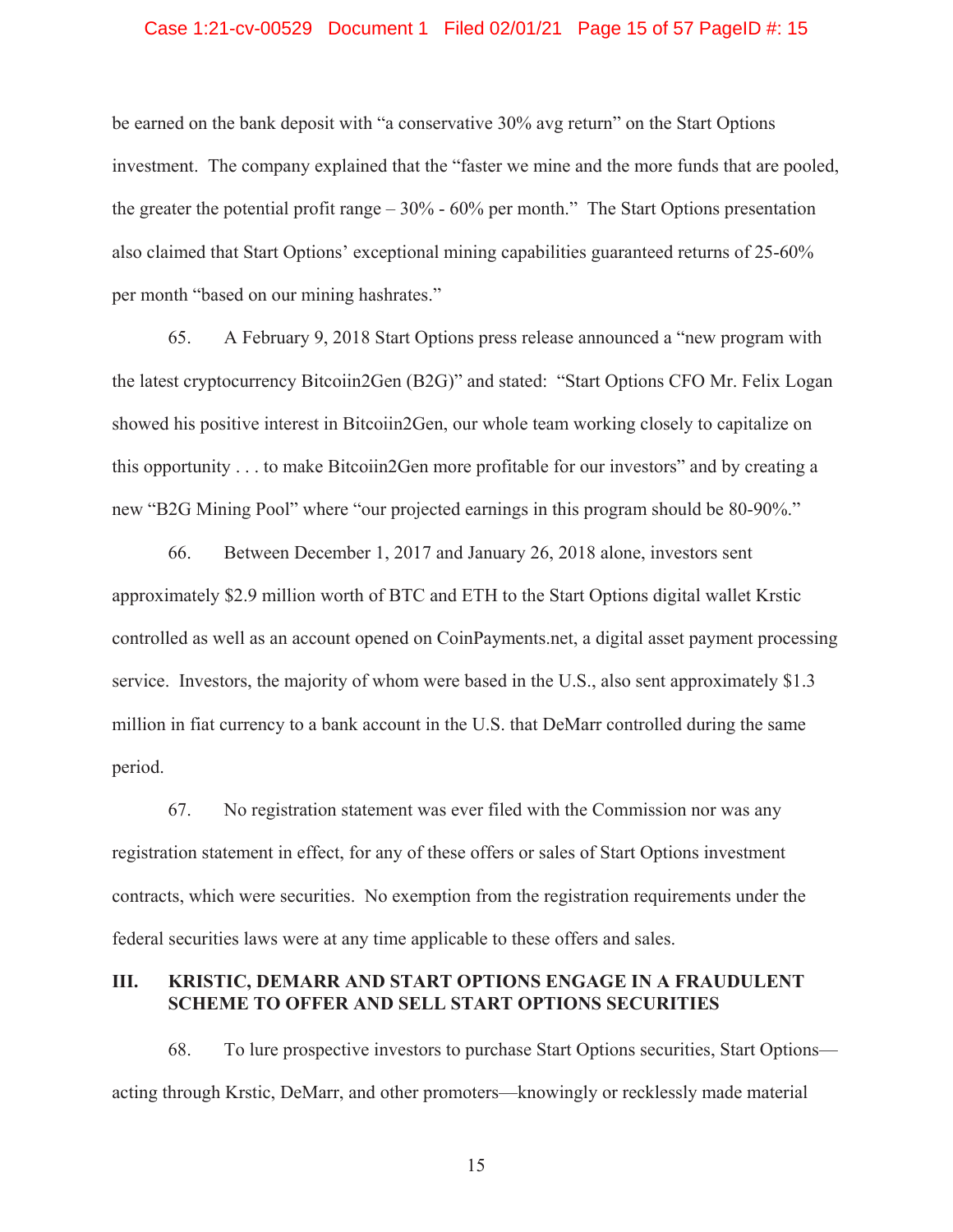### Case 1:21-cv-00529 Document 1 Filed 02/01/21 Page 16 of 57 PageID #: 16

misrepresentations to investors and prospective investors, and omitted material facts necessary to make their representations not misleading.

69. These misrepresentations and omissions concerned many important aspects of the company and the offering, including, among other things: (1) the actual identity of the individual controlling Start Options; (2) the existence of operations for the purported Start Options business; and (3) the use of investor proceeds.

### **A. Krstic Conceals His True Identity to Offer and Sell Start Options Securities**

70. As discussed above (¶¶ 28-32, *supra*), Krstic, before launching Start Options, had been the subject of numerous public allegations that he had conducted prior online investment scams. An internet search would have revealed these material facts to prospective investors. To conceal his true identity from prospective investors in Start Options, Krstic invented a fictitious identity, "Felix Logan," to be the purported "CFO" of Start Options.

71. To create this fake identity, Krstic created multiple "Felix Logan" e-mail addresses and a Twitter handle—(@felixlogan\_CFO)—that he used to promote Start Options (and as discussed below, Bitcoiin2Gen).

72. From approximately December 1, 2017 through April 27, 2018, Krstic repeatedly used the fake "Felix Logan" identity in emails with prospective investors and in web-based presentations and conference calls. Krstic knew and falsely approved, or recklessly disregarded, that "Felix Logan" was identified in these communications as the CFO of Start Options.

73. At no time during the Relevant Period did Krstic disclose to investors or prospective investors his true identity, or his prior involvement with alleged online investment schemes, omissions which made his and Start Options' representations of his fictitious identity materially misleading to prospective and actual investors in Start Options.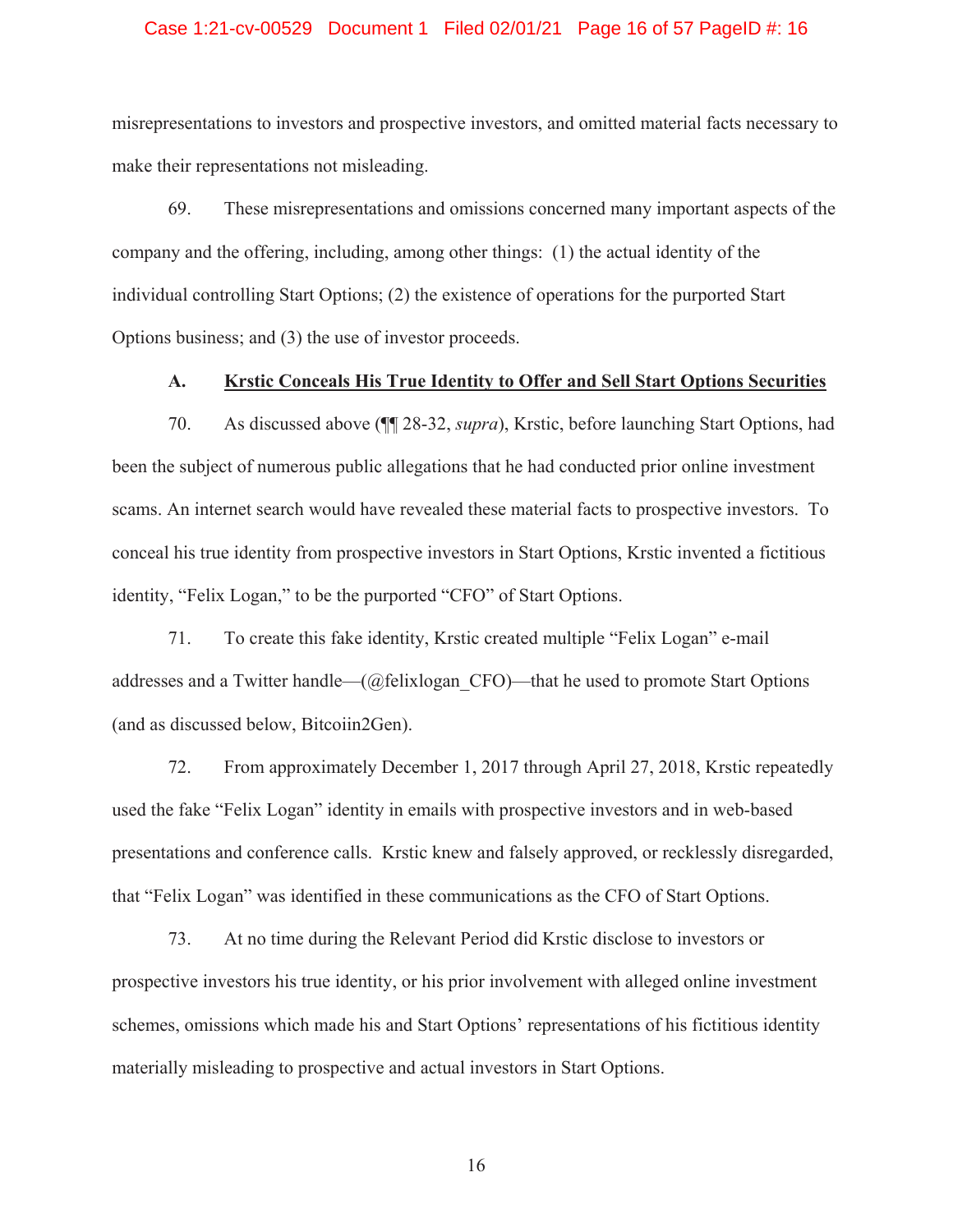## **B. Material Misrepresentations about the Start Options Platform and Business**

74. Krstic and DeMarr made numerous, purportedly factual representations to prospective and actual investors that were patently false through the Start Options Website and the SO Marketing Materials.

75. For example, a Start Options presentation that Krstic and his affiliates emailed to investors and promoters claimed that Start Options was "the largest Bitcoin exchange in euro volume and liquidity" and that it was "consistently rated the best and most secure Bitcoin exchange by independent news media."

76. Similarly, each of the Start Options press releases that Krstic and his affiliates helped to draft and publish, stated: "Start Options is one of the world's fastest growing Progressive Bitcoin Mining & Crypto Currency Trading, offering powerful yet user-friendly, inhouse trading platforms for web and mobile to trade hundreds of assets - crypto currencies, commodities, stocks and indices."

77. These representations were materially false. Start Options was not rated "the best and most secure Bitcoin exchange" by "independent news media." In fact, no news articles or widely-referenced digital asset websites that tracked information relating to digital asset trading platforms listed Start Options as a digital asset trading platform.

78. DeMarr also falsely represented the factual due diligence he had conducted on Start Options to fraudulently enhance Start Options' credibility to prospective and actual investors. For example, DeMarr falsely represented on the January 7, 2018 Investor Call, that Start Options had a "corporate office in Hong Kong" and "mining facilities in China" that he was "going back to" at the end of the month. On that same call, he also stated: "Hundred percent, the mining is real. I've been to their one smaller facility that has 8000 machines in it."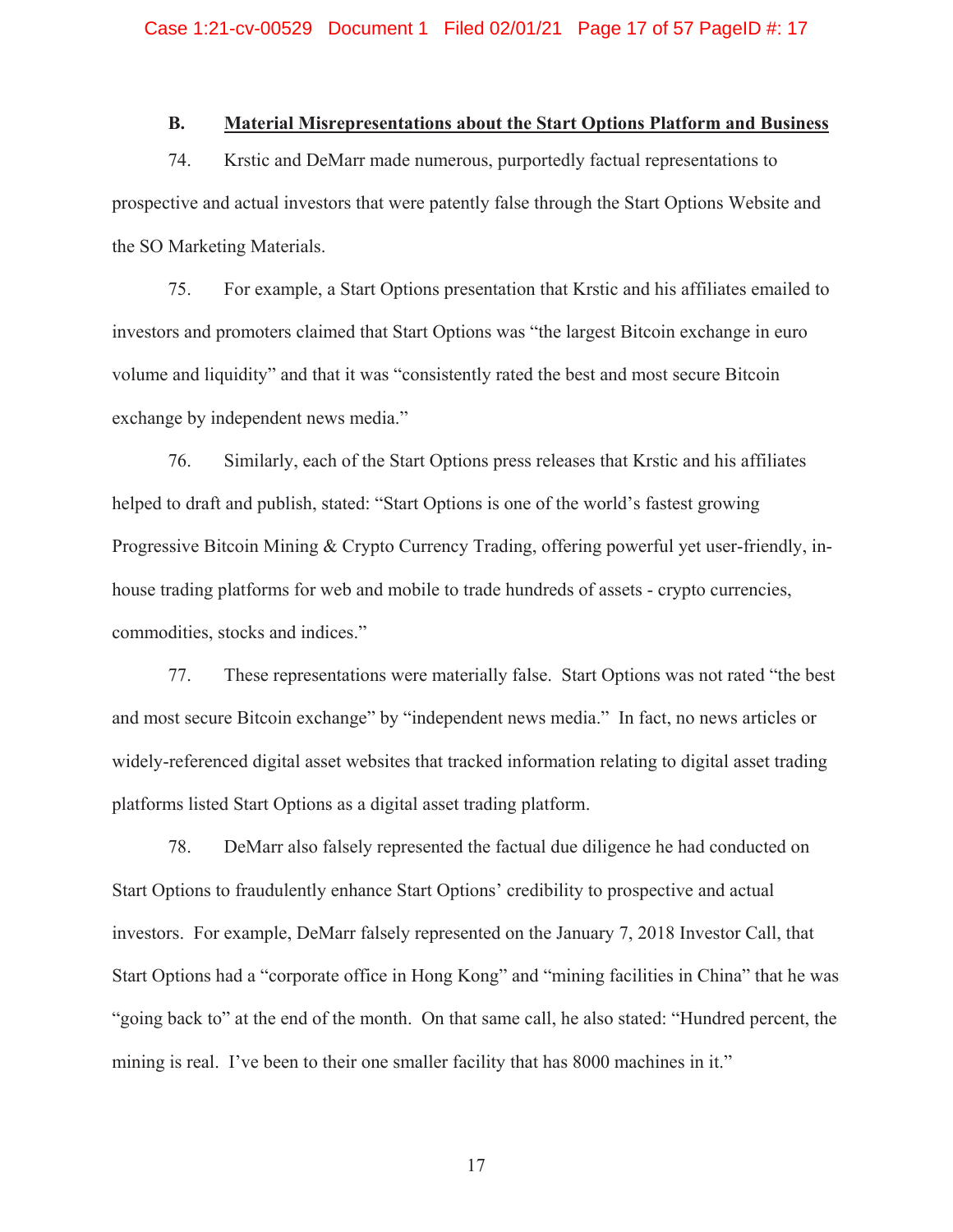### Case 1:21-cv-00529 Document 1 Filed 02/01/21 Page 18 of 57 PageID #: 18

79. In fact, DeMarr had not been to a Start Options office in Hong Kong and he had not been to any Start Options offices as of January 7, 2018 and thus could not have seen any mining rigs.

80. The foregoing misrepresentations were material, and Krstic and DeMarr knew or recklessly disregarded that they were false and misleading when they made them. Krstic and DeMarr knew or recklessly disregarded that Start Options did not have a large, fast-growing trading platform for cryptocurrency, and that it had not been well-reviewed by any independent news media. In particular, the pair exchanged contemporaneous emails showing that they were aware of the relevant digital asset websites and media, demonstrating the falsity of these representations.

81. Krstic and DeMarr knew or recklessly disregarded that DeMarr had never visited Start Options' purported Hong Kong offices, and had never conducted any due diligence to confirm the existence of mining equipment there.

82. In fact, Krstic and DeMarr were each aware, while they were promoting the Start Options offering, of significant warnings that the foregoing representations were false and misleading. By email dated December 18, 2017, for example, DeMarr forwarded to Krstic an email he had received from an individual who provided an "Update on the StartOptions.com scam," and suggested that the purported business address of Start Options in the Philippines was fictional, as it was merely a residential apartment. DeMarr told Krstic in this email that "we need to fix this or this guy will hurt us! Call me."

83. By email dated December 22, 2017, DeMarr also forwarded to Krstic a link to an article on the internet site "behindmlm.com"—the same site that had previously reported on one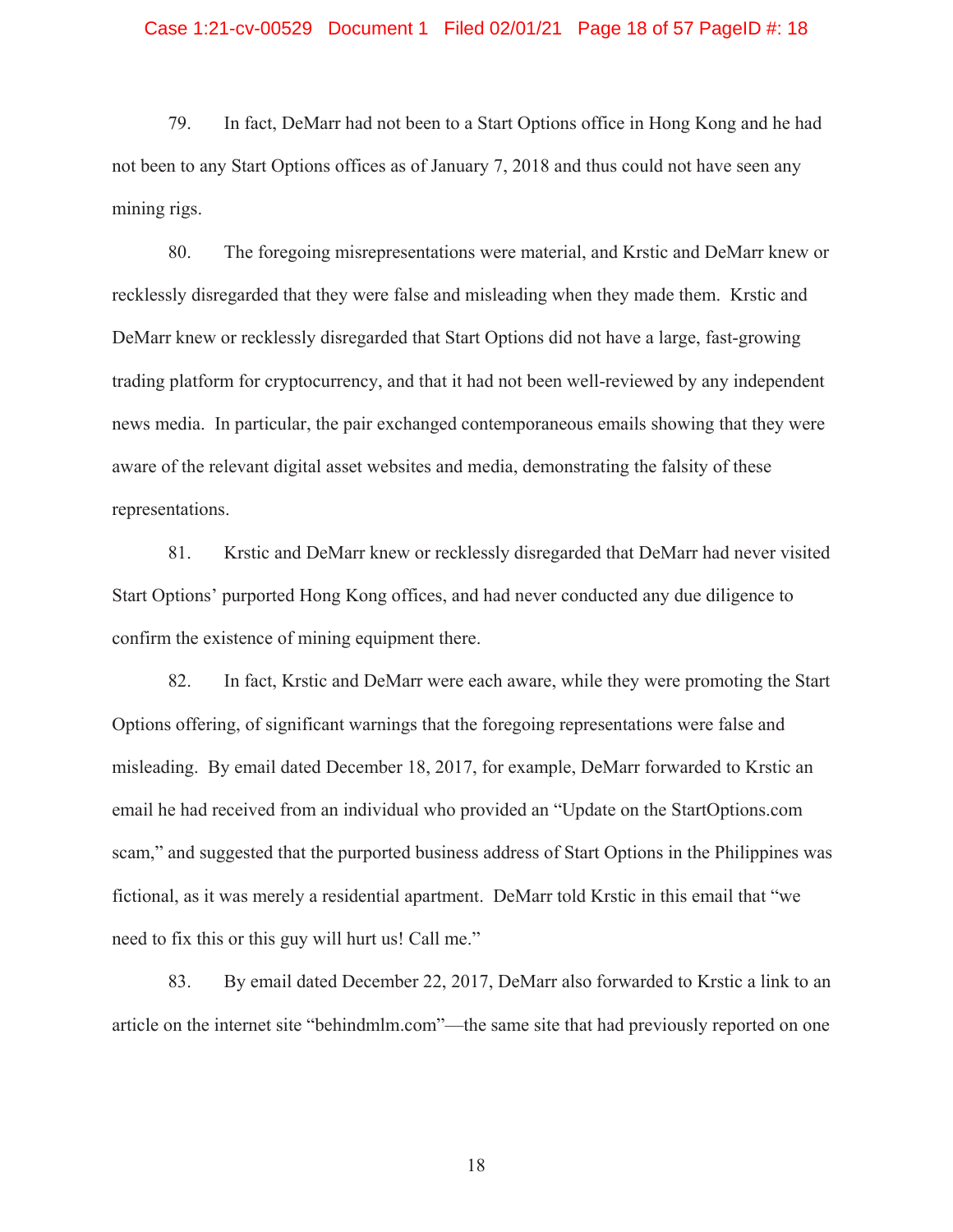### Case 1:21-cv-00529 Document 1 Filed 02/01/21 Page 19 of 57 PageID #: 19

of Krstic's earlier online investment schemes, *see* ¶ 31, *supra*—entitled "Start Options Review: A crypto mining & trading billion dollar company?"

84. That article noted, among other things: (1) that the company's purported Philippines address was that of a residential condominium and (2) that traffic-ranking data for the Start Options Website cast "solid doubt" on Start Options' claims about the size of its purported trading platform and that it was "one of the fastest growing Progressive Bitcoin Mining & Crypto Currency Trading [*sic*]."

85. Enos, furthermore, throughout the Relevant Period, repeatedly raised to DeMarr his suspicions that Krstic's operations were illegitimate.

# **C**. **DeMarr Misleads Investors About the Liquidity of Their Investments and How the Proceeds of Their Investments Will Be Used**

86. Start Options, Krstic, and DeMarr knowingly or recklessly misrepresented to prospective and actual investors how the funds they invested in Start Options would be used and omitted material facts necessary to make those statements not misleading.

87. The SO Marketing Materials that Krstic and DeMarr helped prepare and publish claimed that investor funds would be pooled together and invested in digital asset mining and digital asset trading platforms that would earn investors a profit after a certain number of days, after which time investors could withdraw their funds.

88. Indeed, throughout late 2017 and early 2018, Krstic and his affiliates created portals on the Start Options Website for investors to track their purported investments in real time. Investors' portals showed their purported "Trading Balance," depicted in USD; their purported "Mining Balance," reflecting the amount of purported BTC they owned; and their "managed trading investment," "managed trades (today)," and "Daily Profit." Under a "mining" tab, the portal showed the "Calculated hashrate," "Average hashrate for the last 6 hours,"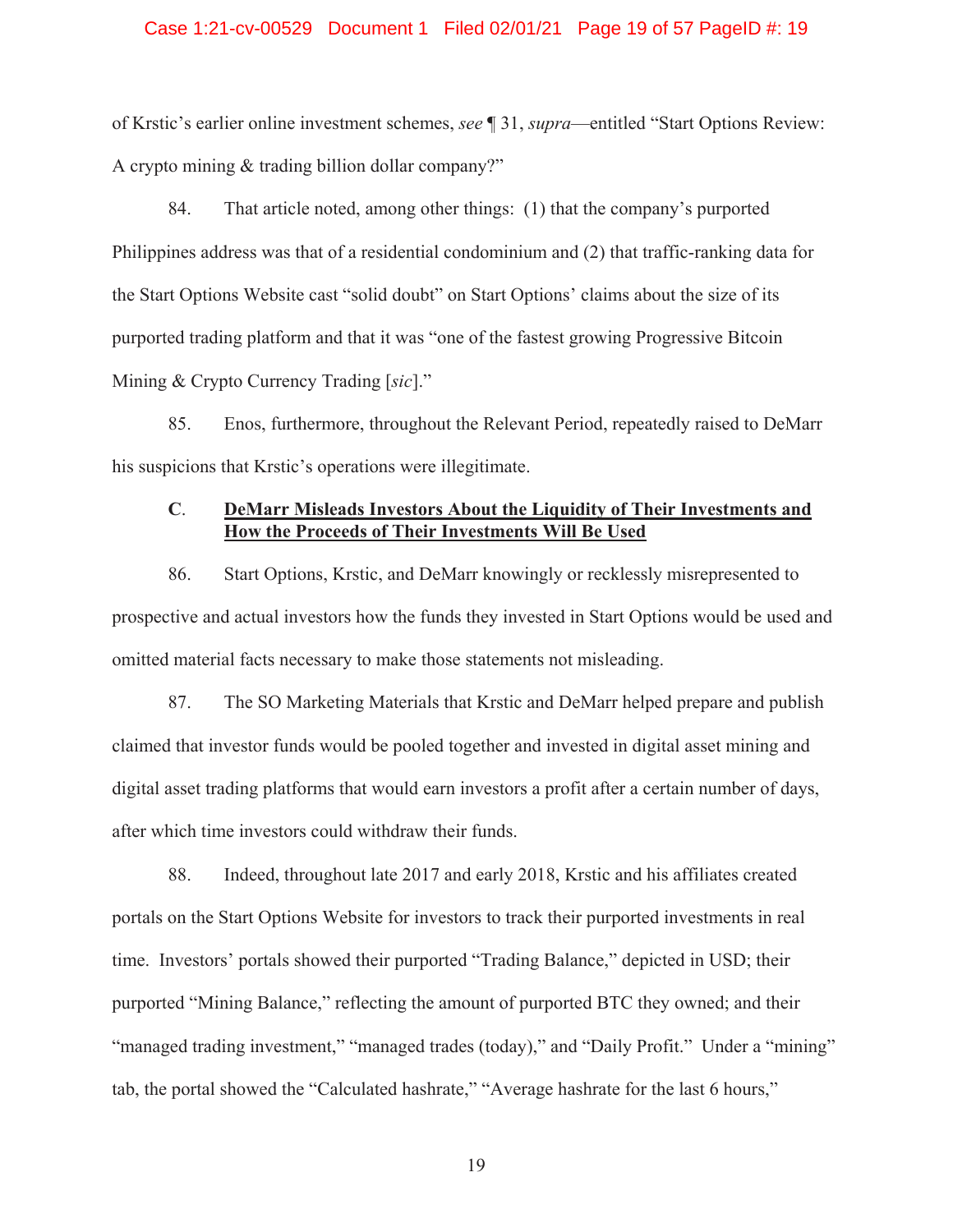### Case 1:21-cv-00529 Document 1 Filed 02/01/21 Page 20 of 57 PageID #: 20

account "Balance" in BTC, and "Current balance in USD." These portals also purported to show that the contributed funds were growing at a profitable rate.

89. After viewing these purported profits, investors added additional sums of money and recruited others.

90. For example, one investor explained on a webinar that he had made over \$1,100 in profit, from an initial investment of \$1,000, in 5 days from Start Options' mining. Another investor's personal online account showed his \$35,000 investment made in February 2018 being worth as much as \$1 million only several months later, by April 2018.

91. DeMarr also represented to prospective investors that the funds they paid into Start Options would be used to purchase business equipment. For example, on the January 7, 2018 Investor Call, DeMarr said: "The owner has already said, look, when the money comes in, if it does not buy equipment and work for the client like we say it is, we will not take any more money. We will stop until we can buy new equipment."

92. During the Relevant Period, Krstic and DeMarr failed to disclose the existence of the Master Agreement in the SO Marketing Materials, the Start Options Website, or in calls to actual and prospective investors. Nor did they disclose to investors that DeMarr would be taking 30% or more of their investments to use for his own personal benefit, even while telling investors how their funds would be put to use. DeMarr and Krstic knew or recklessly disregarded that these omissions were material and otherwise made their claims regarding the use of investor funds misleading.

93. While making these false and misleading claims and omitting this information, DeMarr was simultaneously siphoning off approximately half of the investor funds he obtained in fiat currency. From December 1, 2017 to January 26, 2018, DeMarr raised approximately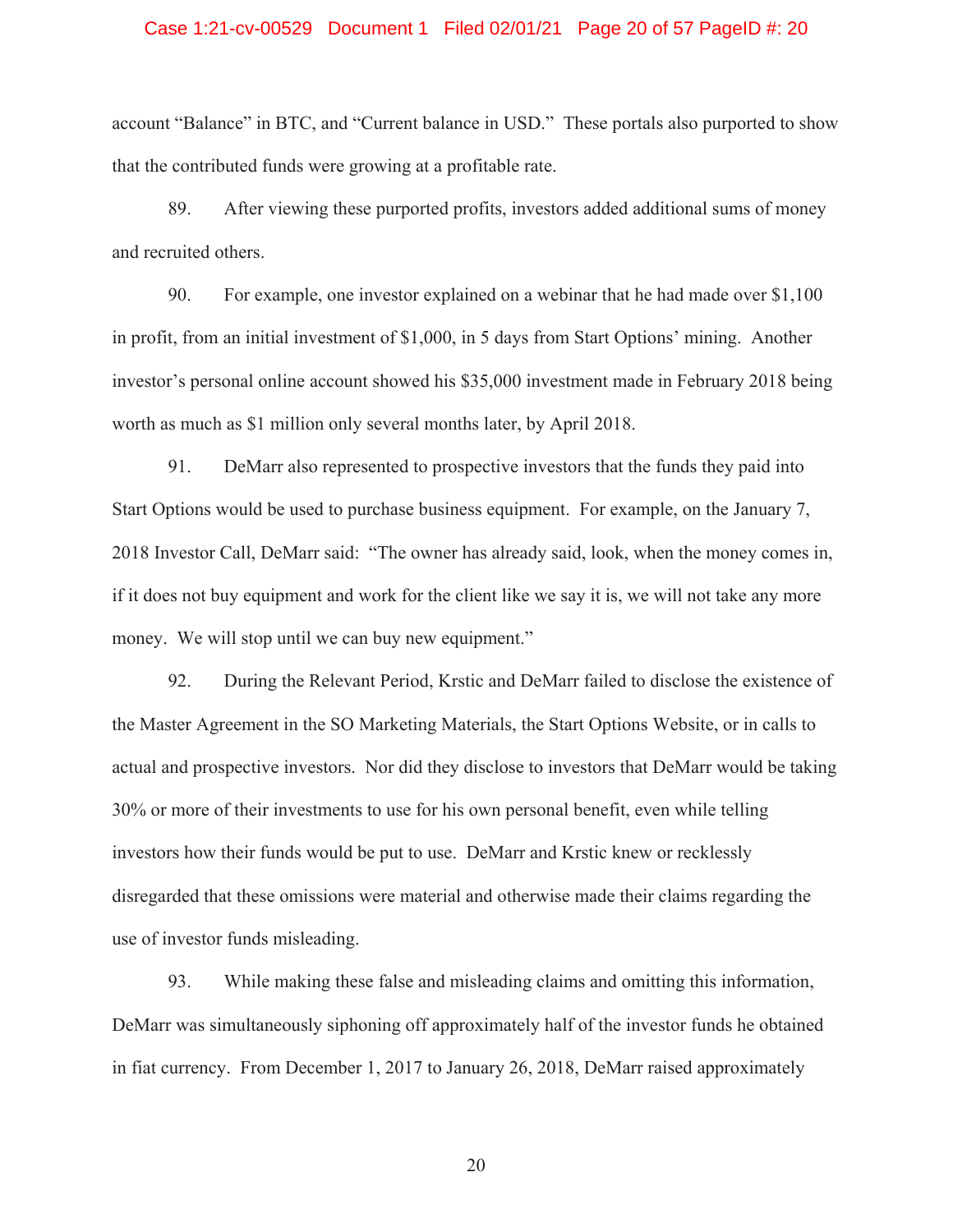### Case 1:21-cv-00529 Document 1 Filed 02/01/21 Page 21 of 57 PageID #: 21

\$1.3 million in fiat currency from investors. DeMarr transferred those funds to a bank account he controlled, and spent more than \$700,000 on his own personal expenses, including car payments and personal credit card debts.

94. Krstic knew or recklessly disregarded that DeMarr was misappropriating these funds from investors, as he had secretly agreed that DeMarr could do so under the Master Agreement. In addition, Krstic was receiving daily reports from DeMarr and/or Affiliate 1 that showed how much money DeMarr took for himself.

95. Start Options, through Krstic and DeMarr, also falsely represented to investors on the Start Options Website that their investments were liquid. In its Frequently Asked Questions page, the website claimed: "Unless your investment is in a fixed-term mining plan, you may withdraw funds from your account at any time."

96. DeMarr knew or recklessly disregarded that this was false. Beginning in approximately February 2018, DeMarr began receiving emails from Start Options investors who complained that they were unable to withdraw their investments and commissions, as they had been promised. Defendants nonetheless continued to falsely claim that investors could do so on the Start Options Website, and DeMarr continued to simultaneously and secretly take half of investors' fiat currency investments for his own personal use.

97. Ultimately, and notwithstanding the representations made to investors on the Start Options portal (*see* ¶ 88, *supra*) Start Options investors, like Bitcoiin2Gen investors, were never able to redeem their investments, which totaled at least \$4.2 million in cryptocurrency and fiat currency. Indeed, in response to their demands, Start Options investors received either silence or were required by Defendants to roll over their investments into Defendants' Bitcoiin2Gen scheme, or risked forfeiting their investments.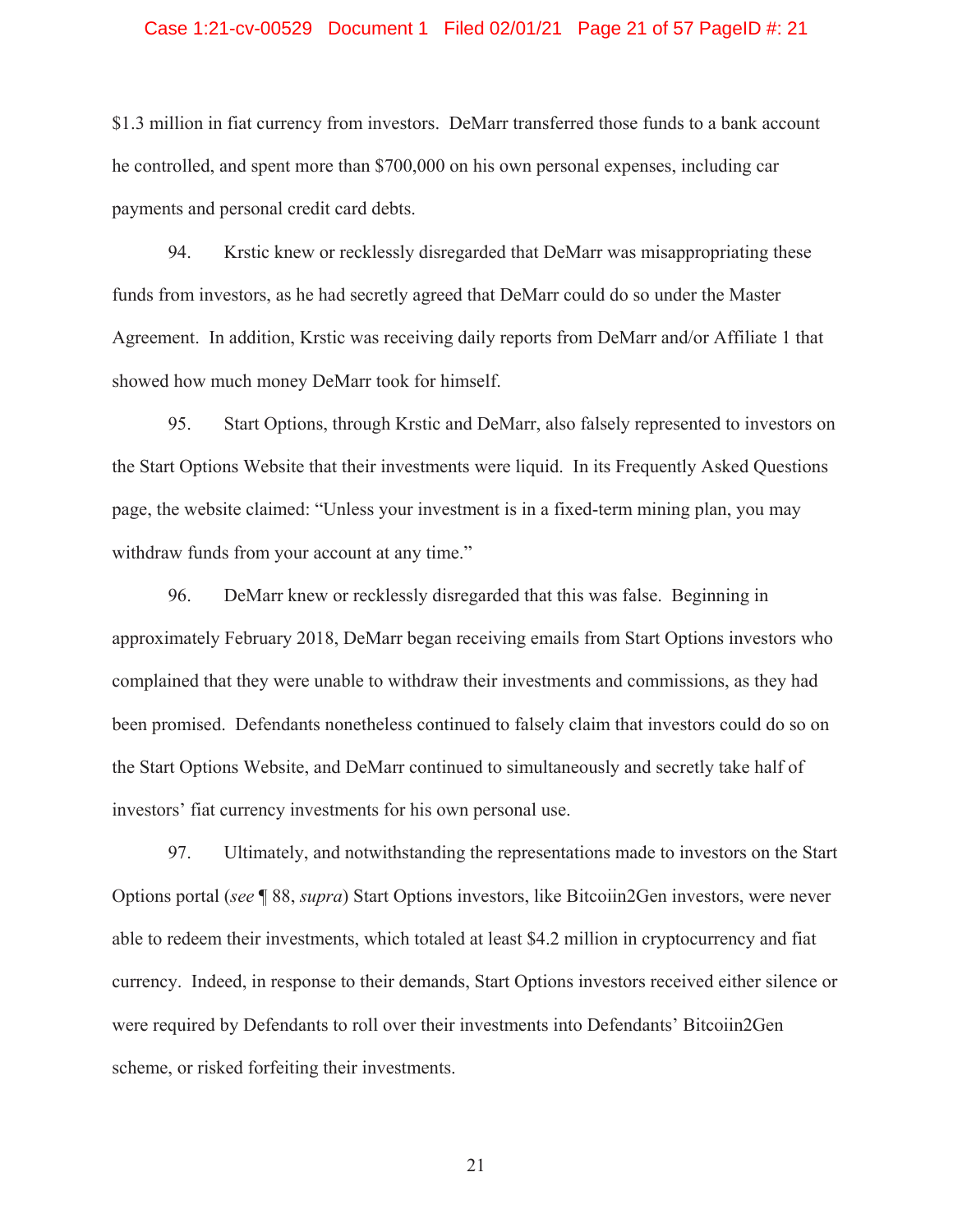### **IV. KRSTIC AND DEMARR OFFER AND SELL B2G TOKENS IN UNLAWFULLY UNREGISTERED TRANSACTIONS**

### **A. The Bitcoiin2Gen Digital Asset Offering and Sale**

98. In late January 2018, Krstic and DeMarr launched a second, related scheme—an unregistered offering of B2G tokens conducted through an ICO (the "B2G ICO"). The B2G tokens were to purportedly be issued as digital tokens on the Ethereum blockchain in advance of Bitcoiin2Gen's purported launch of a mineable, tradeable cryptocurrency.

99. Bitcoiin2Gen conducted this ICO publicly from approximately January 27, 2018 through approximately March 26, 2018, but continued to solicit investments for the ICO through May 31, 2018 (the "B2G ICO Period"). In total, Bitcoiin2Gen received approximately \$7.2 million from more than 435 investors during the B2G ICO Period.

100. No registration statement was ever filed with the Commission or in effect at any time for the B2G ICO, and no exemption from the federal securities laws' registration requirements applied.

101. Krstic, DeMarr, and Bitcoiin2Gen promoted the B2G ICO and B2G tokens through the Bitcoiin2Gen Website, social media pages such as Facebook and Twitter, investor calls, Whitepapers, and dozens of press releases (together "the B2G Marketing Materials"), all of which DeMarr, Enos, and/or Krstic and his affiliates drafted, edited, and approved before dissemination.

102. During the B2G ICO Period, B2G tokens were available for purchase by individuals in the U.S. and worldwide through the Bitcoiin2Gen Website, as well as directly through DeMarr and other promoters.

103. According to the B2G Marketing Materials, participants in the B2G ICO could buy one B2G token for \$5 U.S. Bitcoiin2Gen sold B2G tokens in exchange for BTC or fiat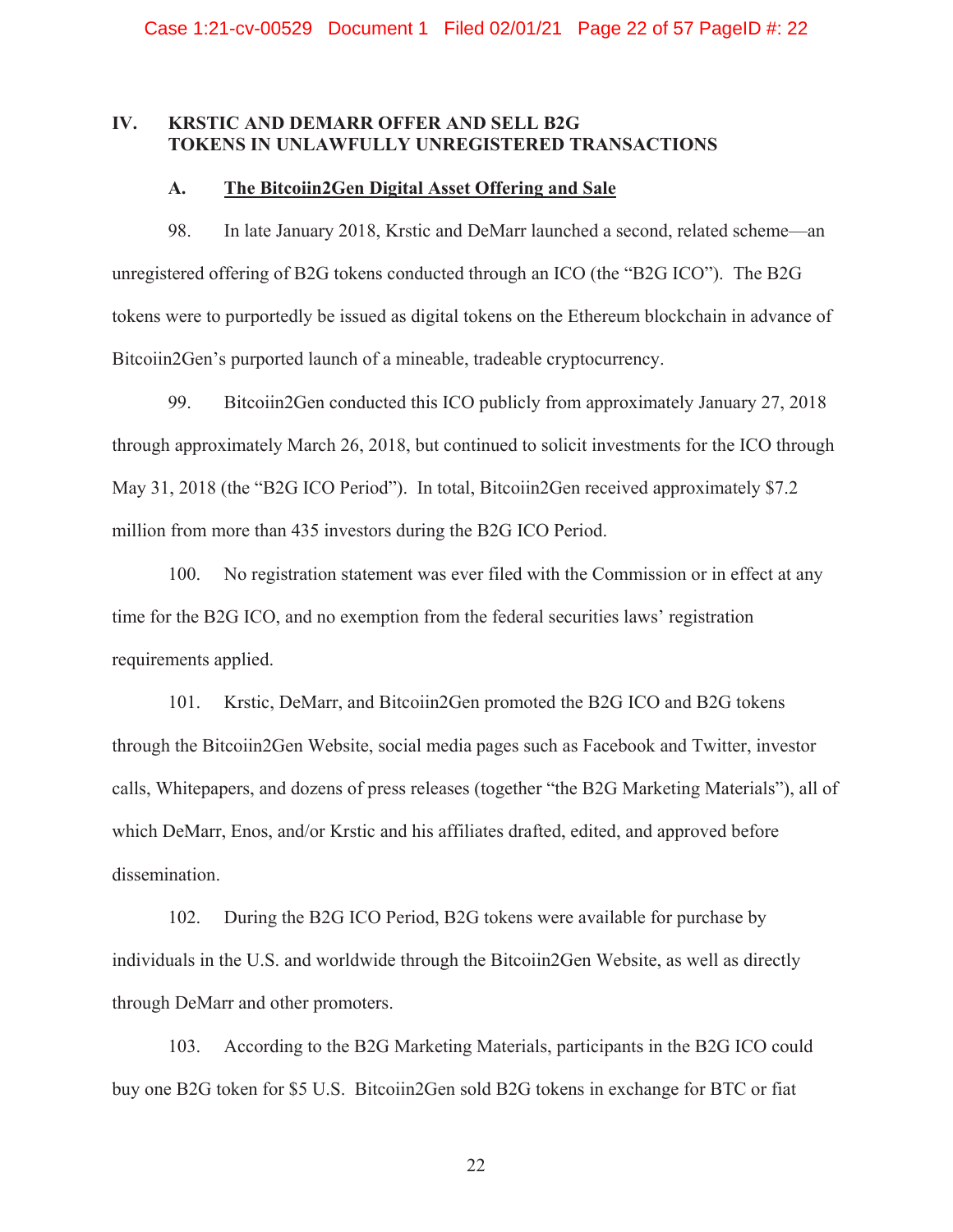### Case 1:21-cv-00529 Document 1 Filed 02/01/21 Page 23 of 57 PageID #: 23

currency, including U.S. dollars and Euros.

104. The Bitcoiin2Gen White Paper, which was published on the Bitcoiin2Gen Website during the B2G ICO Period, described the ICO as a "crowdfunding" opportunity to raise capital to build an "ecosystem" that would allow users to "purchase Bitcoiin B2G; and to trade Bitcoiin B2G, altcoins and fiat currencies on a secure, comprehensive platform." According to the Bitcoiin2Gen White Paper, "our vision for Bitcoiin B2G, the second-generation cryptocurrency built to improve on the original bitcoin, is to engineer a truly self-sufficient coin."

105. On or about February 6, 2018, Defendants disseminated the following Start Options press release: "Start Options CFO, Mr. Felix Logan announced they [sic] going to add Bitcoiin2Gen (B2G) in [sic] their Mining& Trading platform." The release stated "Investors will be able to trade B2G in the first week of April 2018" and that "its [sic] important to diversify the portfolio to lessen the risk causing by [sic] the constantly fluctuating prices of Bitcoin. Adding a new coin will make mining more profitable business due to the low percentage of difficulty to mine a new coin."

106. Several days later, on or about February 9, 2018, Defendants announced on Start Options' website that it was creating "a new mining pool 'B2G Mining Pool' with the latest cryptocurrency Bitcoiin2Gen (B2G)." The release claimed that B2G "is a new coin and we will be one of the pioneers who will mine this coin . . . our projected earnings in this program should be 80-90%."

107. That same day, Start Options also announced a "new program" with Bitcoiin2Gen, where every investor could take advantage of "Buy 1 Get 1 Free" in the period 90 days for the minimum deposit of 1 BTC.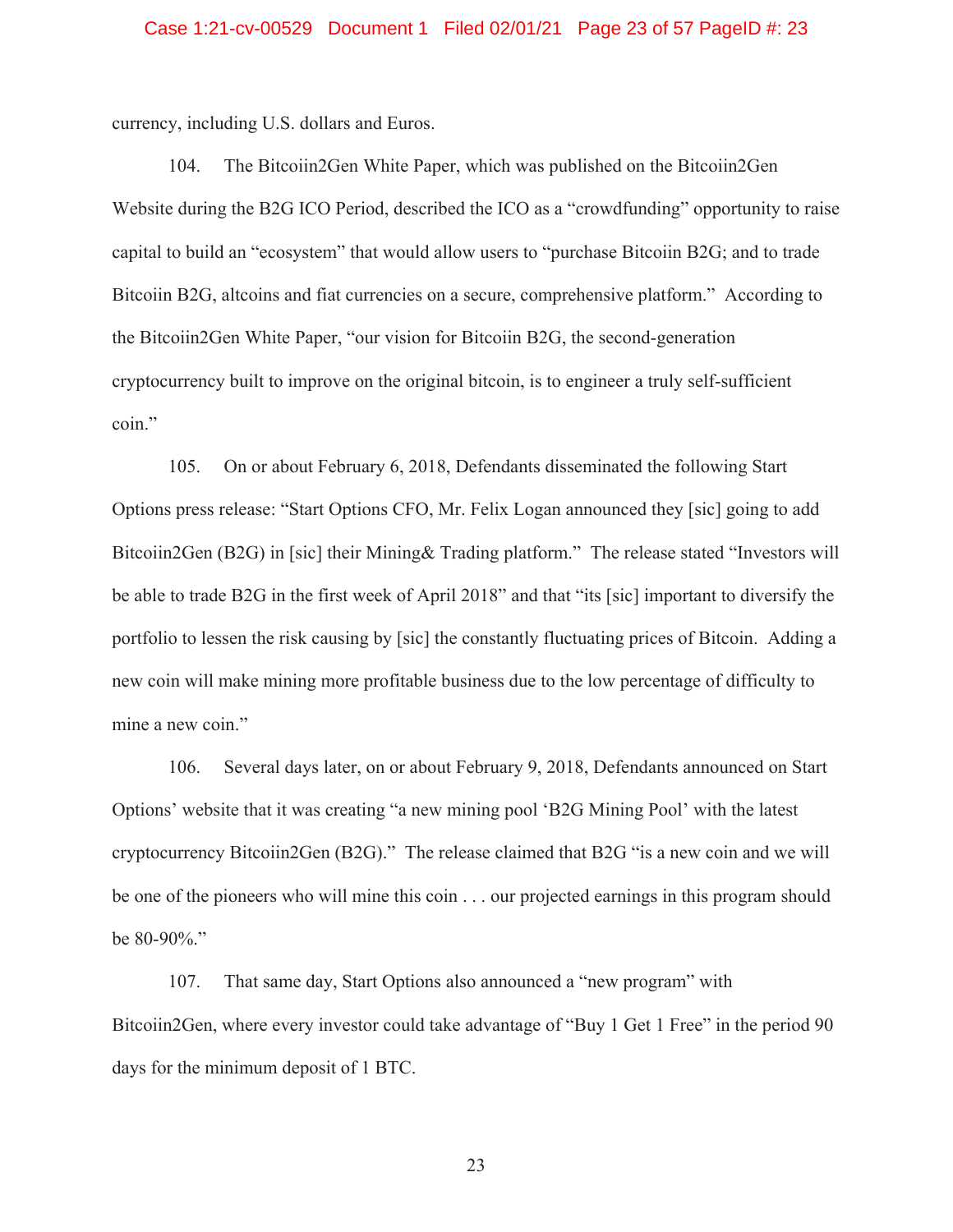### Case 1:21-cv-00529 Document 1 Filed 02/01/21 Page 24 of 57 PageID #: 24

108. Start Options, Krstic, and DeMarr initially made a "special offer" to Start Options' investors and other investors to roll over their Start Options accounts into new B2G mining accounts.

109. On or about February 2, 2018, at DeMarr's direction, Enos and Affiliate 2 drafted and disseminated an email blast to Start Options' investors and other digital asset investors entitled "special buy out offer – limited time only." The email stated, "The owner of Start Options would like to make the following offer. He will buy out your account for the full value in USD" if the investor paid additional fiat or digital assets worth 1/3 of the value of the current contract, or transferred the value of their account to Start Options, where it would purportedly be placed in a "separate progressive mining account for 90 days" after which time "all funds will be concerted to B2G [tokens]," which can be sold "on the private or open exchange systems." Start Options posted a similar announcement to its website.

110. Ultimately, however, Krstic and Start Options gave Start Options investors no choice at all: they never "bought out" Start Options investors with U.S. dollars, and instead required investors to roll their purported Start Options investment contracts into purported B2G mining and trading investments. At that point, investors' online portal accounts listed the purported value of their accounts in B2G tokens, rather than the other tokens Start Options was purportedly mining or trading.

### **B. Defendants Claimed Bitcoiin2Gen's Management of the Pooled Investments Would Increase the Value of B2G Tokens**

111. Investors in the B2G ICO had a reasonable expectation of profits based on the efforts of Bitcoiin2Gen's management team, controlled by Krstic. The Bitcoiin2Gen Marketing Materials that Defendants disseminated stated that Bitcoiin2Gen would use the proceeds of the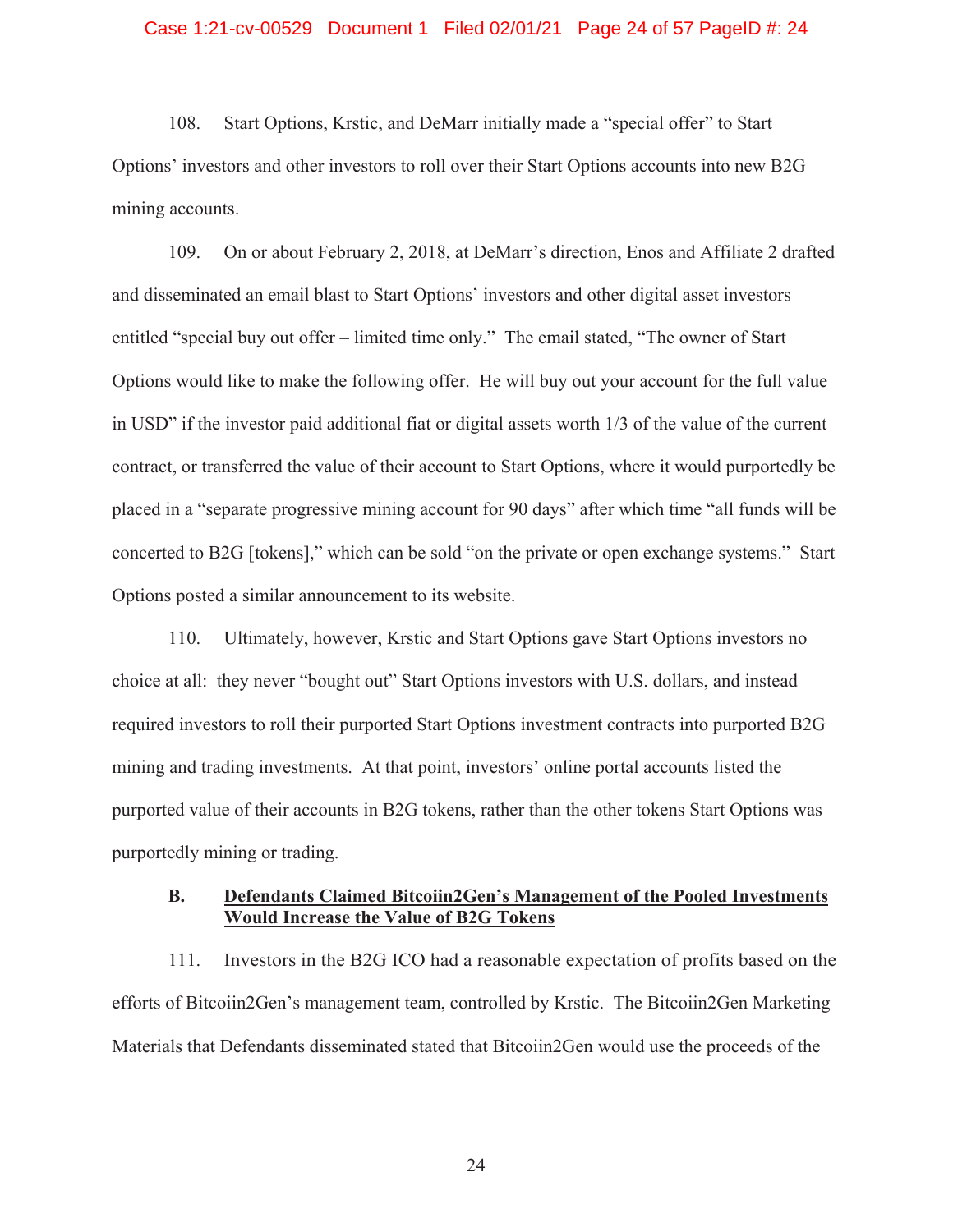### Case 1:21-cv-00529 Document 1 Filed 02/01/21 Page 25 of 57 PageID #: 25

B2G token offering to build an "ecosystem," which would create demand for B2G tokens and thus make them more valuable.

112. The Bitcoiin2Gen Marketing Materials emphasized investors' "unique opportunity" to invest in B2G tokens during the ICO at "half the launch price"; and the company's creation of its "unique eco-system," which would "provide a faster, safer and more interactive P2P service while starting at a price at which the original [Bitcoin] was in 2012."

113. According to the Bitcoiin2Gen Marketing Materials, the company claimed it would be pooling investors' funds to achieve its goals. The company claimed it would finance the project's goals through this "crowdsale," with a \$75 million "Soft Cap" and a \$250 million "Hard Cap," which "would make it possible to implement the project quicker and also include a larger marketing [sic] manufacturing, technical development team."

114. Bitcoiin2Gen's Website and White Paper also included a timeline, which depicted the following: (1) "April 2018 Windows/Mac Wallet Launch. Purchase and deployment of purpose based mining machines developed by Dragon Mining. \$100.000.000 total investment"; (2) "May 2018 Start of development for further/additional core features of the all-in-one solution"; (3) "June 2018 Launch of world-wide Mining Pool program through B2G"; (4) "July 2018 Development of Android/ICO wallet app for B2G"; and (5) "December 2018 Projected B2G price at \$388 for one B2G."

115. DeMarr and other promoters held multiple calls with potential investors to promote the B2G ICO and disseminate information about Bitcoiin2Gen's purported plans to develop the "ecosystem."

116. Krstic (under the guise of his "Felix Logan" pseudonym) participated in several investor calls, including on a call with the celebrity Steven Seagal in which Krstic and Seagal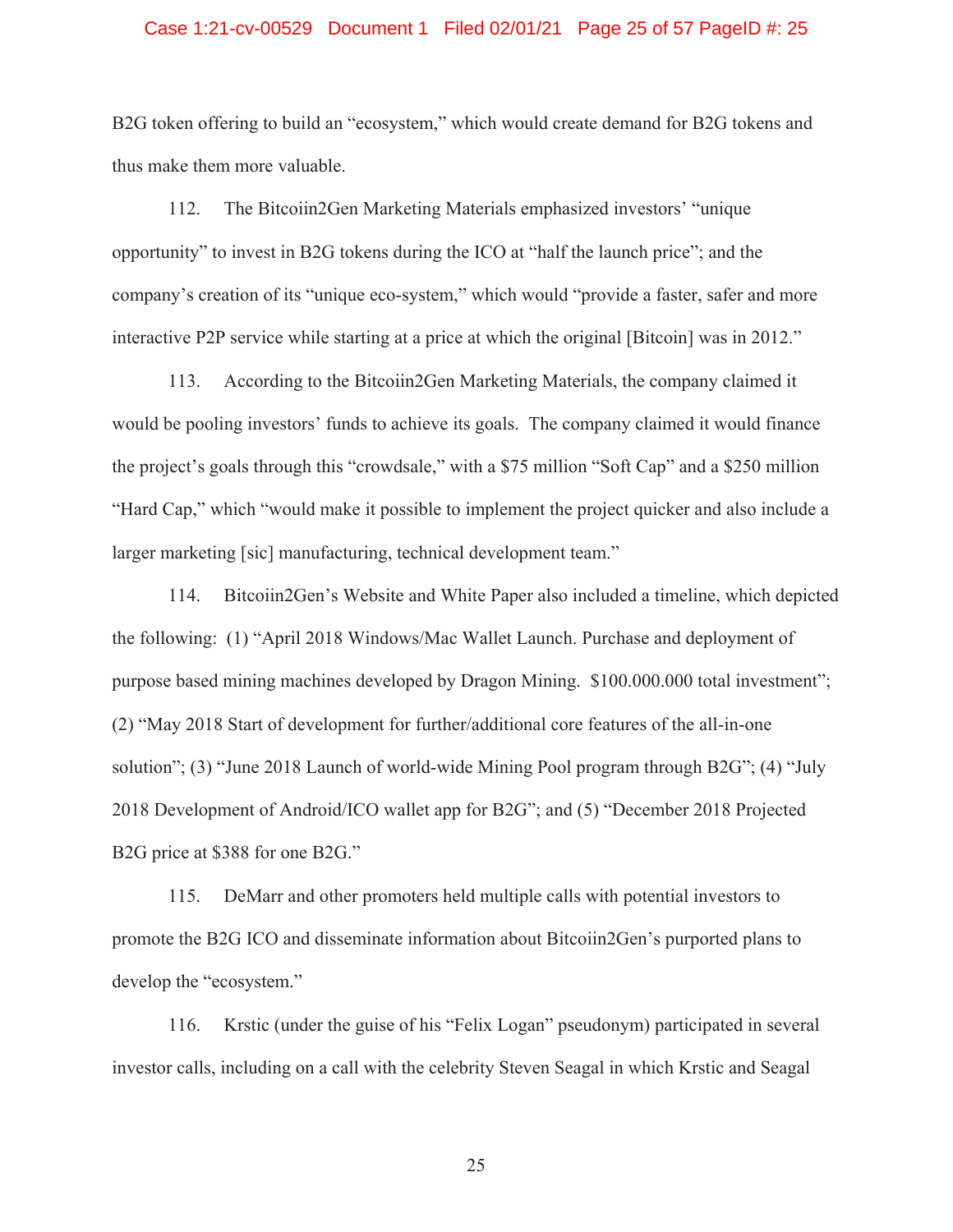### Case 1:21-cv-00529 Document 1 Filed 02/01/21 Page 26 of 57 PageID #: 26

promoted the B2G ICO.

117. Krstic, pretending to be Felix Logan, also talked to several U.S.-based prospective and actual investors on the telephone about the Bitcoiin2Gen opportunity.

118. During investor calls, DeMarr highlighted the managerial and entrepreneurial efforts of Bitcoiin2Gen's management. For example, on a February 15, 2018 call with prospective and actual investors (the "February 15, 2018 Investor Call"), DeMarr highlighted the purported expertise of the Bitcoiin2Gen team, claiming that "some of the developers [of Bitcoiin2Gen] came from the original Bitcoin team and some came from the Bitcoin cash team[,] and in our industry, everybody knows who these people are."

119. In addition, the Bitcoiin2Gen press releases that DeMarr published on EIN Presswire repeatedly and consistently emphasized Bitcoiin2Gen's management, stating that B2G ICO represented a "unique opportunity" to "participate in the exhilarating launch of an integrated ecosystem, with built-in controls, strong management and explosive upside growth potential."

120. In addition to describing the planned "ecosystem" that would increase the value of the B2G tokens, the Bitcoiin2Gen Marketing Materials contained numerous explicit statements that the B2G tokens would rise in value, and that, at a minimum, investors would receive a guaranteed return each month.

121. Similarly, the Bitcoiin2Gen White Paper and Bitcoiin2Gen Website claimed that the B2G ICO gave investors a chance to "acquire BitcoiinB2G at half the launch price."

122. The B2G Marketing Materials also projected, without any factual basis, that each B2G token—originally offered at \$5—would be worth \$388 by December 2018.

123. Bitcoiin2Gen promoters then quoted this baseless price increase projection in investor calls. For example, on a February 15, 2018 investor call, in which DeMarr participated,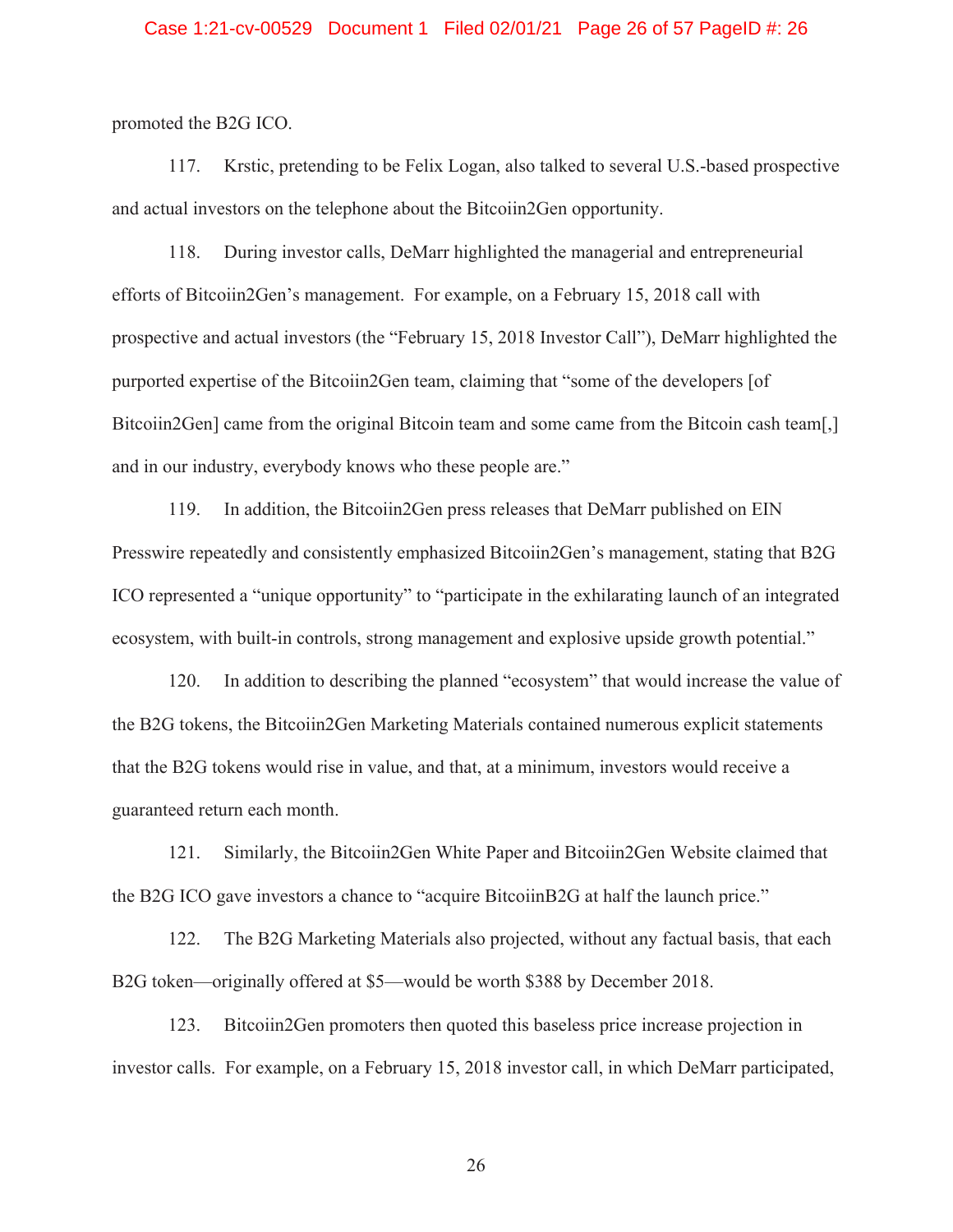### Case 1:21-cv-00529 Document 1 Filed 02/01/21 Page 27 of 57 PageID #: 27

a promoter stated: "And it's estimated that by the end of the year, the coin value can potentially go up to \$388, and if that's the case, we're looking at an 8000 percent gain." DeMarr stated on that same call, without evidence, that he personally thought the B2G token would rise in value about 20 times.

124. On February 5, 2018, DeMarr sent an email to a prospective investor and promoter about the B2G ICO, stating that when the B2G token became "live" on March 25, it "will be mineable from day one[,] which will greatly increase its value" because "there are only 10 mineable coins, with the exception of ETC—the lowest price of a mined coin is about \$180.00." DeMarr further falsely represented that the token "will be 100% self sufficient as it will have its own secure wallet to purchase and hold, and transfer and its own exchange." He then claimed that this "will provide 100% liquidity to sell the coins and receive a bank wire, or you can convert to BTC or ETH and simply withdraw."

125. The Bitcoiin2Gen Website compared cryptocurrency trading to stock trading:

BITCOIIN TRADING: Bitcoiin2Gen gives investors the opportunity to buy and sell [B2G tokens] through various different exchanges through the world, through its complete coin status investors can freely buy and sell the crypto currency from day one. Cryptocurrency trading is similar to trading stocks, where people buy a particular cryptocurrency and wait for it to increase in price. In other words, if you put your own money into [sic] buy a cryptocurrency with hopes of its value rising so that you can sell it for a profit-you're an investor.

126. The Bitcoiin2Gen Website and prior press releases also stated that Bitcoiin2Gen's operations would earn investors a dividend-like "reward"—1% per month and 12% per year—by simply holding their B2G tokens. According to the website: "You can earn considerable profit from holding Bitcoin B2G [sic]. All tokens held in your in-ecosystem wallet will pay interest. . . . The 1% monthly reward is posted to depositors's [sic] token accounts from our mining operation."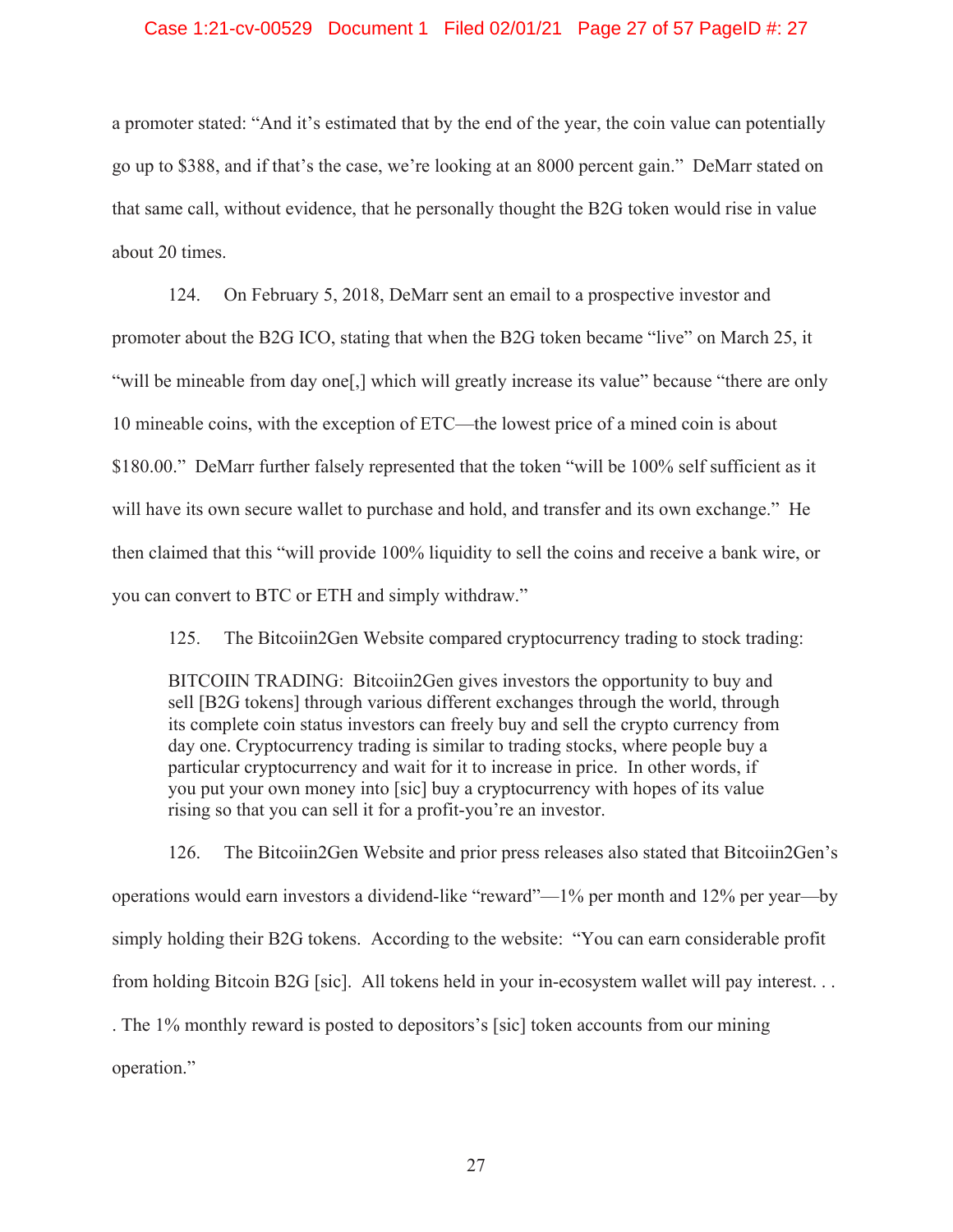127. A February 7, 2018 Press Release stated: "B2G offers an opportunity not seen since the original [B]itcoin offering in 2009 - a fresh chance to catch the wave, a chance for ordinary people around the world to participate in an Initial Coin Offering, with a modest investment and the possibility of excellent, maybe even fabulous returns."

128. DeMarr, at Krstic's direction, also used investor funds to pay for the following advertisement on Sirius XM radio, which Krstic pre-reviewed and approved:

If you missed the wave when Bitcoin first launched, here's your second chance. Bitcoiin 2.0 just launched a limited initial coin offering of just \$5. This offer ends March 14th. The cryptocurrency marketplace is not going away. Secure your ownership for just \$5. Visit bitcoiin.com. That's bitcoiin.com. Don't forget. It's bitcoiin with two I's in the word coin. Bitcoiin.com or call 877-220-1969. Don't miss the wave again."

129. As early as February 2018, Bitcoiin2Gen, Krstic, and DeMarr also highlighted in marketing materials that investors would have the ability to liquidate and trade B2G tokens on "Ethereum-based blockchain token platforms" following the token sale.

130. Bitcoiin2Gen, Krstic, and DeMarr also repeatedly touted the development of Bitcoiin2Gen's own "cryptocurrency exchange platform," ultimately named Thorex, which would purportedly give B2G token holders the ability to transfer B2G tokens into "top altcoins and Fiat currencies at the best market rate."

131. For example, on April 9, 2018, Bitcoiin2Gen announced that the B2G token was now "live and listed on our cryptocurrency exchange Thorex.net." That same day, DeMarr published a press release that stated: "Thorex.net implements instant transfers from Bitcoiin B2G, or other cryptocurrencies held in Thorex.net wallets, to fiat currencies." The Thorex website claimed that "Thorex is the most user friendly crypto currency exchange," that Thorex charged a fixed fee of 1.5% on every successful transactions, and that Thorex offered "safe and fast transactions."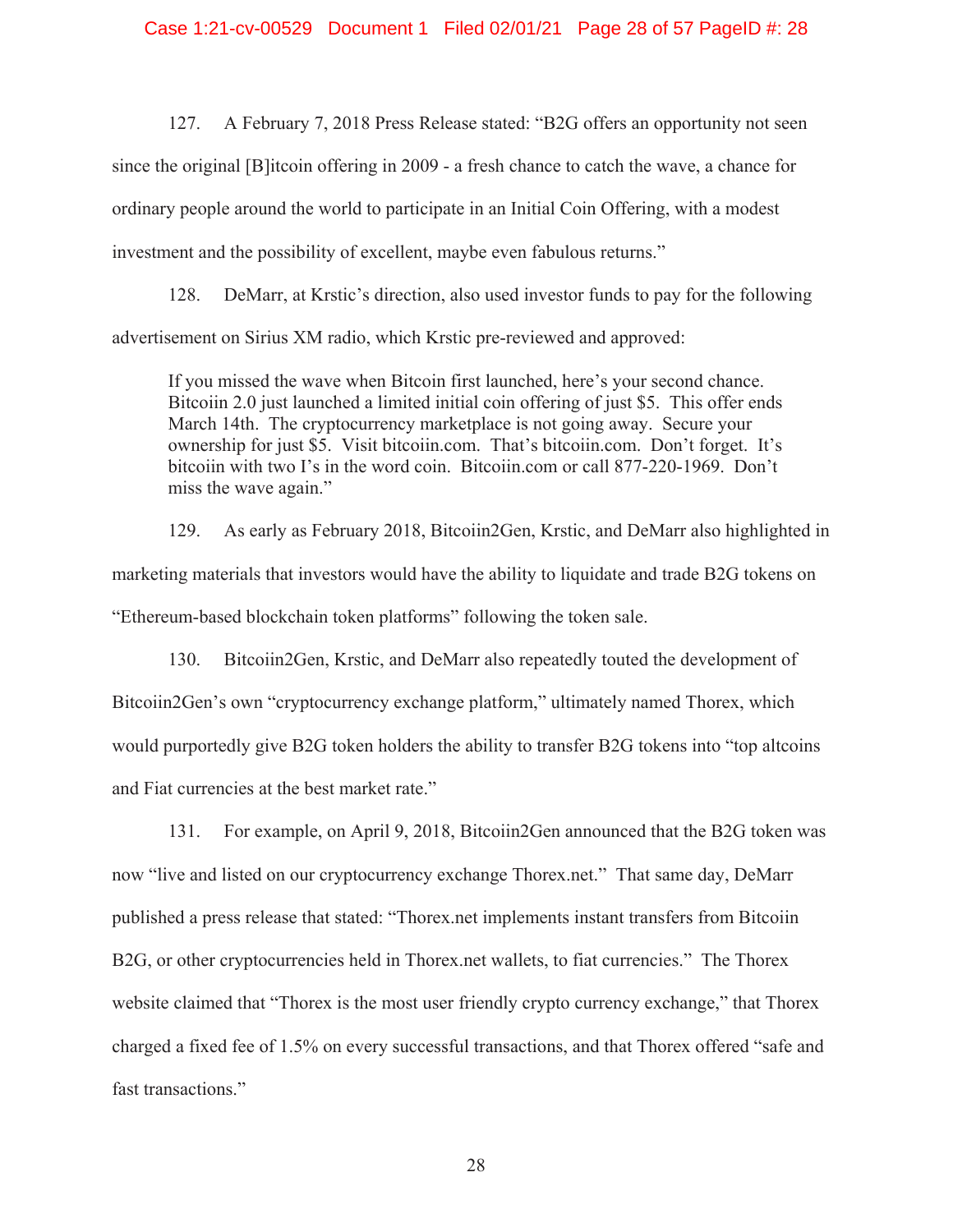### Case 1:21-cv-00529 Document 1 Filed 02/01/21 Page 29 of 57 PageID #: 29

132. Finally, as part of its "Referral Commission – Partner Program," Bitcoiin2Gen encouraged early investors to recruit additional investors, with the promise of guaranteed commissions. These investors would earn commissions based on their recruits' revenues, which were in turn based on their recruits' earnings, as depicted in the following pyramid-shaped diagram:



# **V. KRSTIC, DEMARR, AND BITCOIIN2GEN ENGAGE IN A FRAUDULENT SCHEME, WITH THE KNOWING AND SUBSTANTIAL ASSISTANCE OF ENOS, IN CONNECTION WITH THE OFFER AND SALE OF B2G TOKENS**

### **A. Defendants' Roles in the B2G Offering**

133. Krstic conducted the B2G ICO with the help of several affiliates located outside of the U.S. who helped him create content for the Bitcoiin2Gen Website and who interacted with investors and promoters who needed assistance.

134. As with Start Options, DeMarr—Bitcoiin2Gen's "master representative for North America"—used his affiliates and promoter network to help him market, offer, and sell B2G tokens through investor calls, and Bitcoiin2Gen's website, press releases, and social media accounts.

135. DeMarr worked at the direction of Krstic and his affiliates. For example, DeMarr sent Krstic and/or Krstic's affiliates the marketing materials he and Enos drafted to review and approve before DeMarr published them.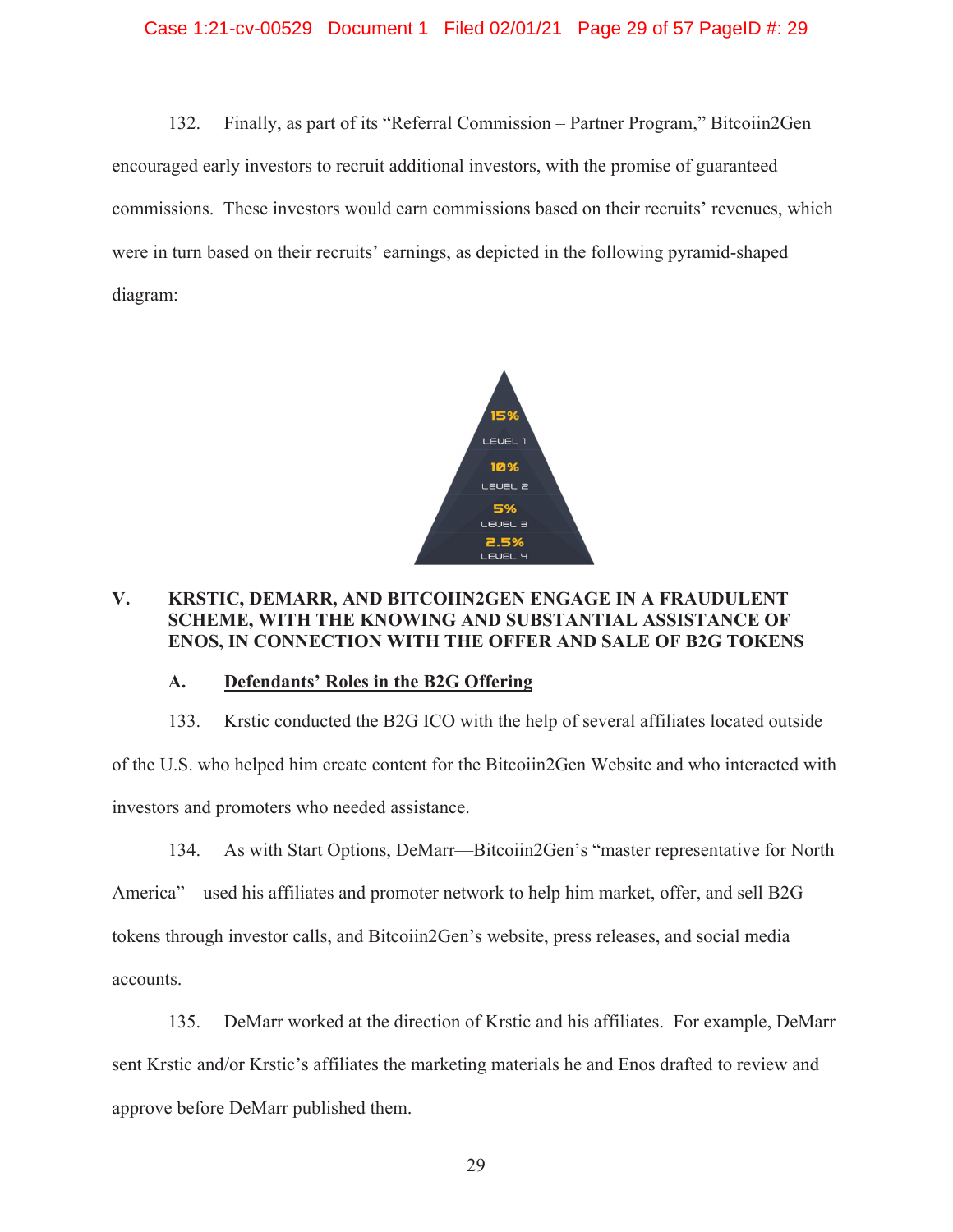### Case 1:21-cv-00529 Document 1 Filed 02/01/21 Page 30 of 57 PageID #: 30

136. Krstic and his affiliates also tasked DeMarr with translating the Bitcoiin2Gen White Paper and website into several languages, editing the Bitcoiin2Gen Website, creating "Know Your Customer ("KYC")" policies, drafting a "Technical White Paper," collecting investor funds, and sending a portion of those funds to his bank account in the Philippines.

137. DeMarr, with Affiliate 1's assistance, accepted U.S. investors' Bitcoiin2Gen investments by credit card, wire transfers, and checks deposited in DeMarr-controlled bank accounts.

138. Enos provided substantial and knowing assistance to Krstic and Demarr in carrying out their fraudulent scheme. Enos drafted many of the B2G Marketing Materials, including the Technical White Paper, dozens of press releases, and email blasts containing material misrepresentations that he knew or recklessly disregarded were false and which he at times simply made up out of whole cloth, all while he held ongoing suspicions—which he repeatedly shared with DeMarr—that Krstic and his affiliates were operating a scam. Enos engaged in this conduct despite knowing the documents he prepared were being published on the internet and sent to prospective investors. He did so despite his concerns, and his knowledge or reckless disregard of their falsity, because DeMarr was paying him.

139. DeMarr also instructed his affiliates, including Enos, to falsely name "John Williams" as the author of the Bitcoiin2Gen Marketing Materials they drafted.

140. Affiliate 2 helped DeMarr to format and publish dozens of press releases promoting the B2G ICO and platform as having been written by John Williams from "Hong Kong, China." DeMarr and Enos knew or were reckless in not knowing that they were in fact located in California and that B2G had no offices in Hong Kong.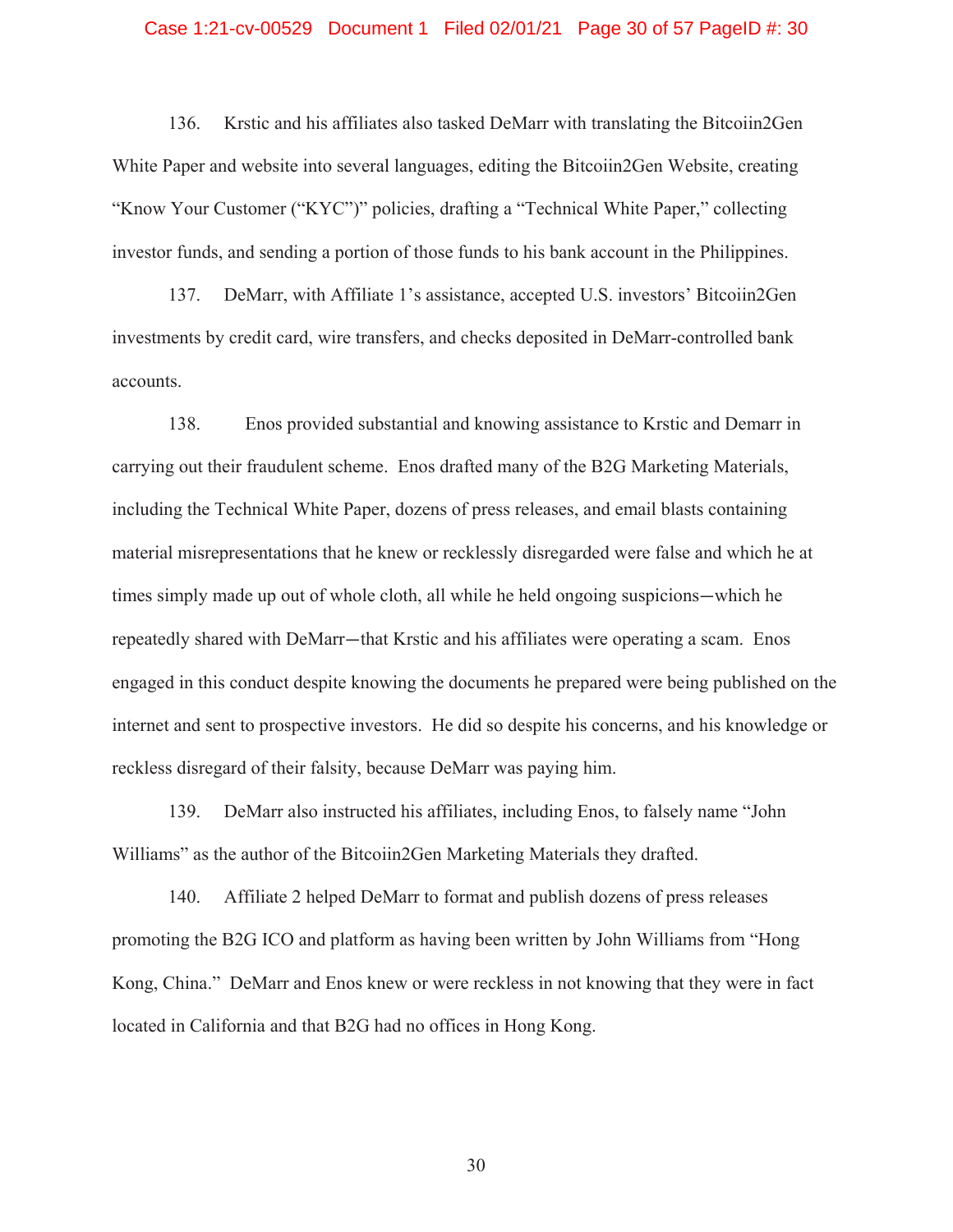### **B. Defendants Lie to State Regulators to Avoid Interference in Their Scheme**

141. On March 7, 2018, the New Jersey Bureau of Securities ("NJBS") issued an emergency cease-and-desist order to prevent Bitcoiin2Gen from continuing to conduct unregistered securities offerings there. The NJBS found, among other things, that "Bitcoiin violated the law by failing to disclose key material facts to prospective investors, including the identities of its principals, the physical address of its business, and the risks associated with the Bitcoiin investments."

142. To prevent the NJBS' action from undermining the success of their fraudulent scheme, DeMarr asked Enos to draft a response to the NJBS order. DeMarr asked another affiliate, Attorney 1, a lawyer who had no prior knowledge of Bitcoiin2Gen or digital assets, to allow this letter to be published on his letterhead and under his name.

143. On March 8, 2018, Bitcoiin2Gen published this letter on its website, and issued a press release announcing: "Our lawyer would like to provide the following information to refute the allegations made against us." The press release attached a letter from Bitcoiin2Gen's purported attorney to the NJBS, and provided a legal and factual argument as to why a B2G token was not a security but instead was a so-called "utility token."

144. The response letter contained several material misrepresentations, which Krstic, DeMarr, and Enos knew or recklessly disregarded were false. The letter, for example, claimed that: (1) Attorney 1 had been retained by Bitcoiin2Gen; (2) Bitcoiin was domiciled in Hong Kong; and (3) Bitcoiin2Gen "has built a trading exchange, the express purpose of which is to facilitate owners of its currency, and other cryptocurrencies, trading fiat currencies back and forth."

145. Two weeks later, on March 22, 2018, the Tennessee Department of Commerce &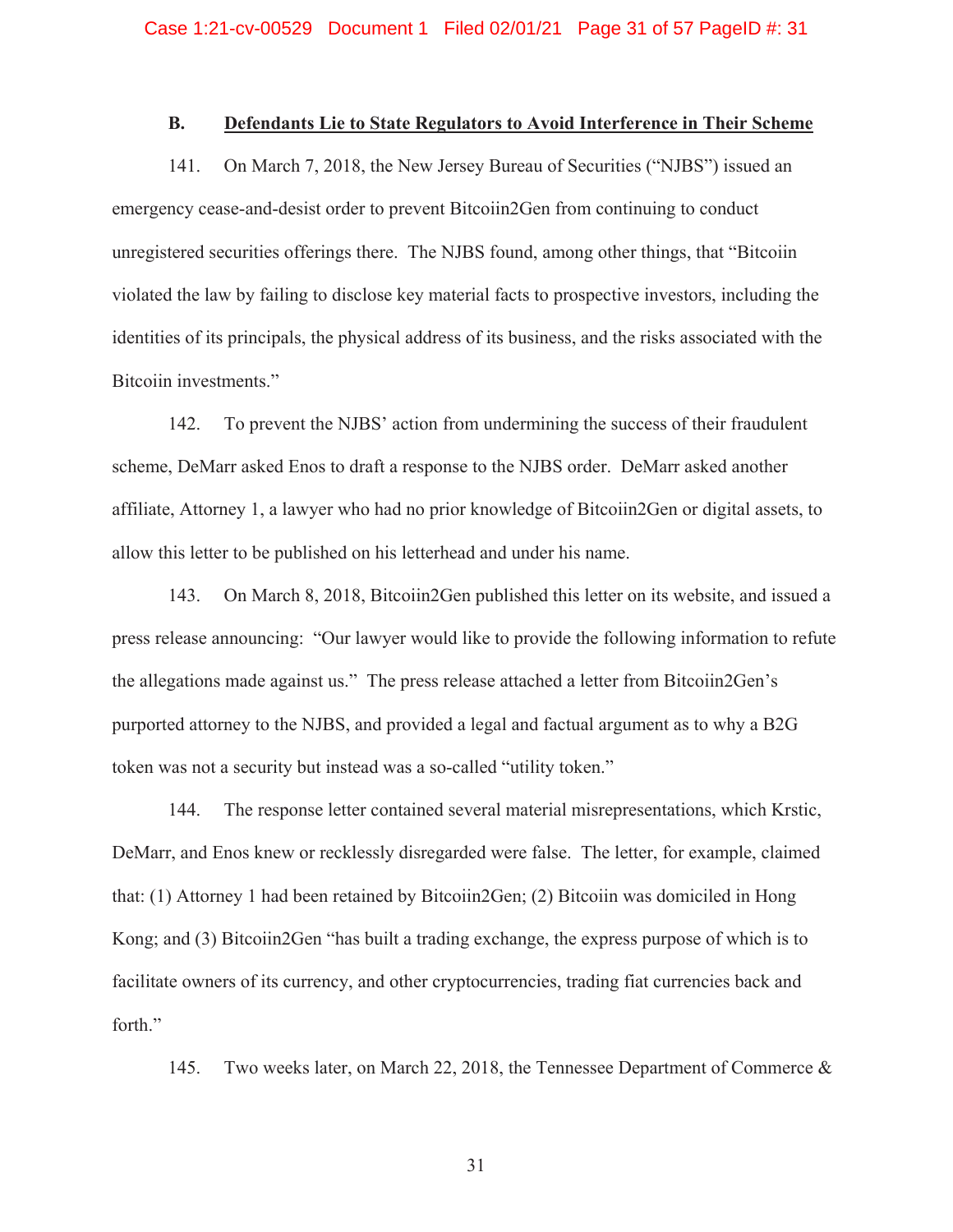### Case 1:21-cv-00529 Document 1 Filed 02/01/21 Page 32 of 57 PageID #: 32

Insurance Securities Division ("TDCI") issued an investor alert entitled "Tennessee Securities Team Alerts Investors to Internet Crypto Company 'Bitcoiin.'" The alert referenced the NJBS cease and desist order alleging the company promoted the sale of unregistered securities and cautioned investors that the "none of the companies, promoters, or investments related to Bitcoiin are registered with the TDCI."

146. DeMarr again asked Enos to draft a response, which he sent to DeMarr for review, and then on to Krstic and his affiliates for publication. On or about March 26, 2018, Bitcoiin2Gen published another press release, attaching this letter response on Attorney 1's letterhead. Through the letter, Defendants again knowingly or recklessly falsely conveyed that Attorney 1 represented Bitcoiin2Gen, and that Bitcoiin2Gen was domiciled in Hong Kong, which Defendants knew or recklessly disregarded was false.

147. Defendants also sought to mislead state regulators into concluding that the B2G ICO had terminated, to avoid further scrutiny of their conduct. In that same letter, Defendants (on the letterhead of Attorney 1) falsely stated that "Bitcoiin B2G was, until 5:00 p.m. today, March 26, 2018, Hong Kong time, selling its cryptocoins in an Initial Coin Offering ("ICO"). That sale closed at close of business today, Hong Kong time, and remains closed permanently."

148. At or about that same time, DeMarr told his affiliates and promoters to stop marketing B2G tokens publicly, to take down all websites, videos, and social media, and to cease all webinars.

149. But contrary to their public announcement, Krstic, DeMarr, and Bitcoiin2Gen's other promoters continued to solicit and receive funds from new and current investors for additional B2G tokens through at least the end of May 2018 by, among other things, email solicitation and private Facebook groups. DeMarr also told his affiliates and promoters that he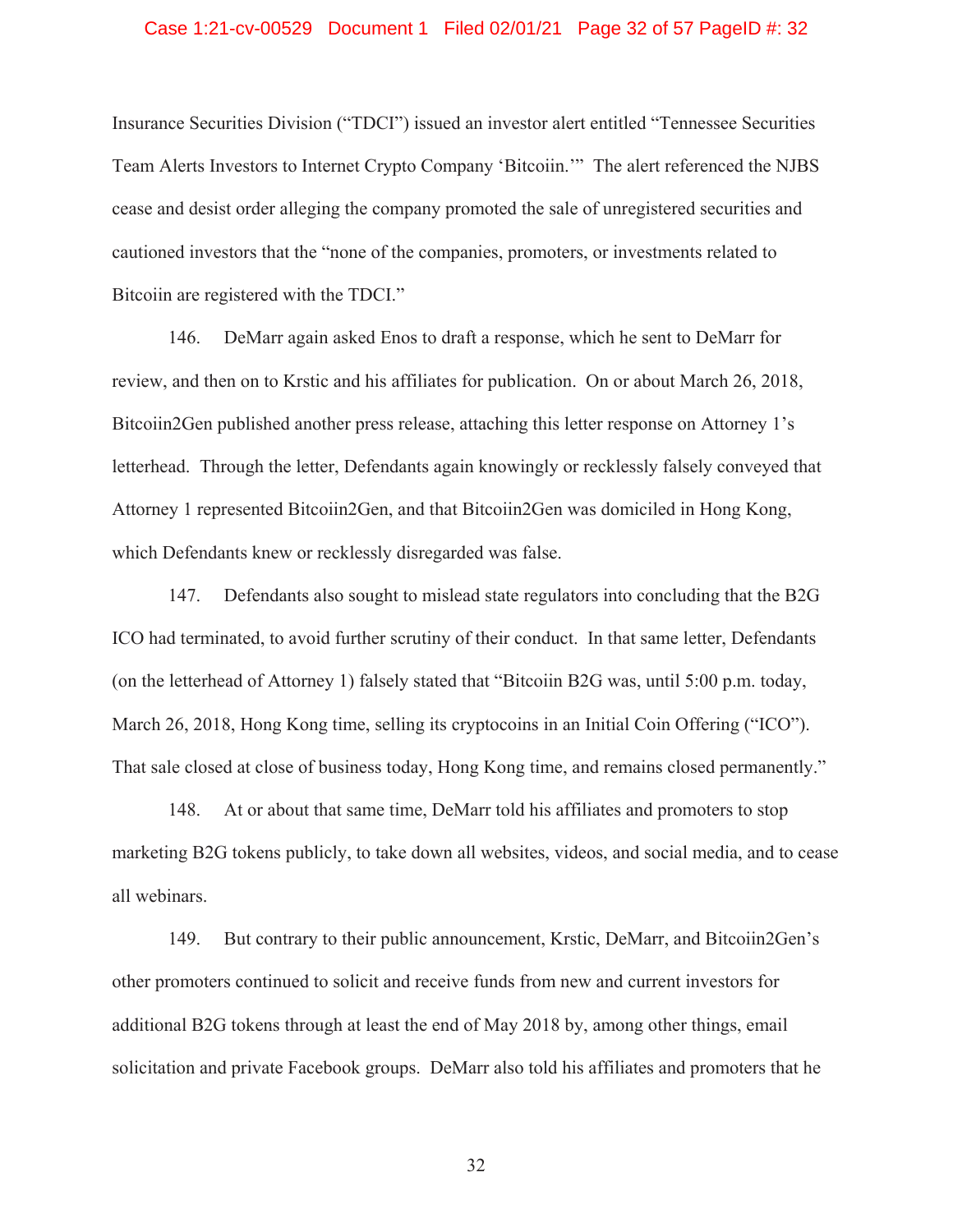### Case 1:21-cv-00529 Document 1 Filed 02/01/21 Page 33 of 57 PageID #: 33

had allocated \$1 million additional tokens to be sold "privately."

150. In total, during the B2G ICO Period, Bitcoiin2Gen raised approximately \$7.2 million (approximately \$3 million in fiat and \$4.2 million in digital assets) from more than 435 investors. This included \$1 million from at least 100 investors that Defendants solicited from March 26, 2018 through the end of May 2018, after they had knowingly or recklessly, and falsely, represented to state regulators that the B2G ICO had terminated.

### **C. Krstic and DeMarr, with the Substantial and Knowing Assistance of Enos, Made Material Misrepresentations to Investors in Connection with the B2G Offering**

151. To raise funds in its offering, Bitcoiin2Gen, Krstic, and DeMarr knowingly or recklessly, made additional materially false and misleading representations to investors, with the substantial and knowing assistance of Enos, concerning virtually every aspect of the company and the offering, and omitted facts necessary to make those statements not misleading.

# **1. Misrepresentations Regarding Bitcoiin2Gen's Offices and Principals**

152. Throughout the B2G ICO, Krstic, as he did during the Start Options scheme, hid

his true identity behind the fake name "Felix Logan" to promote the company through the Start

Options Website, social media, and press releases. For example:

- a. On February 7, 2018, Krstic, using the Twitter handle "Felix Logan @felixlogan\_cfo," retweeted a link to a Start Options press release entitled "Start Options CFO Mr. Felix Logan said Bitcoiin2Gen looks as if it will be the next big thing and we are on board."
- b. On February 7, 2018, Krstic used @felixlogan-cfo to tweet: "brilliant point" and re-tweeted @BitcoiinGen's post, stating "The most important part of our @Bitcoiin2G is that it is self sustainable, the whole eco system is in place without the need of third party intervention."
- c. On February 8, 2018, Krstic used @felixlogan-cfo to tweet: "ICO looks [to] be doing very well. Early congrats to the folks @BitcoiinB2G" and linked to an article about Bitcoiin2Gen from crunchbase.com. That same day he tweeted "So my next lambo will be bought with @Bitcoiin2G."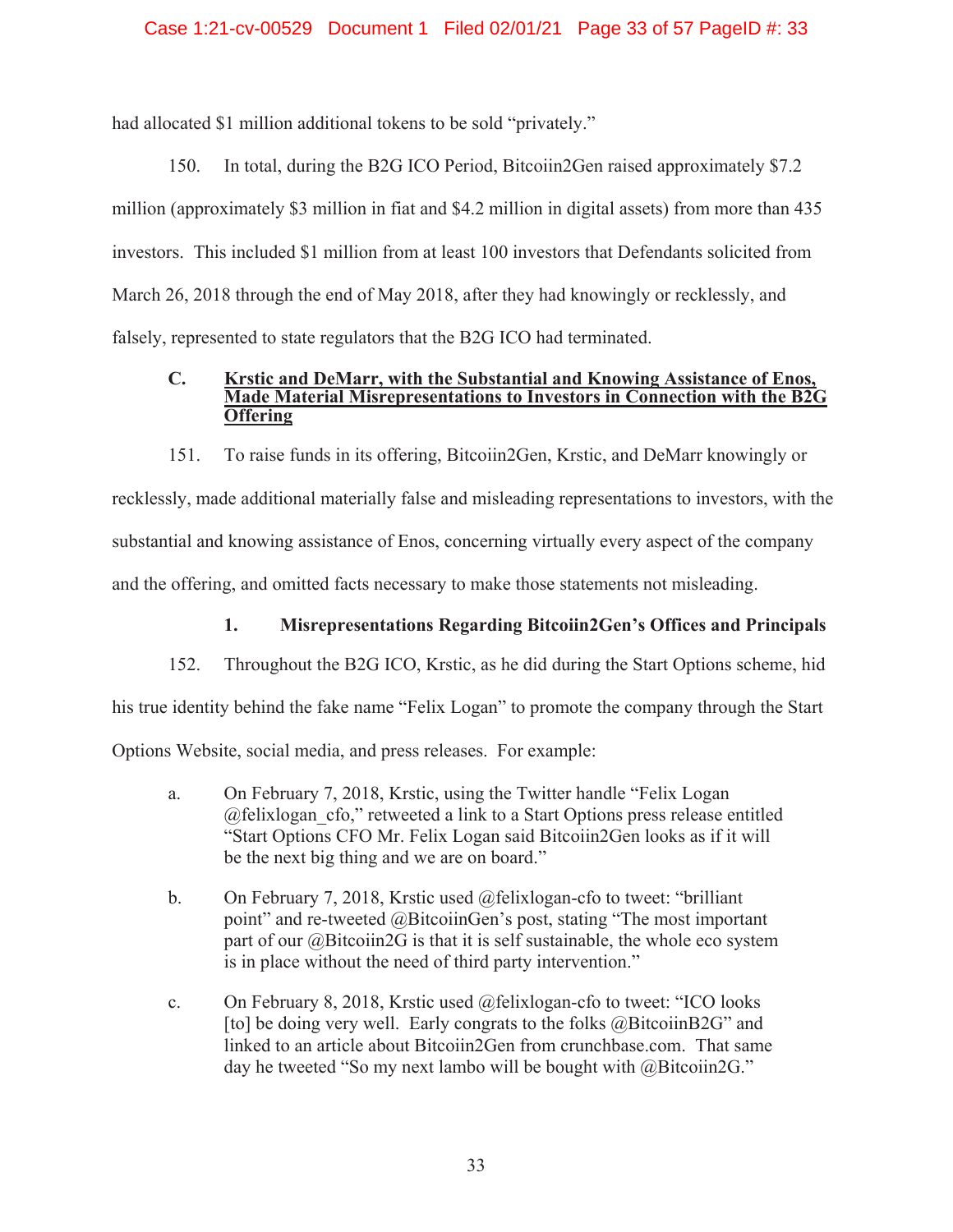d. On February 12, 2018, Krstic used @felixlogan-cfo to tweet, "We are very happy to see  $@$ seagalofficial  $\dots$  appointed as brand ambassador for @bitcoiin2gen that adds credibility, integrity and authenticity. Good luck #bitcoiin2gen from Start Options," and linked to Bitcoiin2Gen's press release announcing "Zen Master Steven Seagal Has Official Become the Brand Ambassador of Bitcoiin2Gen."

153. DeMarr also misled prospective and actual investors about his own background. For example, in the February 15 Investor Call, DeMarr held himself out as an "expert" in the digital asset space, having "over eight years' experience in the cryptocurrency market." DeMarr knew or recklessly disregarded that his statements were false: He had no such expertise or experience in the cryptocurrency market, and had only begun investing in and learning about digital assets in approximately 2017.

154. DeMarr also knowingly misled prospective and actual investors by having Enos draft and issue each of the company's press releases under the fictitious name "John Williams," in part to obscure his own role in the fraudulent scheme, and in part to add the false appearance of an independent author, separate from his own role as a promoter of the B2G token.

155. Enos knew or recklessly disregarded that his use of this fictitious name in the company's press releases, which he undertook at the explicit direction of DeMarr, was materially false and misleading. In fact, Enos himself invented the fictitious name "John Williams," knowing that the press releases he drafted with that fake name would be disseminated to the investing public.

156. The foregoing misrepresentations were material, and Defendants prepared and disseminated them to add a false veneer of credibility to their fraudulent scheme.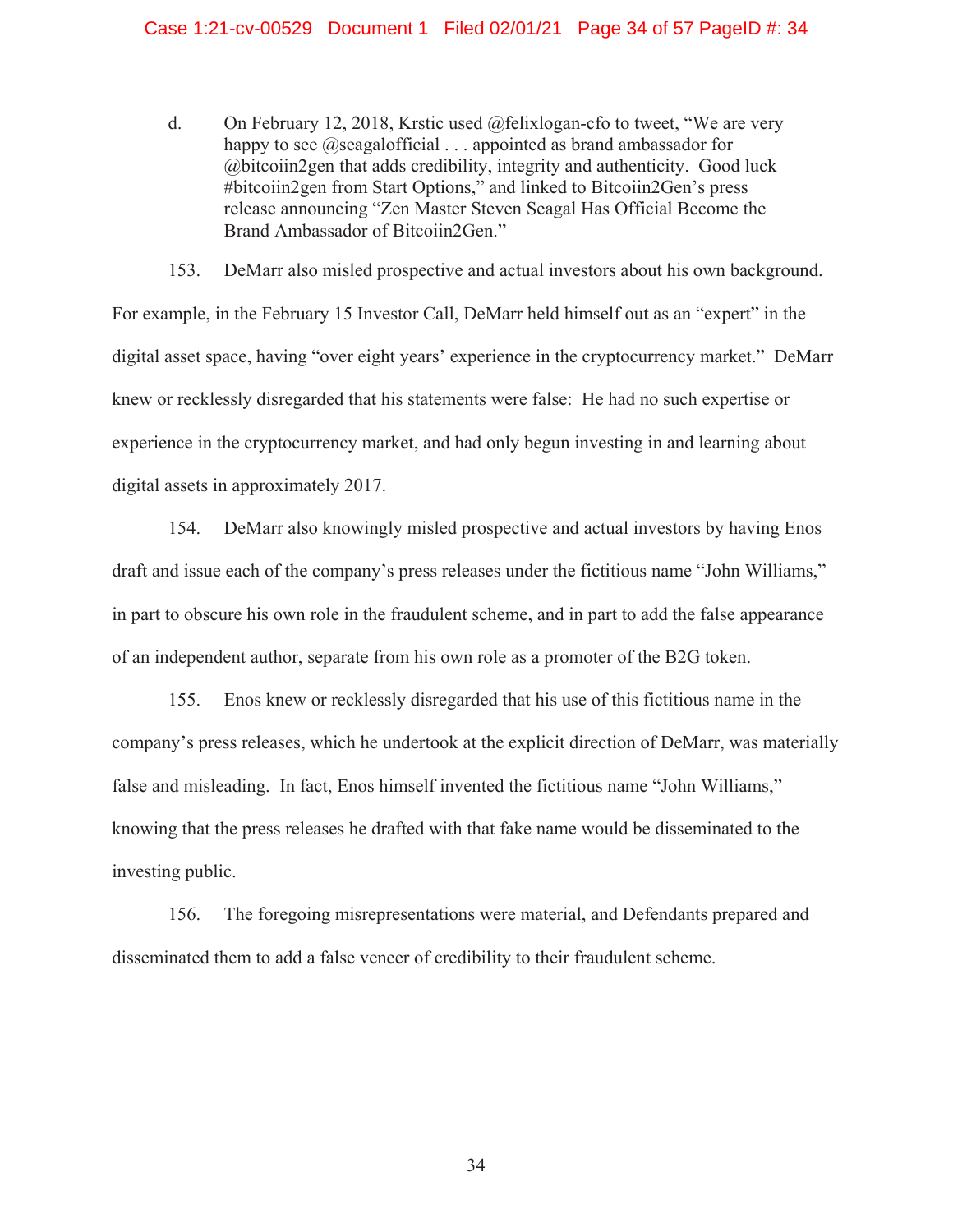# **2. Defendants Fabricated a Hong Kong Address for Bitcoiin2Gen and DeMarr Falsely Represented That He Had Personally Verified the Validity of Bitcoiin2Gen's Operations**

157. The B2G Marketing Materials, including the press releases that Krstic, DeMarr and Enos helped to draft and publish, falsely stated as early as February 2018 that Bitcoiin2Gen had a Hong Kong office (or falsely represented the press releases were being issued from Hong Kong), when, in fact, the company had no presence in Hong Kong.

158. Krstic, as the principal behind Bitcoiin2Gen, knew or recklessly disregarded that this representation was false. DeMarr and Enos also knew this representation, which they also made to NJBS and TDCI (¶¶141-147, *supra*) was false. DeMarr, in fact, expressly directed Enos to pick a random address in Hong Kong to use as a fictitious address in press releases and on the Bitcoiin2Gen Website.

159. These misrepresentations were material and Defendants knowingly or recklessly prepared and disseminated them to add a false veneer of credibility for Bitcoiin2Gen to prospective and actual investors.

160. DeMarr also lied to prospective investors that he had actually visited the nonexistent "Hong Kong" office, to misrepresent his due diligence about the company. For example, in a February 9, 2018 email to a promoter, who was preparing background slides about DeMarr for an upcoming investor webinar, DeMarr knowingly or recklessly, and falsely, claimed that he took "4 trips to visit all operations of Start Options and [Bitcoiin2Gen] including the last 12 day trip of 18 hr work days  $-7$  days a week in their offices in Hong Kong and Manila," which, as DeMarr knew or recklessly disregarded, the promoter then shared with prospective investors on telephone calls and in other marketing materials.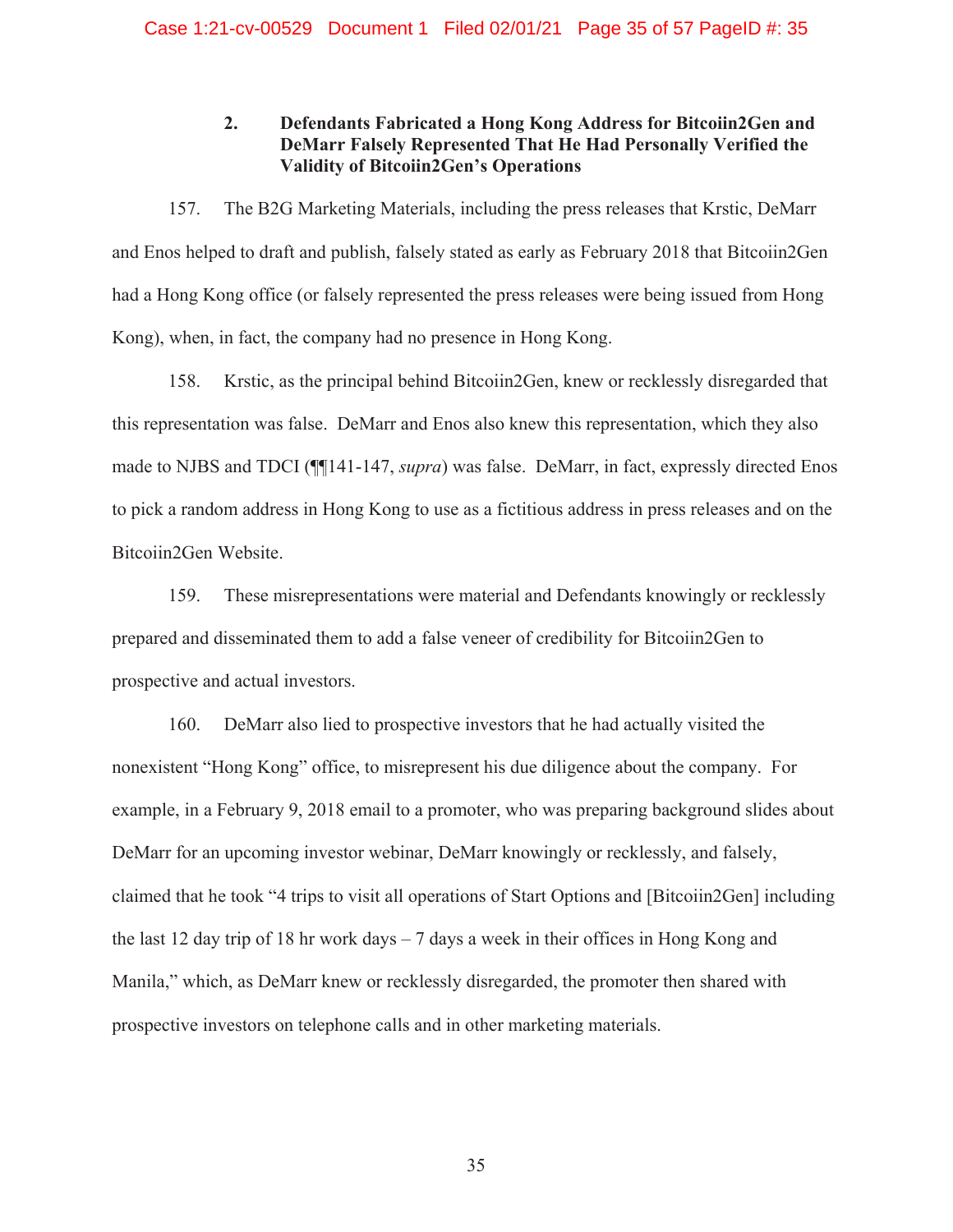161. DeMarr repeated his lie that he visited Bitcoiin2Gen's purported Hong Kong offices on a February 15, 2018 Investor Call. In reality, DeMarr took only one trip to Manila, Philippines, where he visited Start Options' purported offices, and never made a trip to Hong Kong.

## **3. Misrepresentations Regarding Use of Investor Proceeds**

162. Bitcoiin2Gen, Krstic, and DeMarr made representations that were materially false and misleading regarding how they would use investor funds, and omitted material facts necessary to make those representations not misleading.

163. The B2G Marketing Materials, which Krstic and DeMarr created and published on the internet or emailed to investors, claimed that investor funds would be invested in Bitcoiin2Gen, which would use the funds to create the Bitcoiin2Gen platform, including the B2G token, a digital wallet, and other features.

164. DeMarr also separately made representations to investors regarding how the company would use their invested funds. For example, on the February 15, 2018 Investor Call, DeMarr stated the company's goal was to "develop the ICO, launch the coin, get any technology bugs resolved, get the exchange completely vetted, ready to go for everybody . . . Get the credit card done . . . This is probably going to take between 80 to \$120 million and about 2 years' worth of work at a minimum."

165. Similarly, the Bitcoiin2Gen White paper stated that the money raised in the B2G ICO "would make it possible to implement the project quicker and also include a larger marketing manufacturing [sic], technical development team . . . to facilitate all of our goals efficiently and cost-effectively," which according to the timeline, included purchasing and deploying mining machines, developing the platform, and launching the tokens.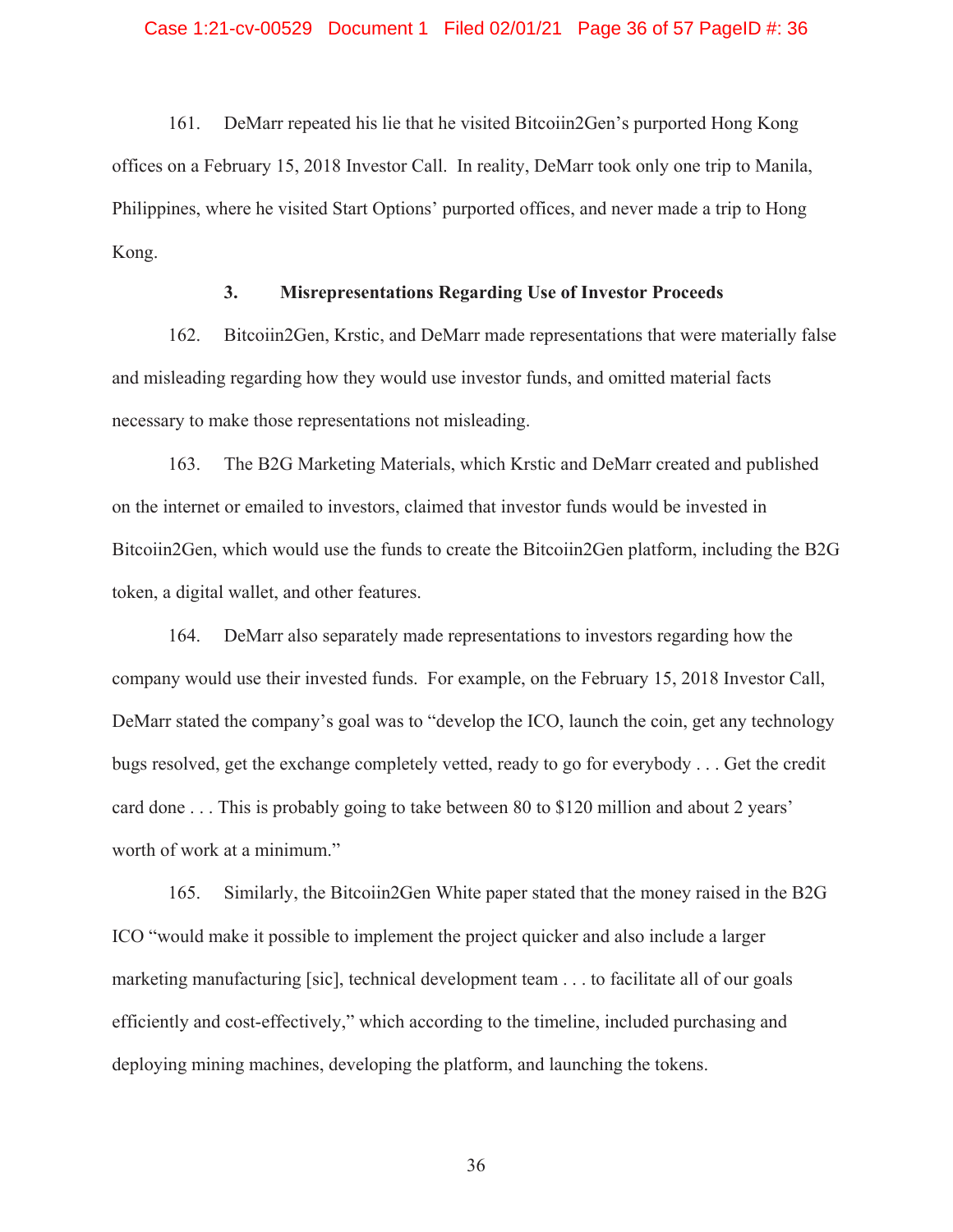#### Case 1:21-cv-00529 Document 1 Filed 02/01/21 Page 37 of 57 PageID #: 37

166. In another example, on March 9, 2018, Bitcoiin2Gen announced in a press release that Bitcoiin2Gen had reached the ICO "soft cap" of \$75 million, which meant that "all the infrastructure, mining rig construction, marketing and website infrastructure is funded."

167. During the Relevant Period, DeMarr received approximately \$4.3 million in fiat currency from Start Options and Bitcoiin2Gen investors collectively. He wired approximately \$2 million to a bank account in the Philippines at Krstic's direction, and of the remainder, DeMarr spent approximately \$1.8 million of it on himself (more than \$1 million of which he spent during the B2G ICO Period).

168. These expenses included more than \$170,000 in payments on the lease of a Porsche automobile (as well as additional BMW and Jeep payments), more than \$600,000 to pay off his personal credit cards, at least \$78,000 for house renovations, and approximately \$400,000 toward the repayment of personal loans.

169. In October 2018, long after the fraudulent scheme had collapsed and investors were unable to obtain any refunds of their investments, DeMarr used investor funds to fund a personal trip to Cabo, Mexico.

170. Nowhere in the B2G Marketing Materials or in any of the investor calls did DeMarr or Krstic disclose that DeMarr would be using nearly half of the fiat currency he raised for his own personal use. This material omission made their claims regarding the use of funds materially false and misleading.

171. Krstic and DeMarr knowingly or recklessly made these false and material representations and omissions. DeMarr was responsible for diverting the funds for his own benefit. DeMarr and his affiliates sent Krstic daily investor reports indicating how much money DeMarr was collecting from investors, and Krstic therefore knew or recklessly disregarded that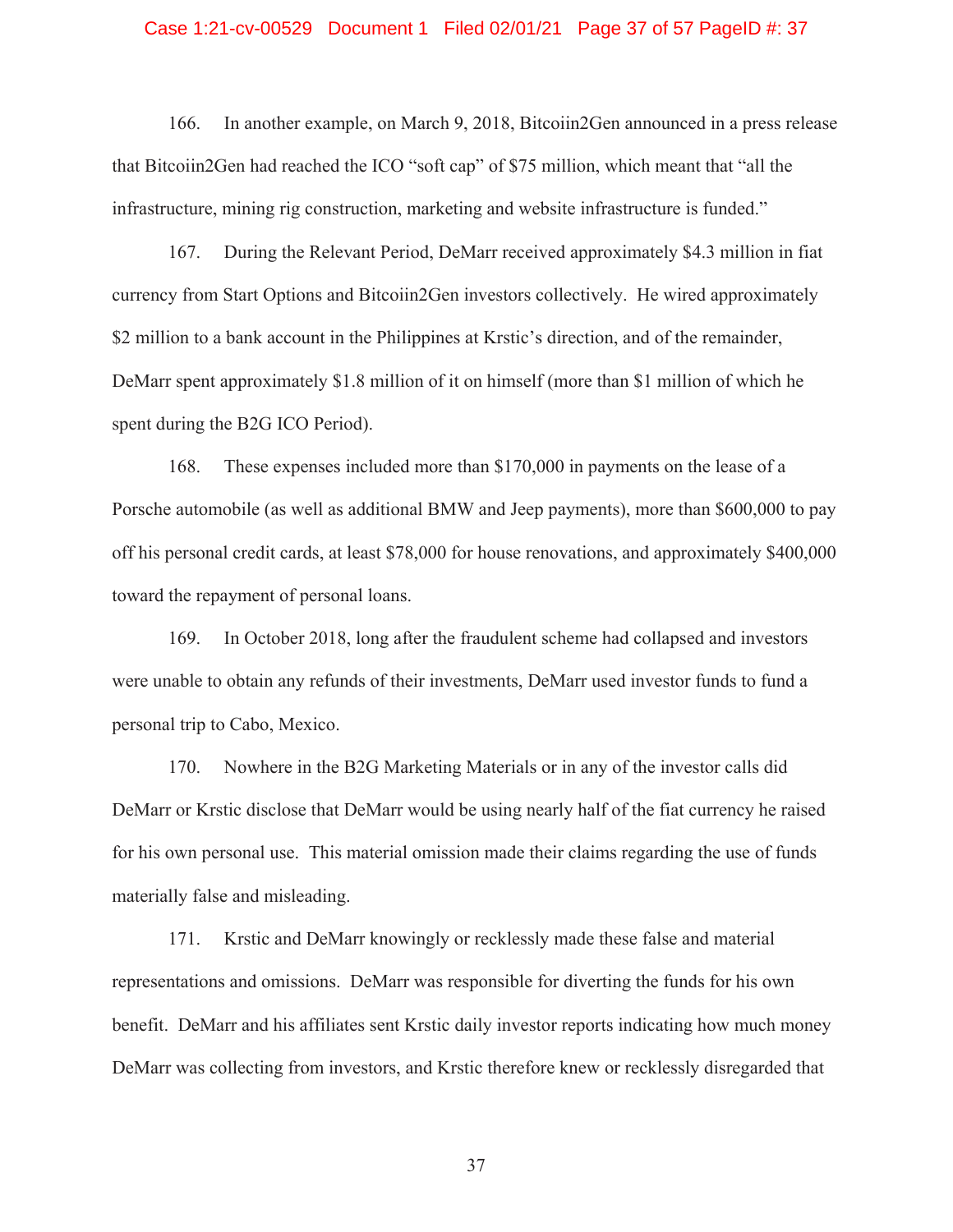### Case 1:21-cv-00529 Document 1 Filed 02/01/21 Page 38 of 57 PageID #: 38

nearly half of the funds DeMarr raised in fiat currency were being diverted to DeMarr and not being used to develop the Bitcoiin2Gen platform.

### **4. Defendants Misleadingly Tout Celebrity Steven Seagal as an Investor**

172. On February 12, 2018, Krstic used the @felixlogan cfo handle to tweet "We are very happy to see [Steven Seagal] has [sic] appointed as brand ambassador for @Bitcoiin2G that adds credibility, integrity and authenticity in the project," and linked to Bitcoiin2Gen's press release announcing Seagal as Bitcoiin2Gen's "Brand Ambassador."

173. On that same date, Defendants issued a press release under DeMarr's fictitious "John Williams" identity announcing that Seagal was the "brand ambassador" and that, after "reviewing their new business plan," Seagal was "also a participant in this new cryptocurrency ICO."

174. Similarly, on the February 15, 2018 Investor Call, DeMarr claimed that Steven Seagal was an investor in the B2G ICO.

175. Defendants continued to tout Seagal's involvement with the B2G ICO in press releases issued on February 23 and March 7, 2018, and on the Bitcoiin2G website.

176. As Defendants knew or recklessly disregarded, however, these representations were false and misleading because Seagal was not an investor in the B2G ICO, but rather, on the contrary, was a paid promoter. Krstic, with the participation of Enos and DeMarr, had contracted with Seagal to pay him \$250,000 in fiat currency for that purpose, and had in fact paid him \$120,000 as of February 12, 2018.

177. These misrepresentations were material, and Defendants disseminated them to investors to add credibility to their scheme and induce investors to purchase B2G tokens.

178. Defendants never disclosed to investors that Seagal was not a Bitcoiin2Gen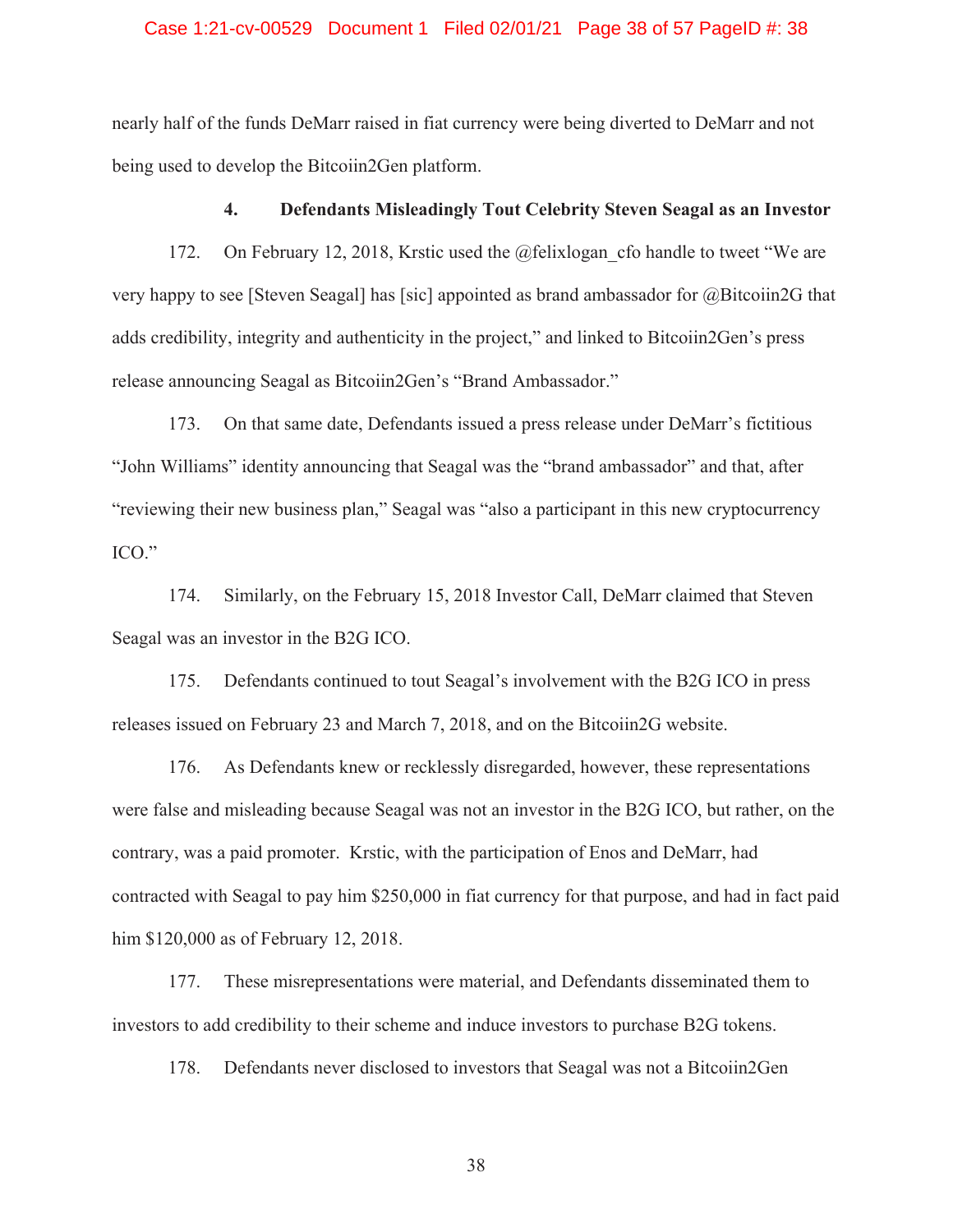### Case 1:21-cv-00529 Document 1 Filed 02/01/21 Page 39 of 57 PageID #: 39

investor, and failed to disclose that he was a paid promoter until March 8, 2018—only after the NJBS issued its cease-and-desist order, which noted Bitcoiin2Gen's failure to disclose what, if any, compensation it had paid Seagal for his promotional activities. Even then, Defendants failed to disclose the amount of Seagal's compensation. By that date, Defendants had already raised \$3.8 million in funds from investors.

179. Defendants' misrepresentations were material, and their failure to disclose the promotional agreement and payments to Seagal made their public statements regarding Seagal materially false and misleading.

### **5. Misrepresentations Regarding the B2G Token and "Coin"**

## **a. Defendants Falsely Represented to Investors that They Were Issuing B2G Tokens to Them on the Ethereum Blockchain**

180. In the B2G Marketing Materials, including press releases disseminated as early as February 9, 2018, Defendants represented that once investors opened an account and provided "KYC" information to the "platform," "a deposit of Bitcoiin B2G opens a door to all the curtains inside Aladdin's cave. Dollars buy B2G; B2G tokens can be exchanged back into dollars, or for Euros, or for other national fiat currencies. B2G holdings can be traded for original bitcoin or other altcoins."

181. Defendants knew or recklessly disregarded that these claims were materially false and misleading when they made them. Defendants in fact never transferred B2G tokens to investors, a fact they never disclosed to investors. Rather, Krstic and his affiliates created a token "smart contract" called Bitcoiin2Gen "B2G"—not a mineable cryptocurrency—on the Ethereum blockchain, but they never transferred these tokens to investors on the Ethereum blockchain.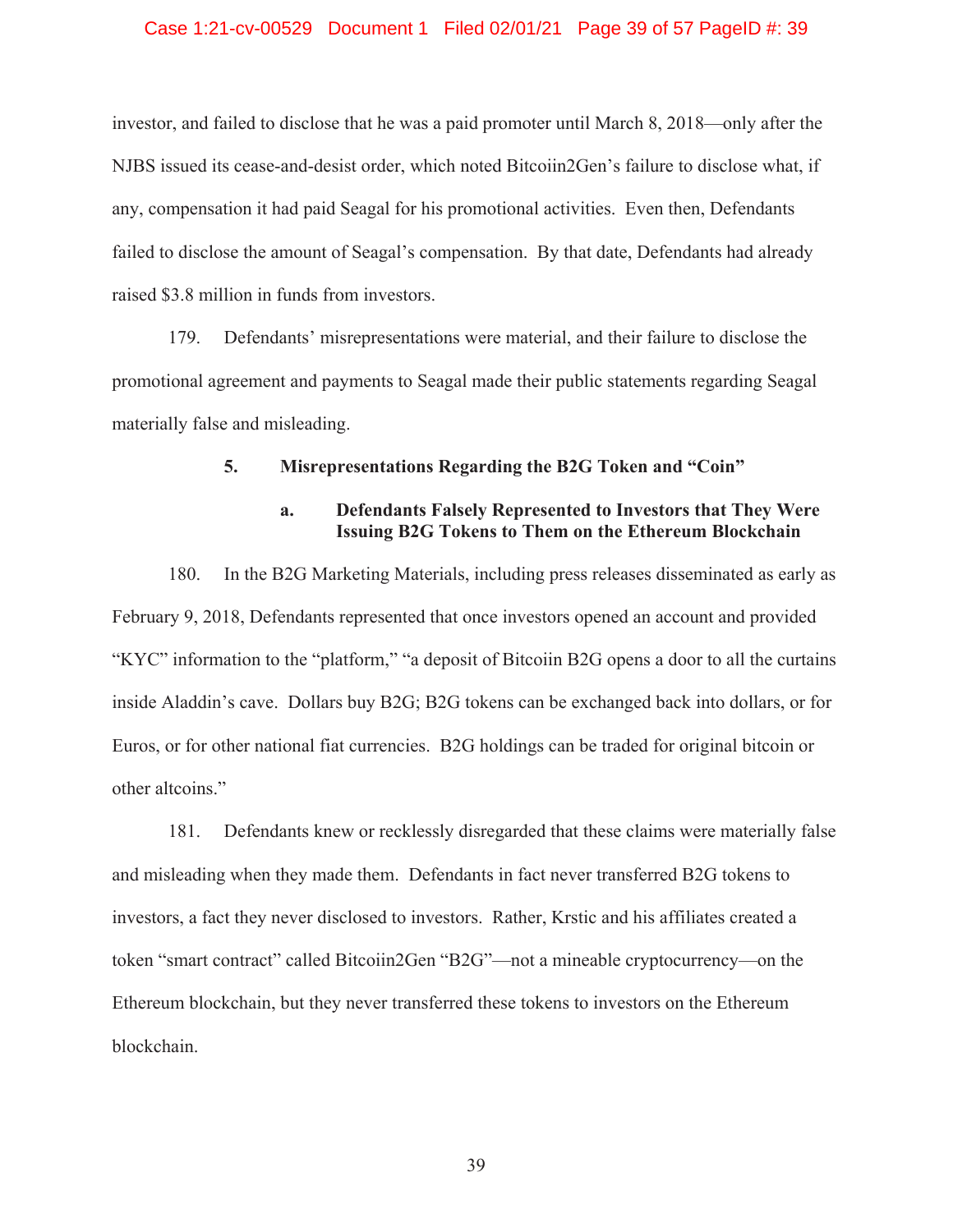#### Case 1:21-cv-00529 Document 1 Filed 02/01/21 Page 40 of 57 PageID #: 40

182. Instead, Krstic and his affiliates created a fictitious online user interface for investors on the Bitcoiin2Gen website. When investors logged on, they viewed what appeared to be purported B2G tokens. In reality, they never held B2G tokens because they did not exist.

183. Defendants knew or were reckless in not knowing that the B2G tokens did not actually exist on the Ethereum blockchain for investors at the time they published their statements.

184. This elaborate website purporting to show B2G tokens trading was materially misleading. And as Defendants knew or recklessly disregarded, the purported tokens could not, contrary to claims made in the B2G Marketing Materials on B2G's website, be traded for fiat currency or legitimate digital assets because they were never actually issued to investors on the Ethereum blockchain.

### **b. Defendants Falsely Represent the B2G "Coins" Had Launched and Were Trading**

185. Defendants also made numerous material misrepresentations to prospective and actual investors about the technology behind B2G tokens in press releases, white papers, and direct communications. They falsely claimed that B2G tokens were the "world's first selfsustaining cryptocurrency" using blockchain technology, that they incorporated "proof-of-work" technology, that they would be one of the world's only mineable tokens, and that they would trade on secondary markets as of the March 25, 2018 launch date.

186. As early as March 26, 2018, in the letter purportedly drafted by Attorney 1 and posted on the Bitcoiin2Gen Website, Defendants began publicly representing that the B2G token had become a "fully-functioning cryptocurrency" that was now "market-based" with values set by the "world market."

187. Defendants also repeatedly misrepresented that the value of B2G tokens would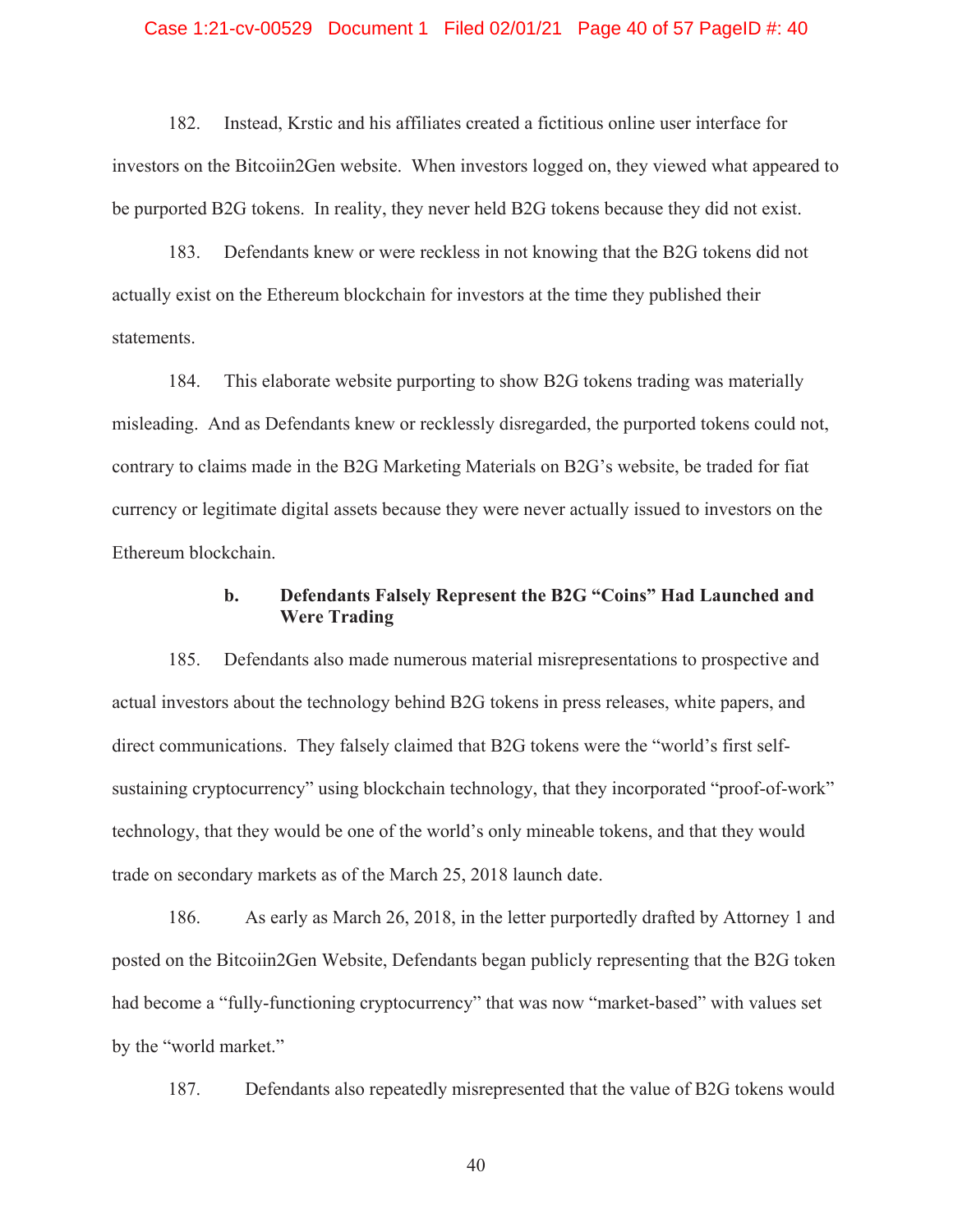### Case 1:21-cv-00529 Document 1 Filed 02/01/21 Page 41 of 57 PageID #: 41

be supported by the commitment of Dragon Mining, and its purported "massive array" of mining equipment. For example, on or about March 23, 2018, DeMarr and Enos drafted, Krstic and his affiliates approved, and DeMarr disseminated, a press release stating that "the fundamentals of the Bitcoiin B2G opportunity remain the same  $-$  i.e., a strong foundation in the Ethereum blockchain; strong mining support through the commitment of Dragon Mining's massive array of mining rigs; and fast processing time."

188. For example, on April 2, 2018, DeMarr caused to be published a press release entitled "Bitcoiin B2G - Conversion to Mineable Cryptocurrency," which falsely stated: "Now that the ICO has closed, Bitcoiin B2G can be mined."

189. Similarly, on or about April 3, 2018, DeMarr and Enos helped to draft and publish, and Krstic and his affiliates approved, a press release entitled "Bitcoiin B2G - Conversion to Mineable Cryptocurrency," which falsely stated that Bitcoiin2Gen ended its ICO sale on March 26, 2018, and "[n]ow this new cryptocurrency has entered its mature phase . . . as a mineable cryptocurrency." It also stated that "[s]avvy players can still purchase Bitcoiin B2G tokens, trade Bitcoiin B2G for other cryptocoins, or hold their positions and wait to see what the price will do on the global market."

190. Defendants also knowingly or recklessly misrepresented to investors that they had created a successful trading platform, and had achieved a very large market capitalization after the purported close of the ICO at the end of March 2018.

191. On April 9, 2018, for example, Bitcoiin2Gen announced that the B2G token was now "live and listed on our cryptocurrency exchange Thorex.net."

192. That same day, Enos drafted and DeMarr published a press release under the John Williams pseudonym that falsely claimed "Thorex.net implements instant transfers from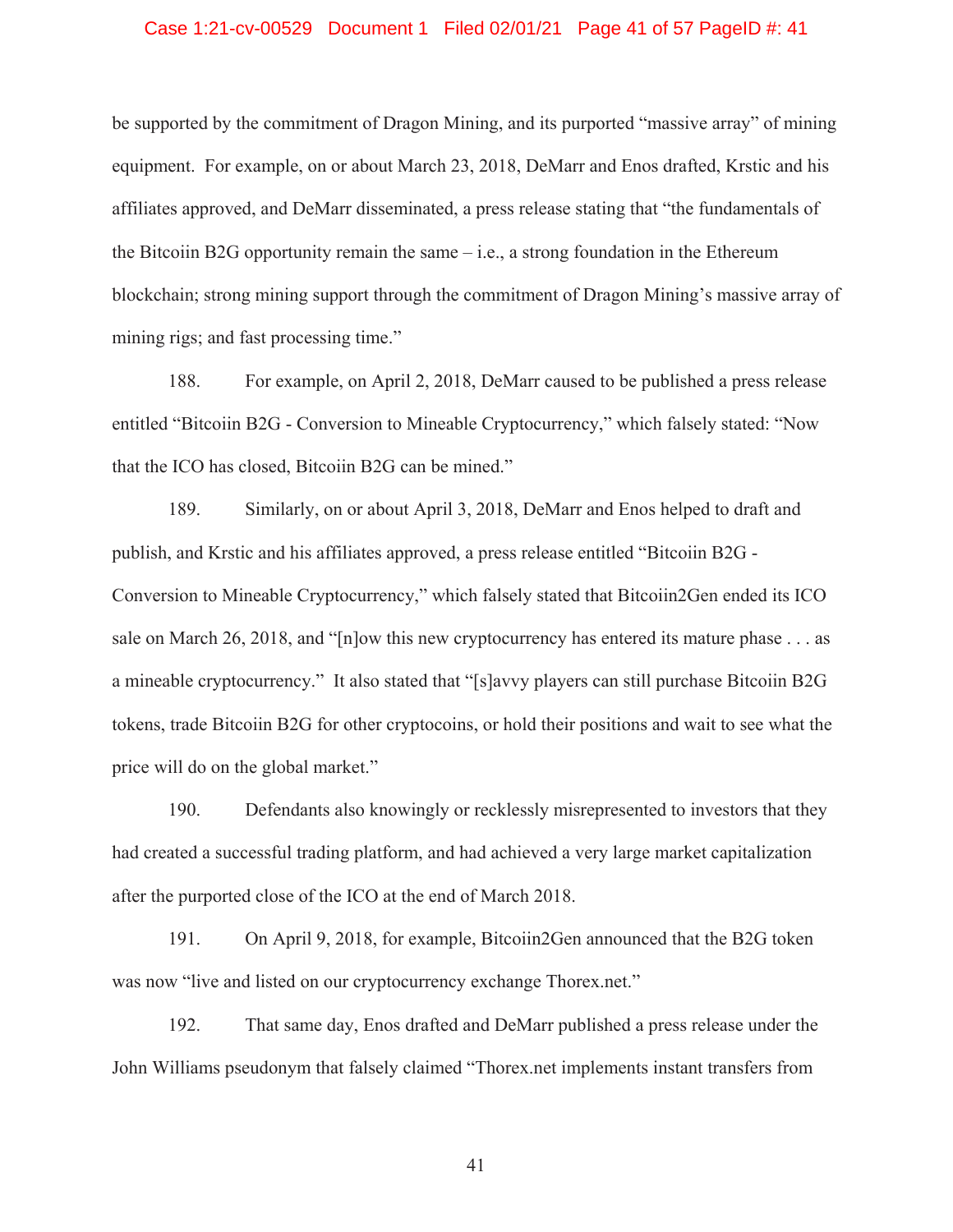### Case 1:21-cv-00529 Document 1 Filed 02/01/21 Page 42 of 57 PageID #: 42

Bitcoiin B2G, or other cryptocurrencies held in Thorex.net wallets, to fiat currencies." The

Thorex website stated that it "is the most user friendly crypto currency exchange," that it charged

a fixed fee of 1.5% on every successful transaction, and that it offered "safe and fast

transactions."

193. Defendants, while continuing to offer and sell B2G tokens, repeatedly issued

press releases that touted the company's purported market capitalization and prices at which

B2G tokens were trading.

194. For example, Enos drafted, DeMarr caused to be published, and Krstic approved, the following press releases:

- a. An April 13, 2018 press release announcing that "Bitcoiin B2G [is] Now 16th-Ranked Cryptocurrency," with a total market cap of nearly \$2 billion, which "reflects a 59.1% upswing in value, over the last 24 hours, as charted by worldcoincharts.com."
- b. An April 17, 2018, press release entitled "Bitcoiin B2G Now the 12th-Ranked Cryptocurrency" according to "WorldCoinCharts (www.worldcoincharts.com)."
- c. An April 18, 2018 press release entitled "Bitcoiin B2G coin value surges past \$60, now \$3B market cap," which stated that the Bitcoiin B2G token was "currently trading at \$60.01."

195. Defendants' representations (1) that B2G had become a mineable coin, whose value was set by world markets, (2) that the coin was tradeable on Bitcoiin's purported Thorex platform, and (3) that it had achieved the foregoing "total market caps" were fictional.

196. Bitcoiin2Gen, in reality, was a sham. No B2G coin was ever issued or distributed on the Ethereum blockchain at all and, as noted above, no B2G tokens were ever even delivered to investors in the first place. Their representations about the viability of the "Thorex" platform, and the market capitalization figures for the purported trading in the B2G were a complete fiction.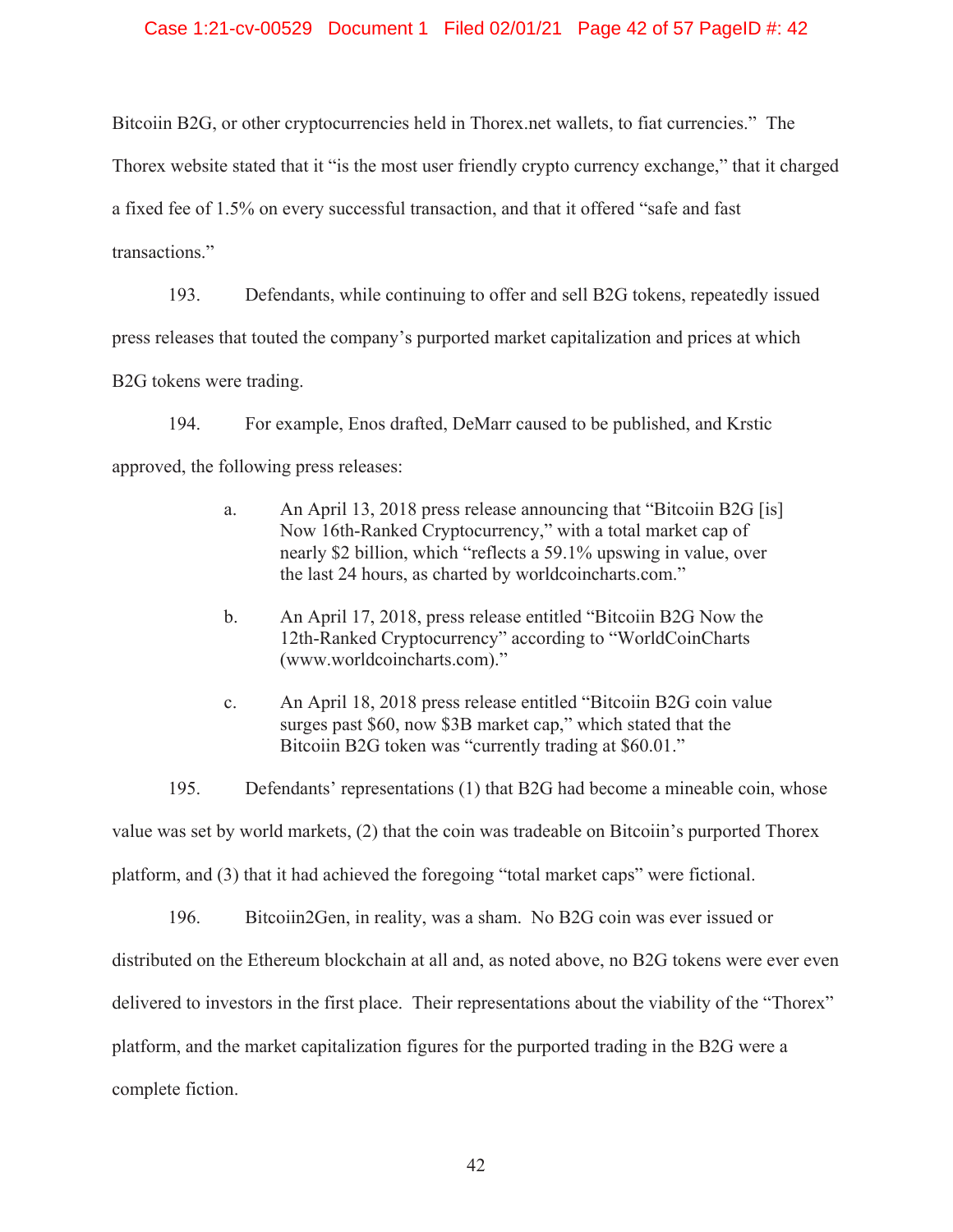### Case 1:21-cv-00529 Document 1 Filed 02/01/21 Page 43 of 57 PageID #: 43

197. Defendants knew or recklessly disregarded that the foregoing claims were false. They were familiar, first, with the relevant digital asset websites that would have readily revealed the nonexistence of any B2G tokens on the Ethereum blockchain. They were also familiar with websites that published price and trading volumes of digital assets at the time, none of which reflected that B2G was trading anywhere.

198. In fact, Defendants referred to a completely fictional website— "worldcoincharts.com"—in press releases as purported authority for their phony trading and market capitalization figures. They fabricated that website themselves to create the false appearance of an independent website that ranked and tracked the trading activity of legitimate digital assets. By email dated April 3, 2018, for example, Krstic's affiliates emailed DeMarr and Enos, asking them to review several "under construction sites [including worldcoincharts.com] and suggest necessary changes."

199. Krstic created worldcoincharts.com, in fact, to mimic as closely as possible the independent and well-known digital asset website www.coinmarketcap.com (with which Defendants were familiar). That website displays a list of the top 100 digital assets by market capitalization, and unlike Defendant's fabricated worldcoincharts.com, never listed the B2G token.

200. Throughout April 2018, however, Defendants continued their deception, even as investors unsuccessfully attempted to withdraw funds from Start Options and/or trade B2G tokens (as Defendants had promised they could) and complained to DeMarr and Krstic's affiliates that they were unable to do so.

201. Start Options, Bitcoiin2Gen, and Defendants brushed off investor inquiries with terse responses. For example, an April 23, 2018 email from "Thorex Assistance" to an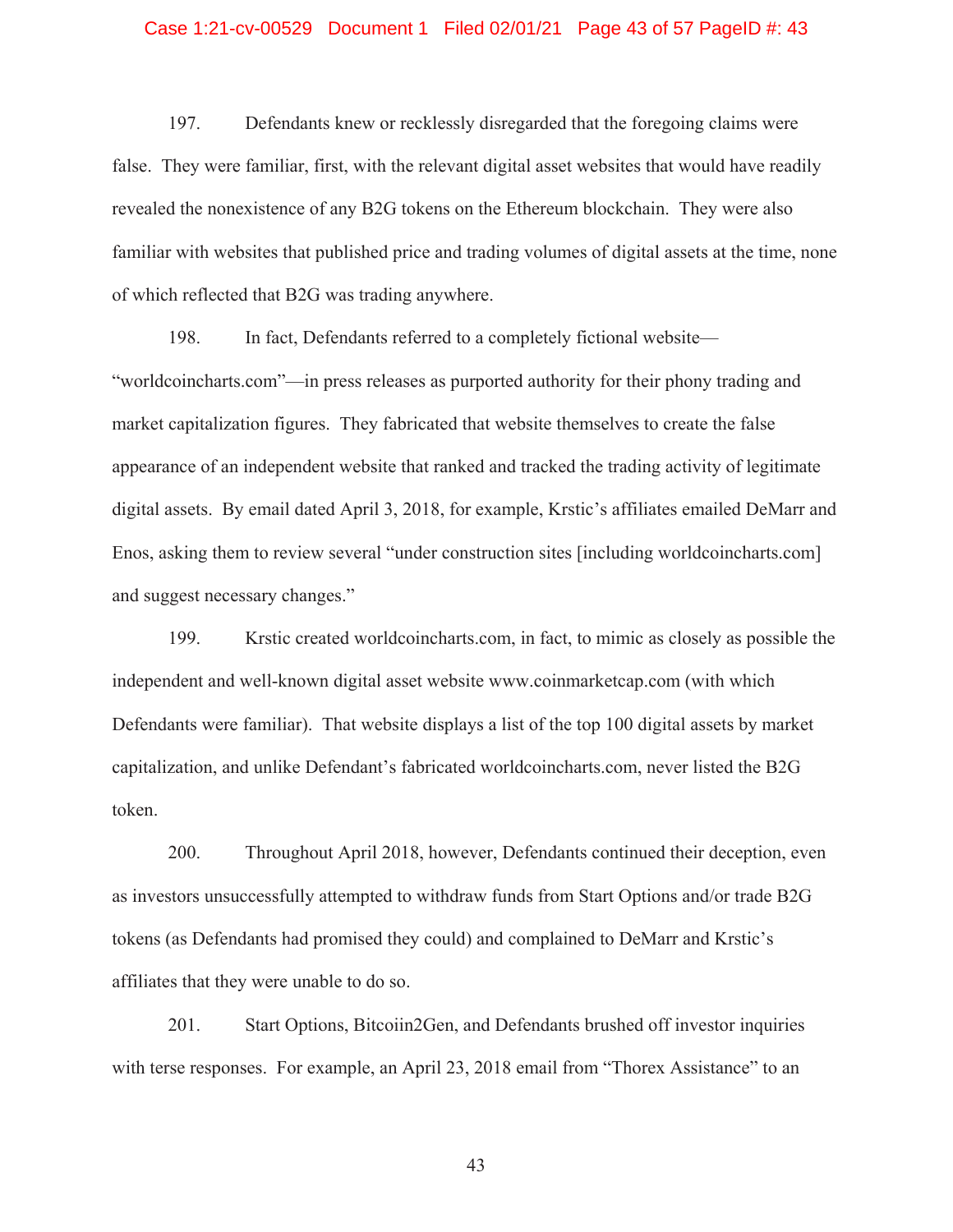#### Case 1:21-cv-00529 Document 1 Filed 02/01/21 Page 44 of 57 PageID #: 44

investor stated that "[a]fter reviewing your account and your contract terms with Start Options we have come to a conclusion that unfortunately, you have not met the requirements for the withdrawal since you are still in the 90 days' time frame in the ongoing program"—despite the fact that the investor had already exceeded that holding period.

202. DeMarr began discouraging his downstream promoters from instructing investors on how to withdraw funds. On April 10, 2018, DeMarr emailed one of the promoters: "stop telling people to withdraw right now. The sites [Bitcoiin2Gen and Start Options] are being updated for small bugs here and there. People need to wait another week or so. You are causing problems."

203. On or about April 19, 2018, one investor emailed DeMarr that he had "tried making an exchange in thorex for about a week with no success . . . I've sent thorex 3 emails with screenshots showing everything and they have not responded . . . I need the money asap to pay my bills, but they won't answer my questions."

204. On April 22, 2018, DeMarr emailed Krstic's affiliate that he had received "100's of emails" from investors complaining that they were unable to withdraw from Thorex.

205. In May 2018, one investor emailed DeMarr: "Who owns and controls 'World Coin Charts'?," asking "[w]hy is it the only website that ranks B2G? And . . . on that website, why is B2G the ONLY coin that does not show a chart reflecting its price history?" DeMarr did not respond to these questions, and at no time did DeMarr or Krstic disclose to investors that the B2G token was not tradeable or trading. Nor did they disclose that they had created the website that purported to show it was—worldcoincharts.com—to deceive them into believing the B2G token was trading.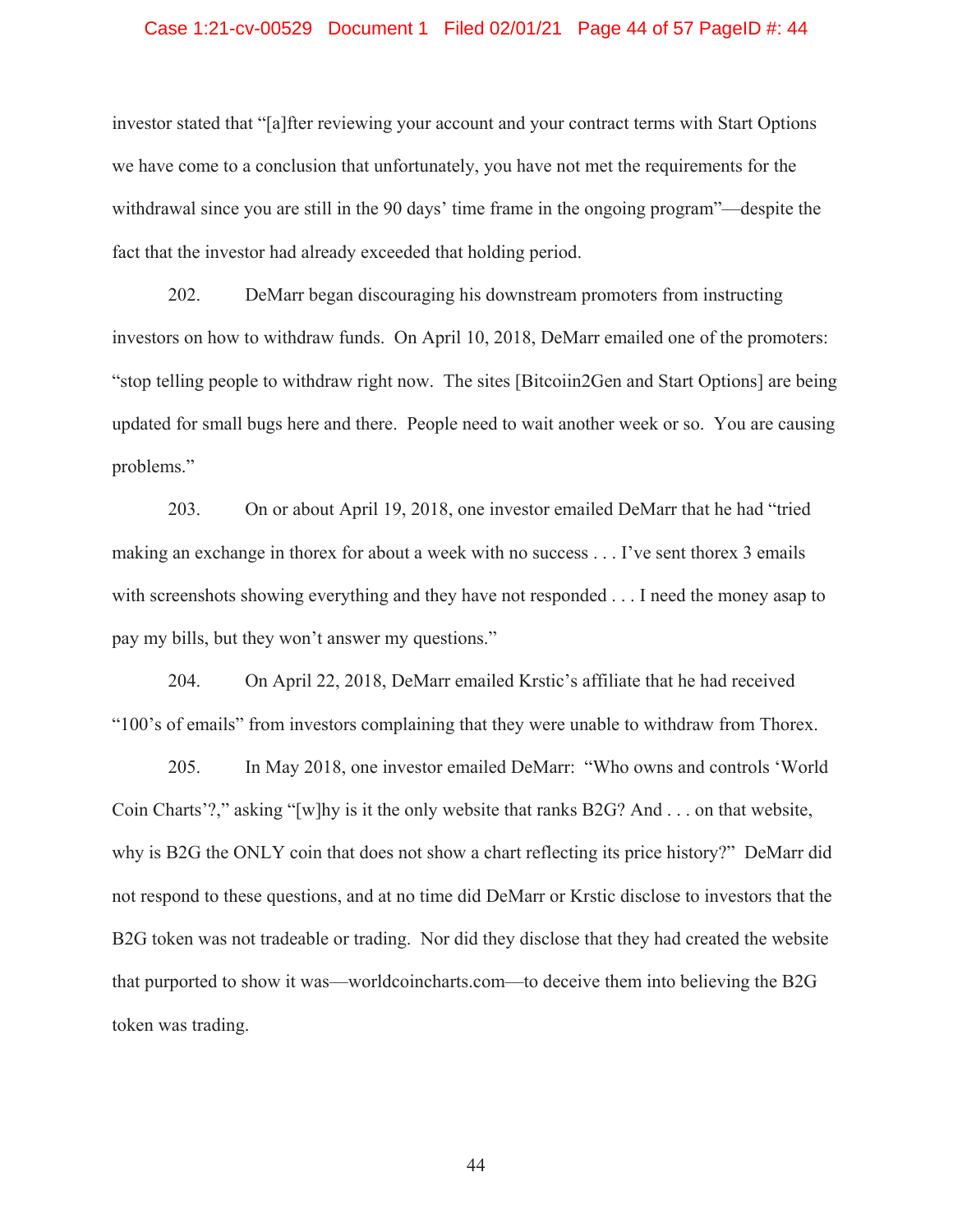### Case 1:21-cv-00529 Document 1 Filed 02/01/21 Page 45 of 57 PageID #: 45

206. In early March, moreover, DeMarr, who was already aware of accusations that Start Options was a scam, was asked by Krstic's affiliate to create a "Technical White Paper" that would purport to describe the operation of the B2G token on the Ethereum blockchain. DeMarr assigned that task to Enos, whom DeMarr knew had limited prior knowledge with or about digital asset protocols, and knew nothing about how Bitcoiin2Gen purportedly functioned.

207. To create content for this White Paper, Enos, at DeMarr's direction, cut and pasted portions of White Papers he found on the internet—including as depicted below, from the original Ethereum Whitepaper—into a document called "Bitcoiin B2G --Technical White Paper" that purportedly "describes Bitcoiin B2G generally, then purportedly presents granular descriptions of elements of the Bitcoiin algorithm, which is an implementation of the Ethereum algorithm."

208. Enos sent DeMarr, Krstic, and others from Bitcoiin2Gen the 12-page Technical White Paper he drafted to review. Krstic's affiliates made minimal changes and then published it to the Bitcoiin2Gen Website on or about March 12, 2018.

209. This fictitious white paper was materially misleading to prospective investors. Enos and DeMarr were aware that Enos, without any direct knowledge of the purported B2G platform, created the Technical White Paper simply by cutting and pasting portions of other white papers for other digital assets that he found on the internet, as directed by DeMarr. Further, Demarr and Enos knew, or were reckless in not knowing, that this Bitcoiin2Gen white paper was, from a technical perspective, nonsensical, describing the B2G token and its functionality in a way that it could not feasibly operate. And despite the paper's extensive description of Bitcoiin2Gen's "mining process," Enos and DeMarr were aware of and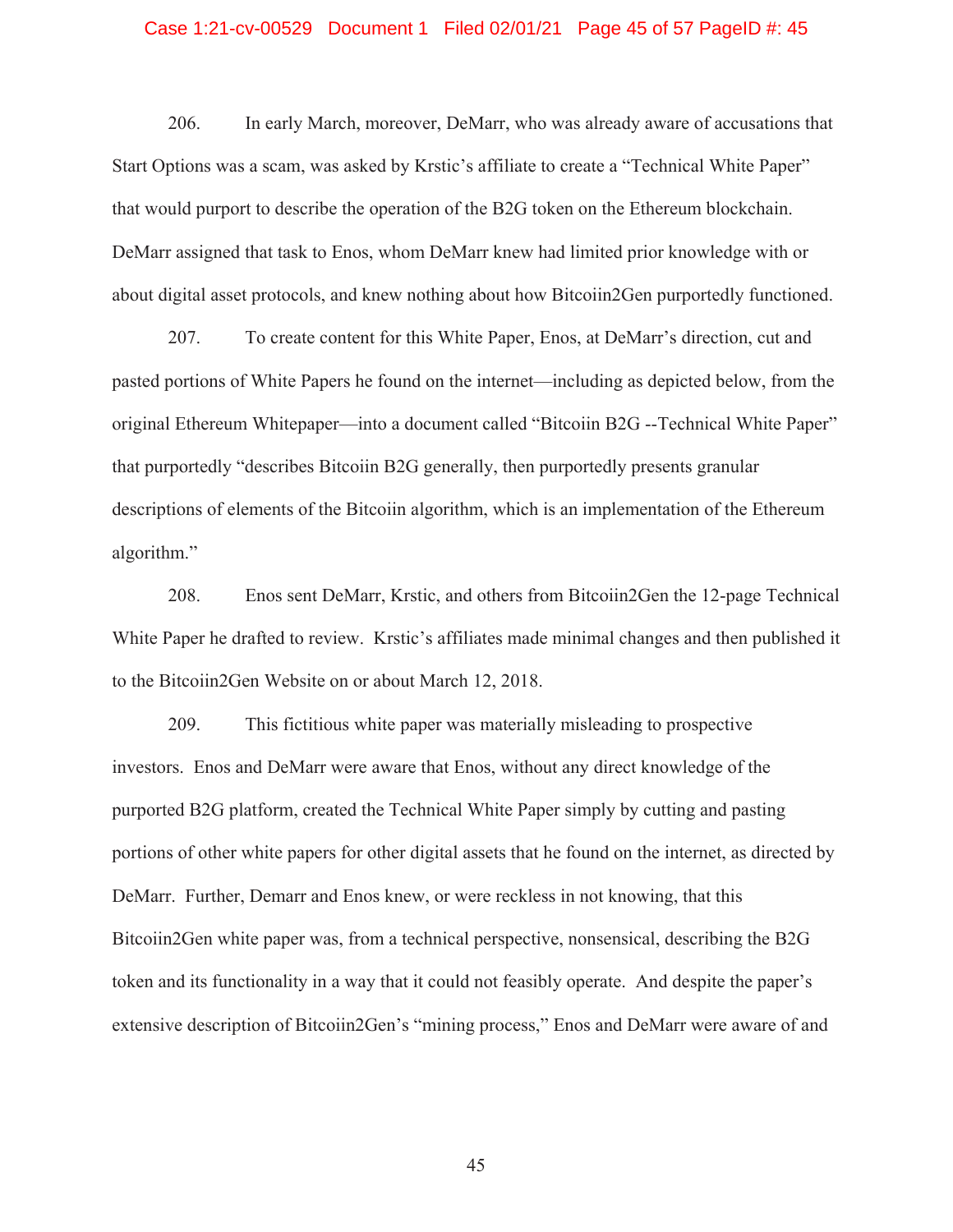### Case 1:21-cv-00529 Document 1 Filed 02/01/21 Page 46 of 57 PageID #: 46

discussed at the time numerous complaints that Dragon Mining—the entity that was supposedly creating the company's mining servers—was a fraud.

210. Defendants nonetheless knowingly or recklessly published the white paper for the purpose of adding credibility to their false claims that Bitcoiin2Gen was a legitimate enterprise actively developing a genuine digital asset that would be delivered on the Ethereum blockchain.

211. During April and May 2018, while disseminating the foregoing misrepresentations and while investors were unable to withdraw their funds, Defendants succeeded in soliciting more than \$550,000 from investors in exchange for B2G tokens, during which time DeMarr spent at least \$230,000 of investor funds on his personal expenses.

### **6. Misrepresentations Regarding the Offering's Success**

212. Between March 9, 2018 and April 18, 2018, Defendants helped Bitcoiin2Gen publish over a dozen press releases and posts on social media that falsely touted the purported success of the B2G ICO by grossly exaggerating the amount of money the ICO raised.

213. For example, on February 27, 2018, Krstic re-tweeted the following Bitcoiin2Gen tweet: "We would like to thank everyone for supporting our ICO and helping us reach over half our soft cap in 30 days."

214. On March 8, 2018, Enos drafted, Krstic reviewed, and DeMarr caused to be published a press release announcing Bitcoiin2Gen had reached the "soft cap" of \$75 million for the ICO "in record fashion." Krstic also re-tweeted this announcement from the Felix Logan twitter account.

215. A March 19, 2018 email blast that Bitcoiin2Gen sent to ICO participants entitled "Are you missing out the opportunity to invest in B2G ICO? [sic]" noted that the company had "Total capital \$227M raised so far (Very Near to Hard Cap goals \$250M)."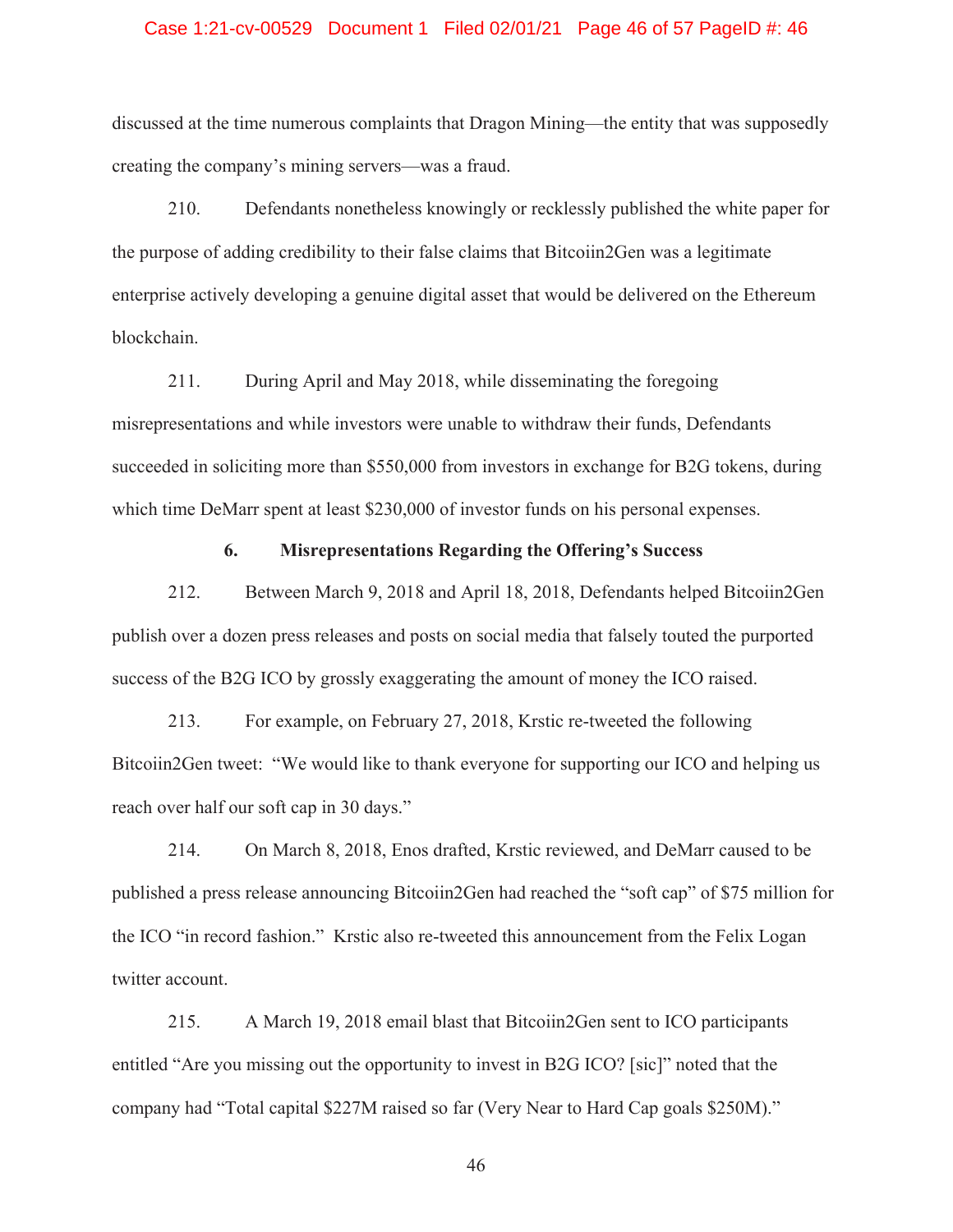#### Case 1:21-cv-00529 Document 1 Filed 02/01/21 Page 47 of 57 PageID #: 47

216. Bitcoiin2Gen's U.S.-based bank account records, the relevant wallet addresses, and Bitcoiin2Gen's Coinpayment account, reflect that the B2G ICO (comingled with Start Options investor funds) raised only approximately \$5.3 million from January 27, 2018 through March 18, 2018. Based on these facts and the refusal or inability of Defendants ultimately to pay redemptions to aggrieved investors (*see* ¶ 237 below), Defendants' claims of having raised more than \$200 million were materially inflated.

217. Krstic and DeMarr knew or were reckless in not knowing that these numbers were highly inflated. DeMarr had visibility into nearly all of the U.S. investors' fiat currency investments and any investments made using digital assets were sent to a public wallet address. And Krstic knew how much investor funds DeMarr brought in personally, as well as the amount that had been contributed to the digital asset wallets under his control.

218. The foregoing misrepresentations were material to prospective and actual investors, and Defendants disseminated them for the purpose of lending credibility to their fraudulent scheme.

## **VI. AFTERMATH OF THE FRAUDULENT OFFERINGS**

219. In total, the Bitcoiin2Gen raised approximately \$7.2 million in digital assets and fiat from January 27, 2018 to May 31, 2018 (\$3 million in fiat and \$4.2 million in digital assets as measured in USD valued at the time of the ICO) from at least 435 investors, including those who purchased B2G tokens after the ICO purportedly had ended.

220. On April 27, 2018, Krstic used the handle  $@$ felixlogan cfo to tweet "the time has come for me to find new challenges and opportunities, therefore I would like to inform everyone that I am no longer part of Startoptions."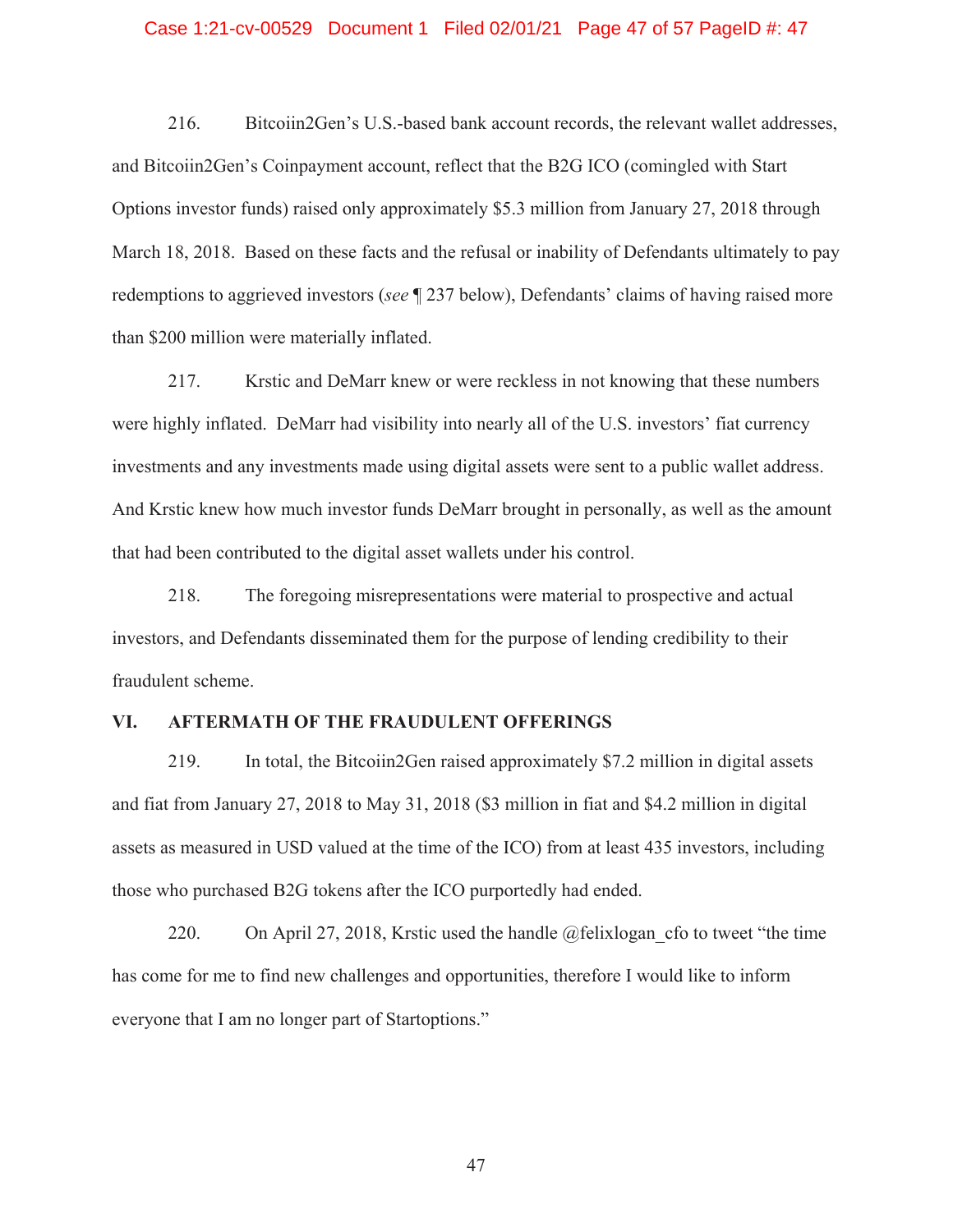### Case 1:21-cv-00529 Document 1 Filed 02/01/21 Page 48 of 57 PageID #: 48

221. That same day, Krstic's associate emailed DeMarr to advise him that the owner "has sold his share in Start Options and all his other shares in Dragon mining and all other interested ventures to do with crypto mining."

222. DeMarr emailed Krstic's "Felix Logan" email account with the subject "Your [sic] out!" and asked "[w]hy did you not tell me you were selling out. We had many agreements that were not completed." Krstic did not reply.

223. On April 28, 2018, a Start Options press release declared that the company had been sold to Russian venture capitalists.

224. On or about May 3, 2018, Enos emailed Associate 1: "Any news on the big cash out? You and John flying to Europe?" Associate 1 replied, "Yes, as I'm sure you've heard by now, [t]he whole thing just blew up and its [sic] all John's fault."

225. On or about May 8, 2018, DeMarr told certain investors and promoters by email that he had communicated with Bitcoiin2Gen's principals and secured a buyer for \$25 dollars per token in a "bulk sale," and asked whether they wanted to participate.

226. Investors immediately began emailing DeMarr asking him to sell their B2G tokens for them in this bulk sale and sent him their "BTC wallet receiving address." DeMarr and Associate 1 kept track of these investors' tokens for sale in a handwritten document.

227. On May 14, 2018, DeMarr emailed these same investors and promoters with an "update," writing that the bulk sale process "looks like it will finalize from the 23-25th."

228. On or about May 21, 2018, DeMarr flew from Los Angeles to Podgorica, Montenegro, purportedly to meet the buyer for the "bulk sale."

229. At no time during this period did DeMarr alert investors that the project had "blown up." To the contrary, he strove to maintain the illusion that the company was still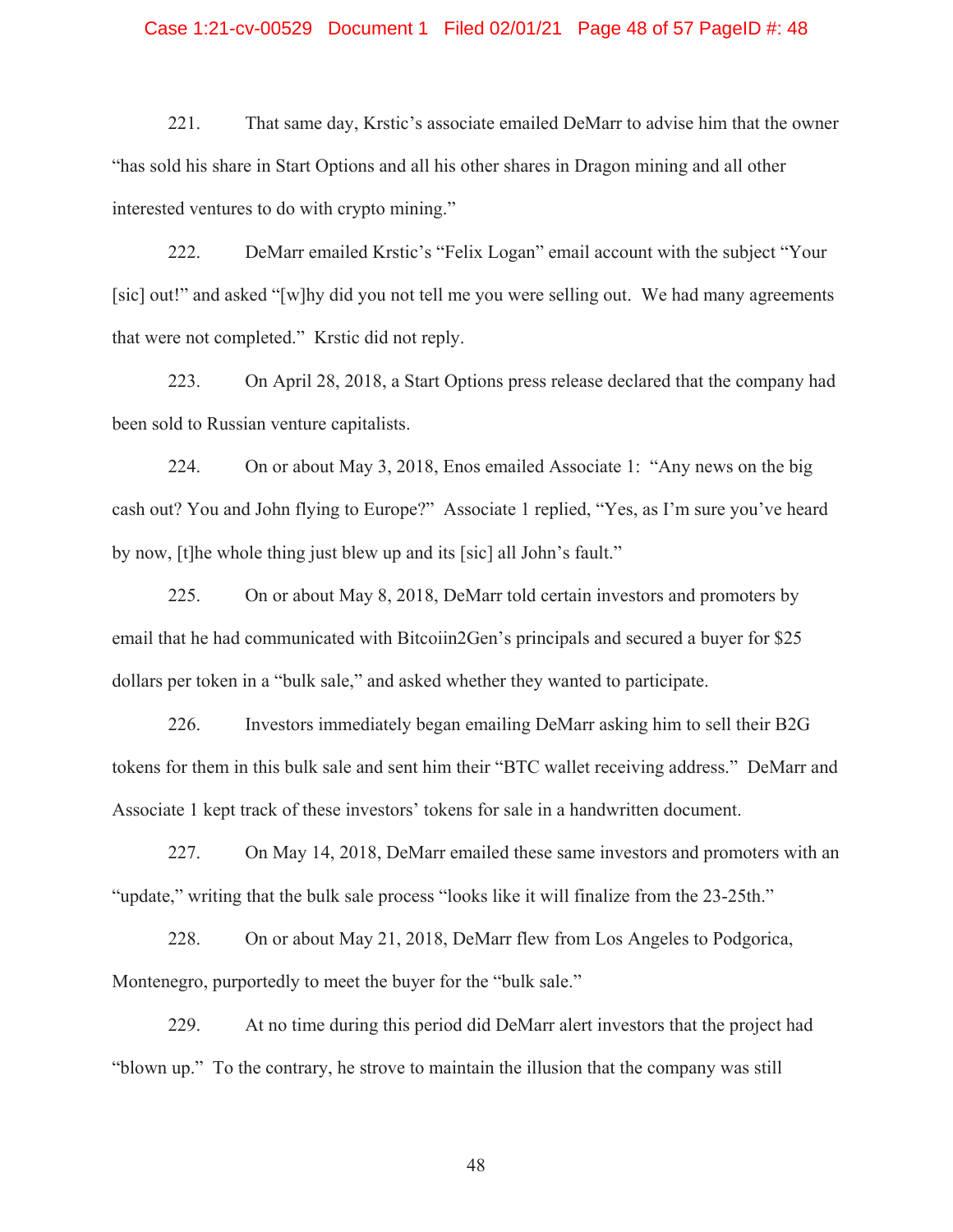### Case 1:21-cv-00529 Document 1 Filed 02/01/21 Page 49 of 57 PageID #: 49

operational, and the company continued to put out press releases touting purported developments, including an email from "B2G Support" to investors stating that B2G tokens would soon be made available to trade on major digital asset trading platforms such as Binance.

230. On May 23, 2018, DeMarr flew back to Los Angeles from Montenegro.

231. The next day, Affiliate 1 emailed a colleague of DeMarr's who was also a private investigator with the subject "Attempted Murder of John DeMarr." Affiliate 1 wrote that DeMarr had landed in Montenegro with "2,424 BTC Bit Coin with a value of . . . 25 million US dollars in a private trade exchange that the company had set up," but that DeMarr had been physically attacked in Montenegro by two Bitcoiin2Gen affiliates, and shortly thereafter "the account was zeroed out and the money taken by the company."

232. Rather than face disgruntled investors upon his return to the U.S., DeMarr fabricated a story regarding his disappearance and enlisted Enos and Attorney 1 to assist.

233. Enos drafted a letter, the contents of which DeMarr dictated to Enos over the telephone when he was already back in the United States, and, on May 30, 2018, Attorney 1 sent an email to B2G investors with the subject "John DeMarr" that attached that letter, on Attorney 1's letterhead. The letter stated as follows:

I have been hired by the Estate of John De Marr and his Family to send out this letter. The action of sending out this letter was prepared on May 14, 2018 "as a precaution before John DeMarr's trip to Montenegro . . . in the event of something going wrong or something happening to him overseas. The worst has happened. Currently John is missing. All his communication devices are not responding. DO NOT email him. DO NOT call or text his phone as we do not know who has these devices. The family has been in contact with the proper authorities . . . to try and locate him and assure his well being but to all extents and purposes he has disappeared. . . . He made this trip to try and help those with account problems, gather updates directly from the company, and to collect the funds from the sale of the coins to the Russian bulk buyers. As of now, there is no update that can be provided about Start Options, B2G or Thorex. You will need to contact the companies directly.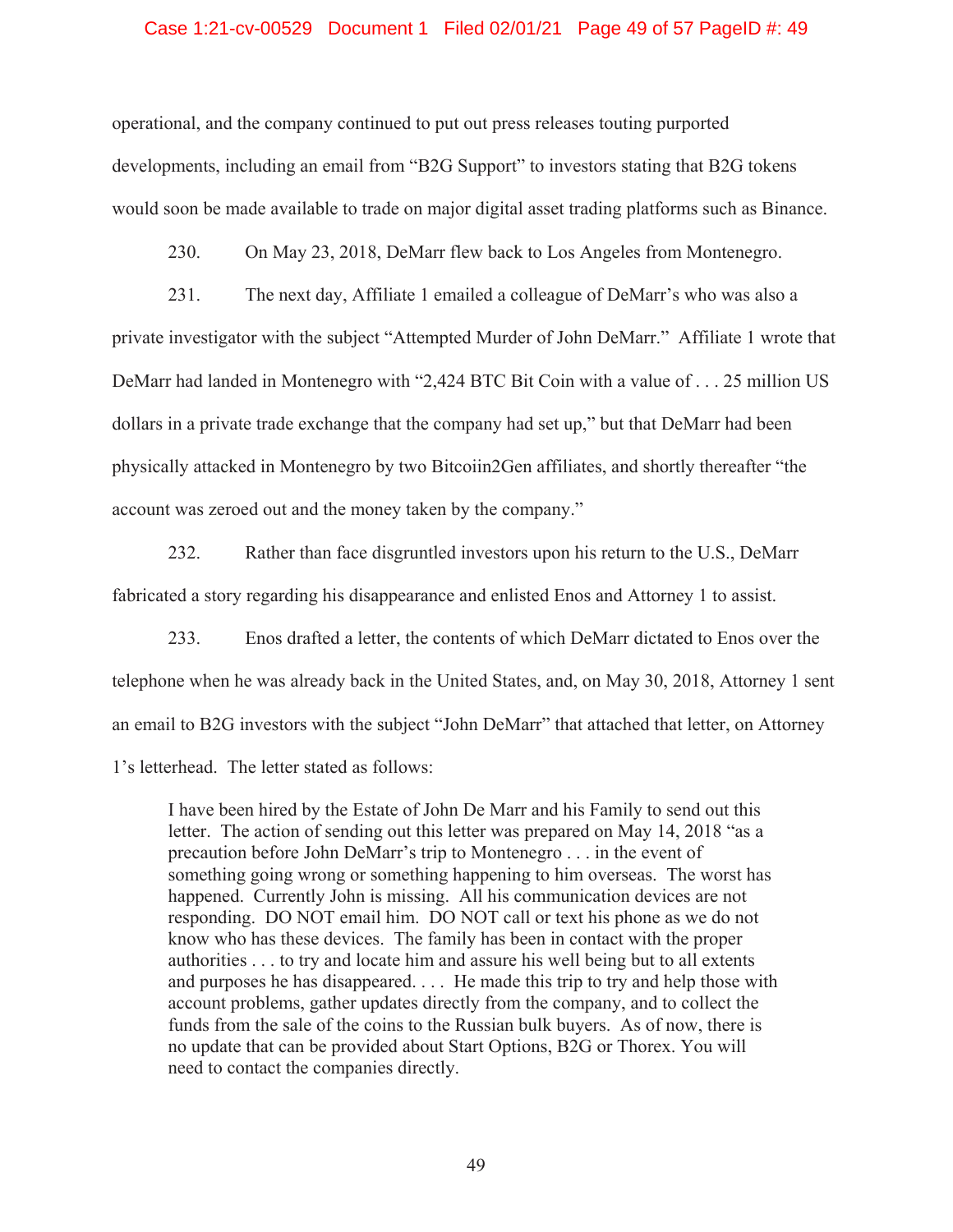### Case 1:21-cv-00529 Document 1 Filed 02/01/21 Page 50 of 57 PageID #: 50

234. The letter also stated that DeMarr expected to receive 2,424 BTC for investors, but that all of these funds had been "wiped out" and "gone as of today."

235. On June 1, 2018, Enos drafted, and Attorney 1 sent under his letterhead and signature, a similar letter to an investor, stating that "DeMarr is currently missing, location unknown but believed to be in the Balkans.

236. As DeMarr and Enos knew, these letters were false. By the time they had been sent, DeMarr had already returned to California, and had asked Enos to write these letters to avoid facing the victims of his fraudulent scheme.

# **VII. DEFENDANTS STOLE MILLIONS OF DOLLARS FROM INVESTORS AS PART OF THEIR FRAUDULENT SCHEME**

237. During the Relevant Period, Defendants obtained approximately \$11.4 million of investor funds from the Bitcoiin2Gen and Start Options offerings, including fiat currency and digital assets—none of which has been returned to investors. Start Options, Bitcoiin2Gen, Krstic, and DeMarr did not provide investors with any sort of digital asset as promised; nor did they return any funds to investors, despite investors' repeated requests to redeem their funds.

238. Of this total, Krstic, retained at least \$9 million when he exited the schemes. Krstic then either ignored or refused requests for refunds from investors. DeMarr, as discussed above, misappropriated approximately \$1.8 million, at least, of investor funds, which he spent for his personal purposes.

## **FIRST CLAIM FOR RELIEF Violations of Securities Act Section 17(a) (Krstic and DeMarr)**

239. The Commission realleges and incorporates by reference here the allegations in paragraphs 1 through 238.

240. Defendants Krstic and DeMarr, directly or indirectly, singly or in concert, in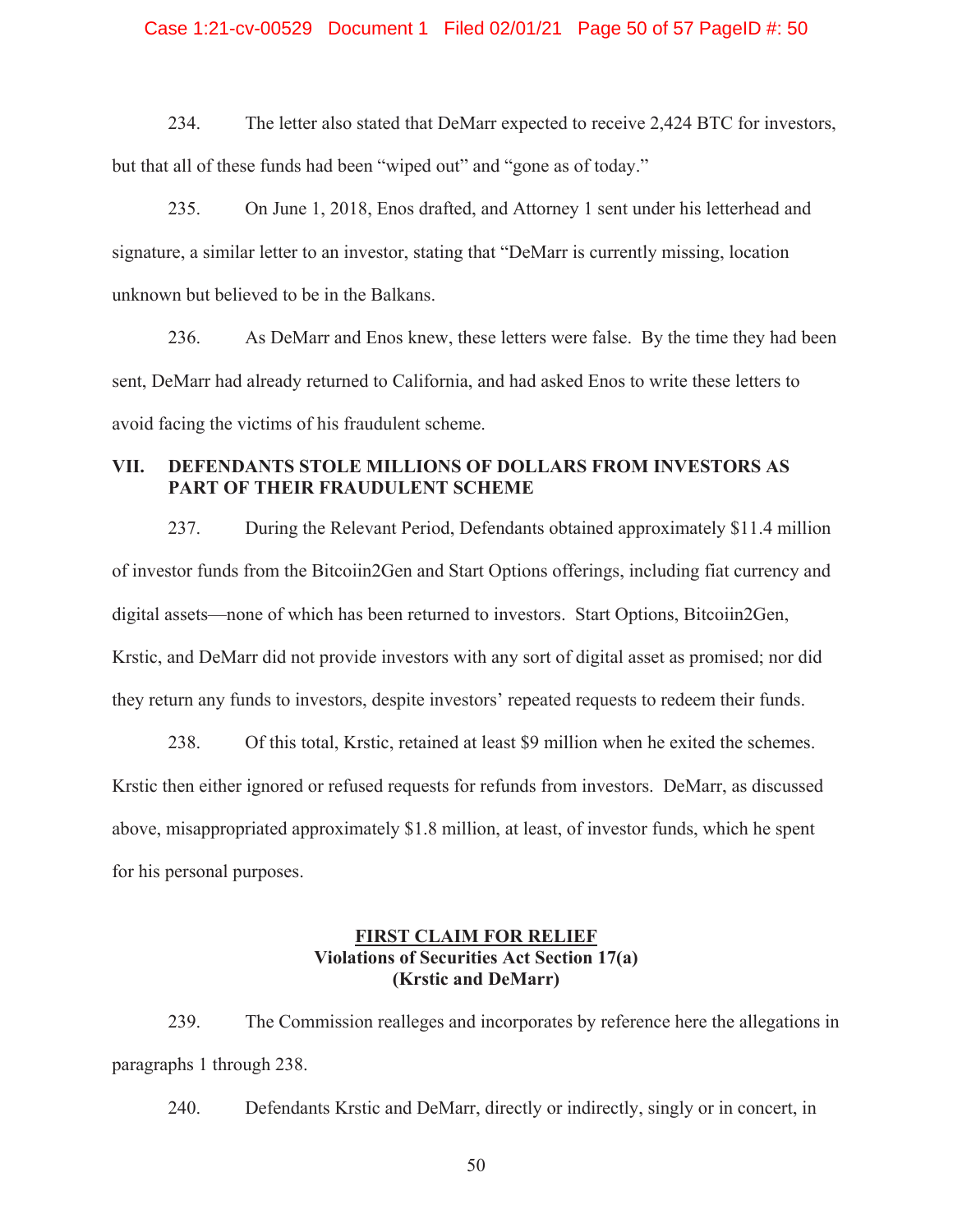### Case 1:21-cv-00529 Document 1 Filed 02/01/21 Page 51 of 57 PageID #: 51

the offer or sale of securities and by the use of the means or instruments of transportation or communication in interstate commerce or the mails, (1) knowingly or recklessly have employed one or more devices, schemes or artifices to defraud, (2) knowingly, recklessly, or negligently have obtained money or property by means of one or more untrue statements of a material fact or omissions of a material fact necessary in order to make the statements made, in light of the circumstances under which they were made, not misleading, and/or (3) knowingly, recklessly, or negligently have engaged in one or more transactions, practices, or courses of business which operated or would operate as a fraud or deceit upon the purchaser.

241. By reason of the foregoing, Defendants Krstic and DeMarr, directly or indirectly, singly or in concert, have violated and, unless enjoined, will again violate Securities Act Section 17(a) [15 U.S.C. § 77q(a)].

# **SECOND CLAIM FOR RELIEF Violations of Exchange Act Section 10(b) and Rule 10b-5 (Krstic and DeMarr)**

242. The Commission realleges and incorporates by reference here the allegations in paragraphs 1 through 238.

243. Defendants Krstic and DeMarr, directly or indirectly, singly or in concert, in connection with the purchase or sale of securities and by the use of means or instrumentalities of interstate commerce, or the mails, or the facilities of a national securities exchange, knowingly or recklessly have (i) employed one or more devices, schemes, or artifices to defraud, (ii) made one or more untrue statements of a material fact or omitted to state one or more material facts necessary in order to make the statements made, in light of the circumstances under which they were made, not misleading, and/or (iii) engaged in one or more acts, practices, or courses of business which operated or would operate as a fraud or deceit upon other persons.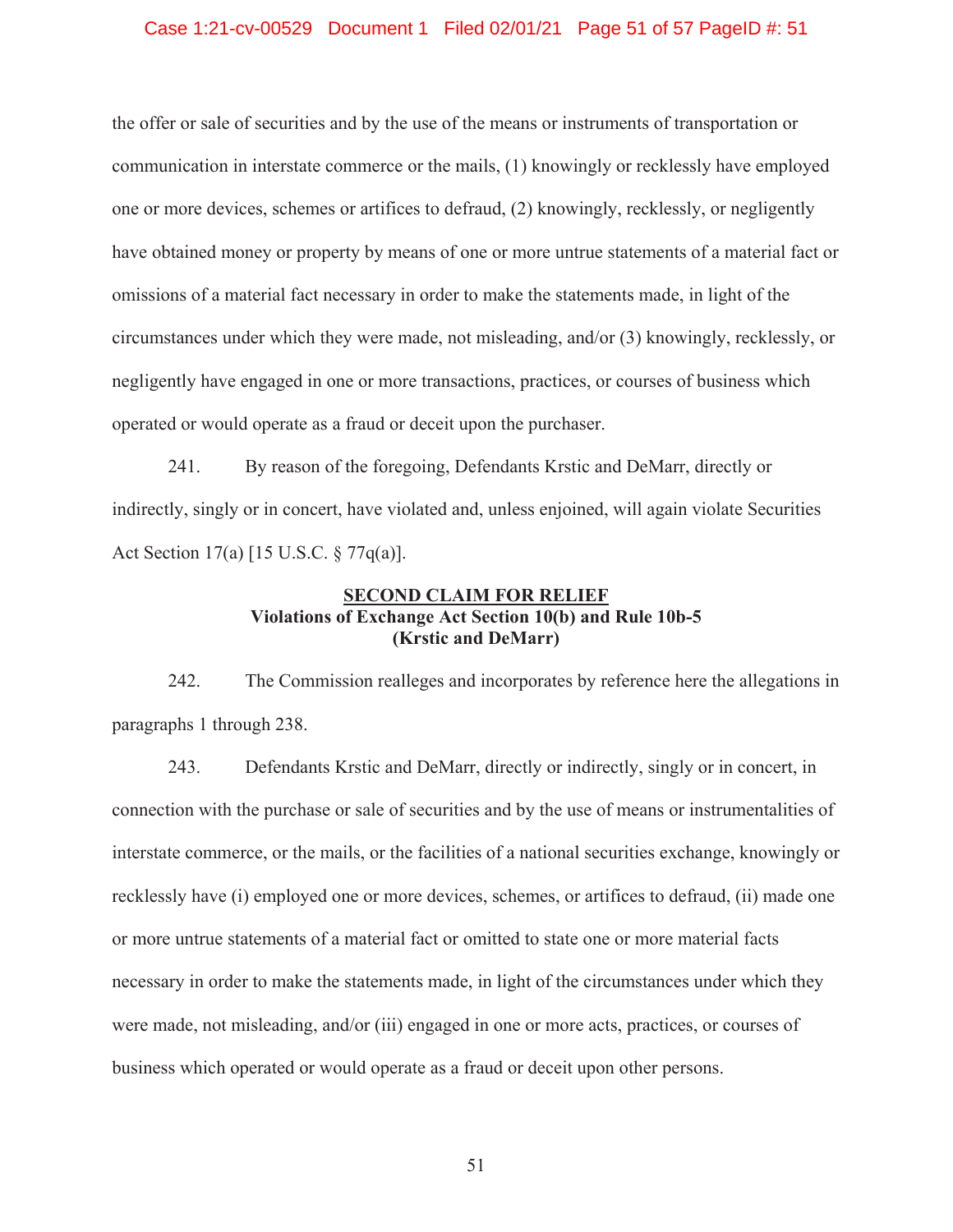### Case 1:21-cv-00529 Document 1 Filed 02/01/21 Page 52 of 57 PageID #: 52

244. By reason of the foregoing, Defendants Krstic and DeMarr, directly or indirectly, singly or in concert, have violated and, unless enjoined, will again violate Exchange Act Section 10(b) [15 U.S.C. § 78j(b)] and Rule 10b-5 thereunder [17 C.F.R. § 240.10b-5].

### **THIRD CLAIM FOR RELIEF**

# **Aiding and Abetting Violations of Securities Act Section 17(a) (Krstic and DeMarr)**

245. The Commission realleges and incorporates by reference here the allegations in paragraphs 1 through 238.

246. As alleged above, Start Options and Bitcoiin2Gen violated Securities Act Section 17(a) [15 U.S.C. § 77q(a)(2)].

247. Defendants Krstic and DeMarr knowingly or recklessly provided substantial assistance to Start Options and Bitcoiin2Gebn with respect to their violations of Securities Act Section 17(a) [15 U.S.C. § 77q(a)].

248. By reason of the foregoing, Defendants Krstic and DeMarr are liable pursuant to Securities Act Section 15(b) [15 U.S.C. § 77o(b)] for aiding and abetting Start Options' and Bitcoiin2Gen's violations of Securities Act Section 17(a)(2) [15 U.S.C. § 77q(a)(2)] and, unless enjoined, Defendants will again aid and abet these violations.

### **FOURTH CLAIM FOR RELIEF**

# **Aiding and Abetting Violations of Exchange Act Section 10(b) and Rule 10b-5 (Krstic and DeMarr )**

249. The Commission re-alleges and incorporates by reference here the allegations in paragraphs 1 through 238.

250. As alleged above, Start Options and Bitcoiin2Gen violated Exchange Act Section 10(b) [15 U.S.C. § 78j(b)] and Rule 10b-5(b) [17 C.F.R. § 240.10b-5(b)] thereunder.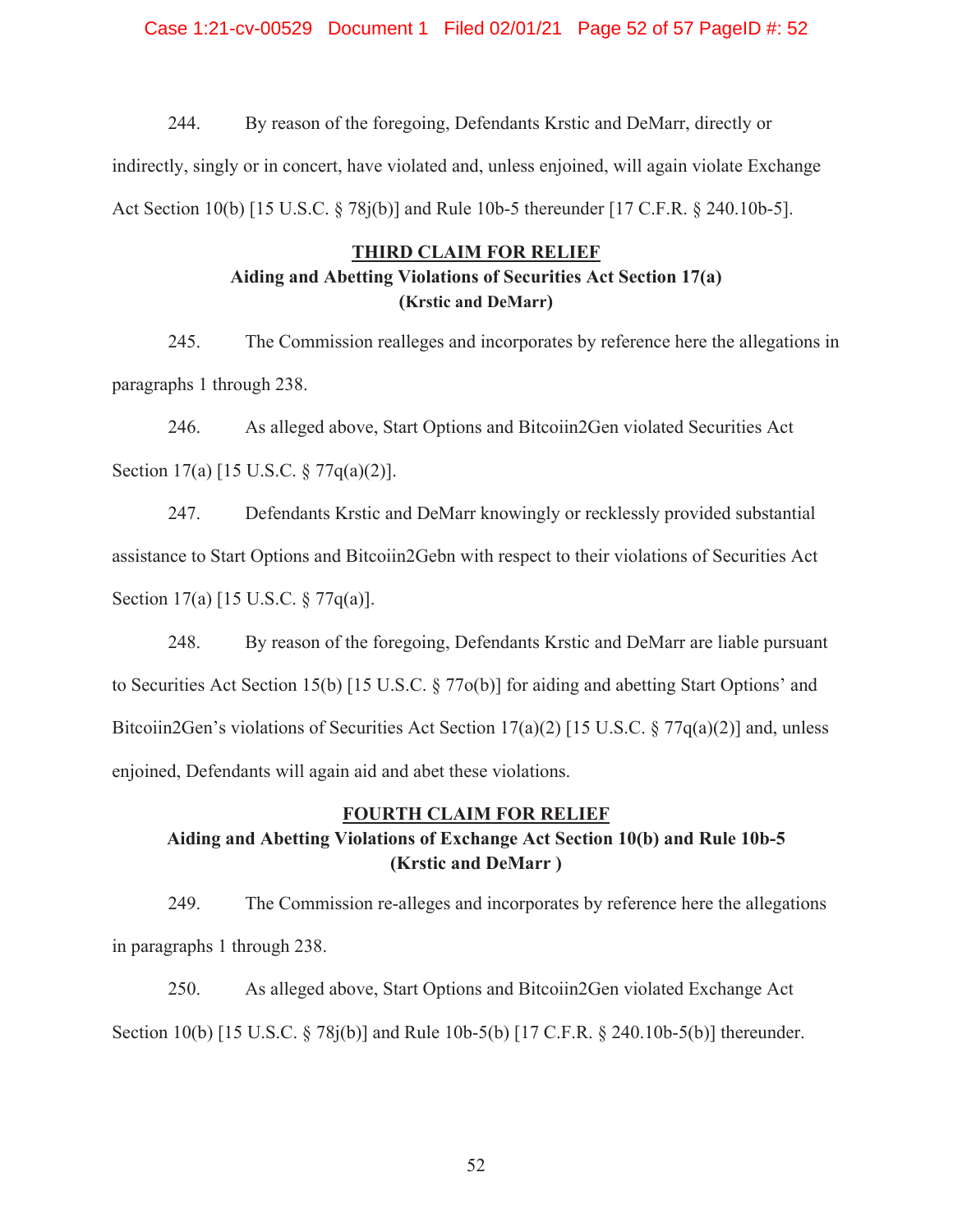### Case 1:21-cv-00529 Document 1 Filed 02/01/21 Page 53 of 57 PageID #: 53

251. Defendants Krstic and DeMarr knowingly or recklessly provided substantial assistance to Start Options and Bitcoiin2Gen with respect to their violations of Exchange Act Section 10(b) [15 U.S.C. § 78j(b)] and Rule 10b-5 [17 C.F.R. § 240.10b-5] thereunder.

252. By reason of the foregoing, Defendants Krstic and DeMarr are liable pursuant to Exchange Act Section 20(e) [15 U.S.C. § 78t(e)] for aiding and abetting Start Options' and Bitcoiin2Gen's violations of Exchange Act Section 10(b) [15 U.S.C. § 78j(b)] and Rule 10b-5 [17 C.F.R. § 240.10b-5] thereunder and, unless enjoined, Defendants will again aid and abet these violations.

# **FIFTH CLAIM FOR RELIEF Aiding and Abetting Violations of Securities Act Section 17(a) (Enos)**

253. The Commission realleges and incorporates by reference here the allegations in paragraphs 1 through 32, 98-166, 172-211 and 219-236.

254. As alleged above, Bitcoiin2Gen, and Defendants Krstic and DeMarr, violated Securities Act Section  $17(a)$  [15 U.S.C.  $\S 77q(a)(2)$ ].

255. Defendant Enos knowingly or recklessly provided substantial assistance to Bitcoiin2Gen, and Defendants Krstic and DeMarr, with respect to their violations of Securities Act Section 17(a) [15 U.S.C. § 77q(a)]

256. By reason of the foregoing, Defendant Enos is liable pursuant to Securities Act Section 15(b) [15 U.S.C. § 77o(b)] for aiding and abetting the violations of Securities Act Section 17(a) [15 U.S.C. § 77q(a)] by Bitcoiin2Gen, and Defendants Krstic and DeMarr and, unless enjoined, Defendant Enos will again aid and abet these violations.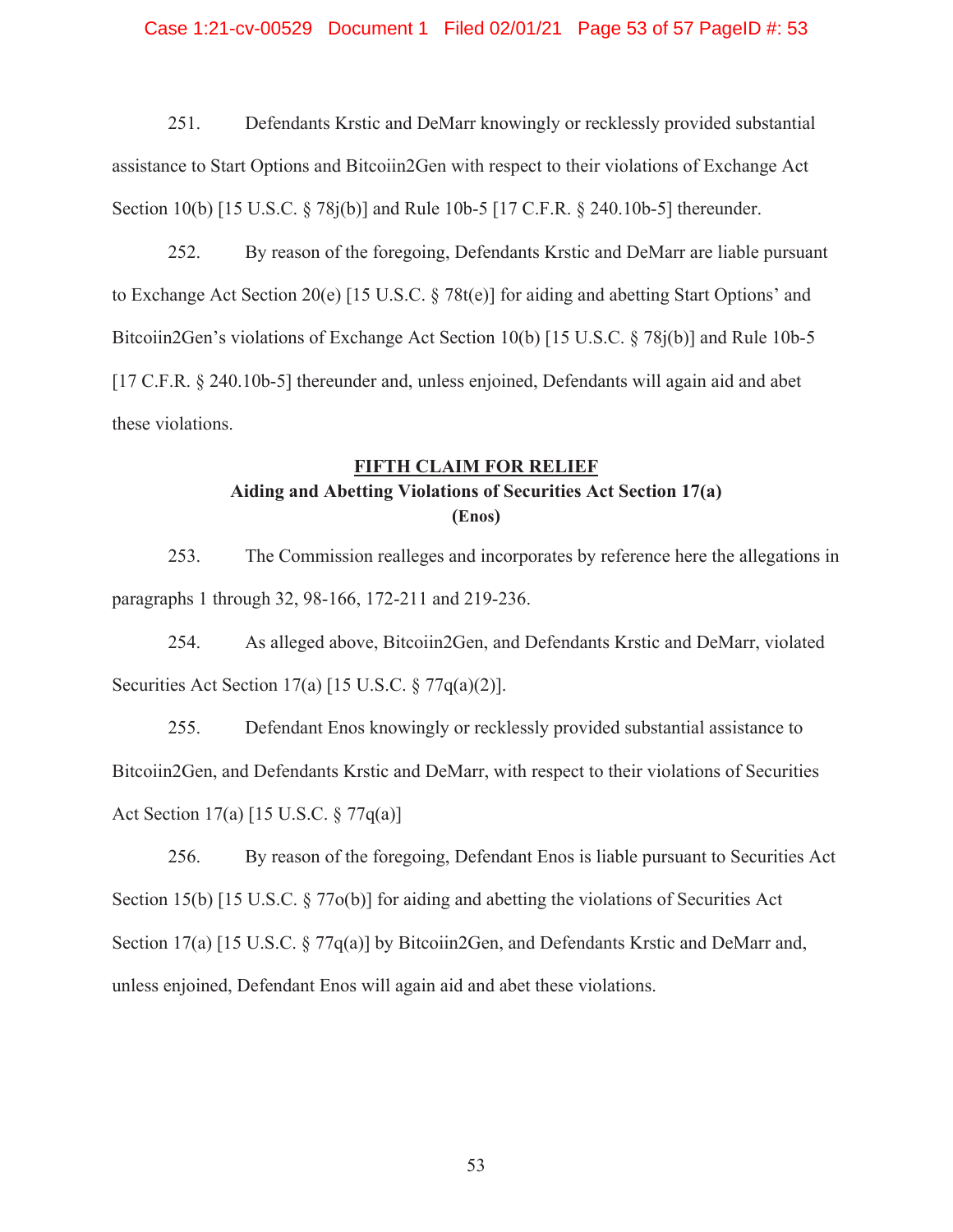# **SIXTH CLAIM FOR RELIEF Aiding and Abetting Violations of Exchange Act Section 10(b) and Rule 10b-5 (Enos)**

257. The Commission re-alleges and incorporates by reference here the allegations in paragraphs 1 through 32, 98-166, 172-211 and 219-236.

258. As alleged above, Bitcoiin2Gen, and Defendants Krstic and DeMarr, violated Exchange Act Section 10(b) [15 U.S.C. § 78j(b)] and Rule 10b-5 [17 C.F.R. § 240.10b-5] thereunder.

259. Defendant Enos knowingly or recklessly provided substantial assistance to Bitcoiin2Gen and Defendants Krstic and DeMarr with respect to their violations of Exchange Act Section 10(b) [15 U.S.C. § 78j(b)] and Rule 10b-5 [17 C.F.R. § 240.10b-5] thereunder.

260. By reason of the foregoing, Defendant Enos is liable pursuant to Exchange Act Section 20(e) [15 U.S.C. § 78t(e)] for aiding and abetting the violations by Bitcoiin2Gen, and Defendants Krstic and DeMarr, of Exchange Act Section 10(b) [15 U.S.C. § 78j(b)] and Rule 10b-5 [17 C.F.R. § 240.10b-5] thereunder and, unless enjoined, Defendant Enos will again aid and abet these violations.

# **SEVENTH CLAIM FOR RELIEF Violations of Securities Act Sections 5(a) and 5(c) (Krstic and DeMarr)**

261. The Commission re-alleges and incorporates by reference here the allegations in paragraphs 1 through 238.

262. Defendants, directly or indirectly, singly or in concert, (i) made use of means or instruments of transportation or communication in interstate commerce or of the mails to sell, through the use or medium of a prospectus or otherwise, securities as to which no registration statement was in effect; (ii) for the purpose of sale or for delivery after sale, carried or caused to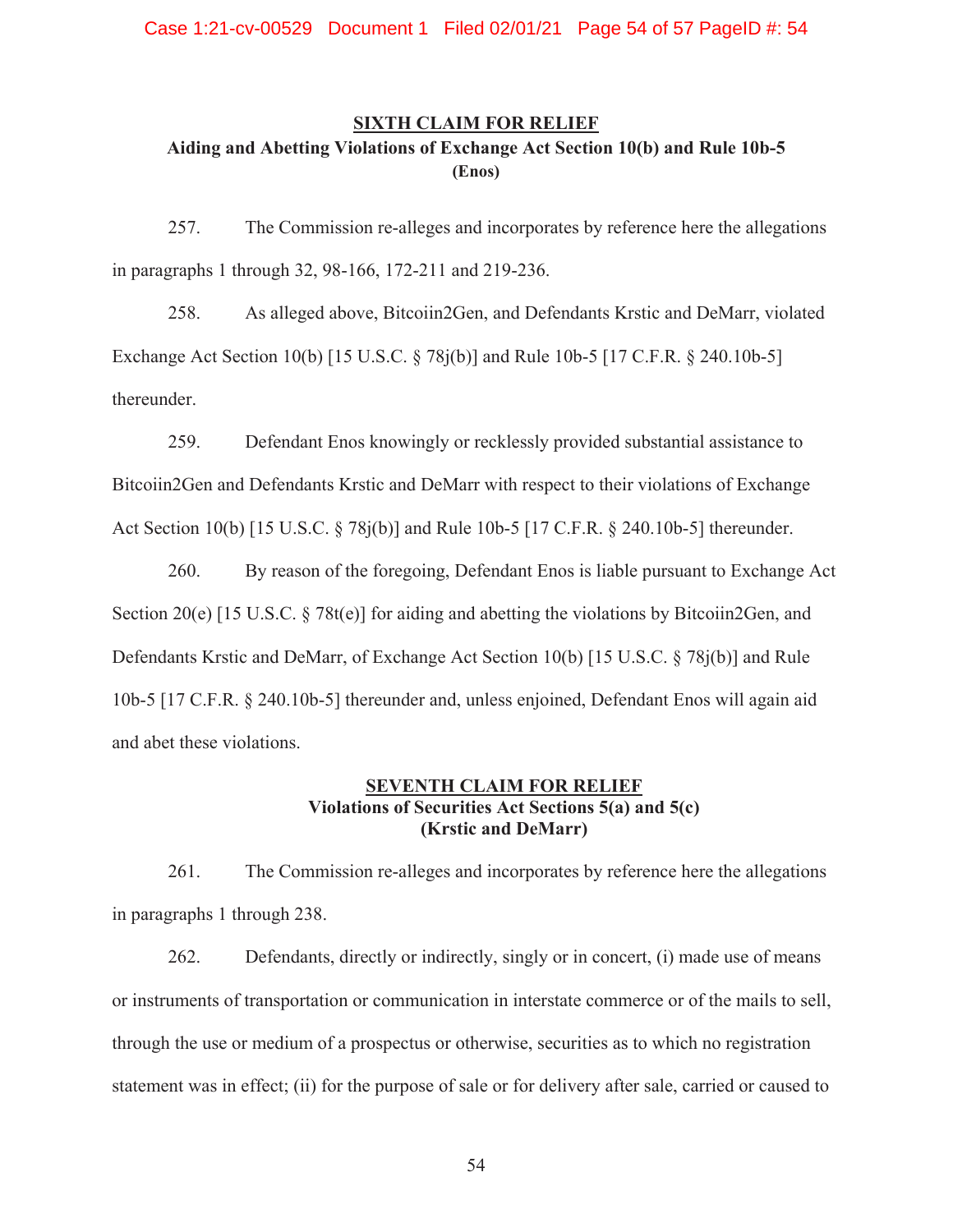### Case 1:21-cv-00529 Document 1 Filed 02/01/21 Page 55 of 57 PageID #: 55

be carried through the mails or in interstate commerce, by any means or instruments of transportation, securities as to which no registration statement was in effect; or (iii) made use of means or instruments of transportation or communication in interstate commerce or of the mails to offer to sell or offer to buy, through the use or medium of a prospectus or otherwise, securities as to which no registration statement had been filed.

263. By reason of the foregoing, Defendants violated and, unless enjoined, will again violate, Securities Act Sections  $5(a)$  and  $5(c)$  [15 U.S.C. §§ 77e(a) and 77e(c)].

## **EIGTH CLAIM FOR RELIEF Violations of Exchange Act Section 15(a) (DeMarr)**

264. The Commission re-alleges and incorporates by reference here the allegations in paragraphs 1 through 238.

265. DeMarr, as a natural person not affiliated with a broker or dealer which is a person other than a natural person, made use of the mails or any means or instrumentality of interstate commerce to effect transactions in, or to induce or attempt to induce the purchase or sale of, any security without being registered with the Commission as a broker-dealer.

266. By reason of the foregoing, DeMarr violated, and, unless enjoined, will again violate Exchange Act Section 15(a) [15 U.S.C. § 78o(a)].

### **PRAYER FOR RELIEF**

**WHEREFORE**, the Commission respectfully requests that this Court enter a Final Judgment:

### **I.**

 Enter a Final Judgment finding that Defendants violated the securities laws and rules as alleged against them here;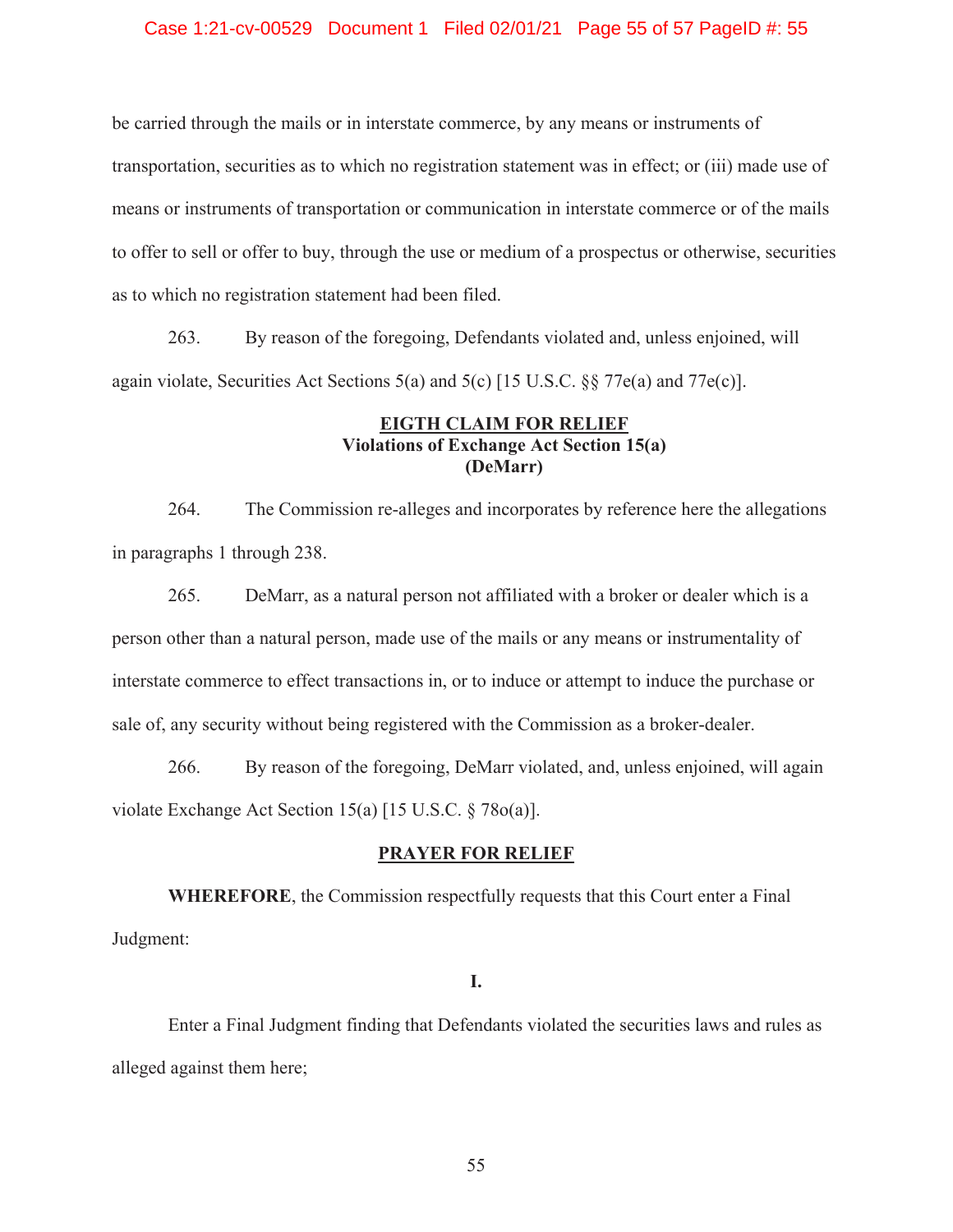### **II.**

Permanently enjoining Defendants and each of their agents, servants, employees and attorneys and all persons in active concert or participation with them who receive actual notice of the injunction by personal service or otherwise from violating, directly or indirectly, Securities Act Section 17(a) [15 U.S.C. § 77q(a)], Exchange Act Section 10(b) [15 U.S.C. § 78j(b)], and Rule 10b-5 thereunder [17 C.F.R. § 240.10b-5];

### **III.**

Permanently enjoining Defendants Krstic and DeMarr and each of their agents, servants, employees and attorneys and all persons in active concert or participation with them who receive actual notice of the injunction by personal service or otherwise from violating, directly or indirectly, Securities Act Sections 5(a) and 5(c) [15 U.S.C. §§ 77e(a) and 77e(c)];

### **IV.**

Permanently enjoining Defendant DeMarr and each of his agents, servants, employees and attorneys and all persons in active concert or participation with them who receive actual notice of the injunction by personal service or otherwise from violating, directly or indirectly, Exchange Act Section 15(a) [15 U.S.C. § 78o(a)];

### **V.**

 Prohibiting Defendants from participating, directly or indirectly, in the issuance, purchase, offer, or sale of any digital asset security;

### **VI.**

 Permanently barring Krstic and DeMarr from acting as an officer or director of a public company pursuant to Section 20(e) of the Securities Act [15 U.S.C. § 77t(e)] and Section  $21(d)(2)$  of the Exchange Act [15 U.S.C. § 78u(d)(2)];